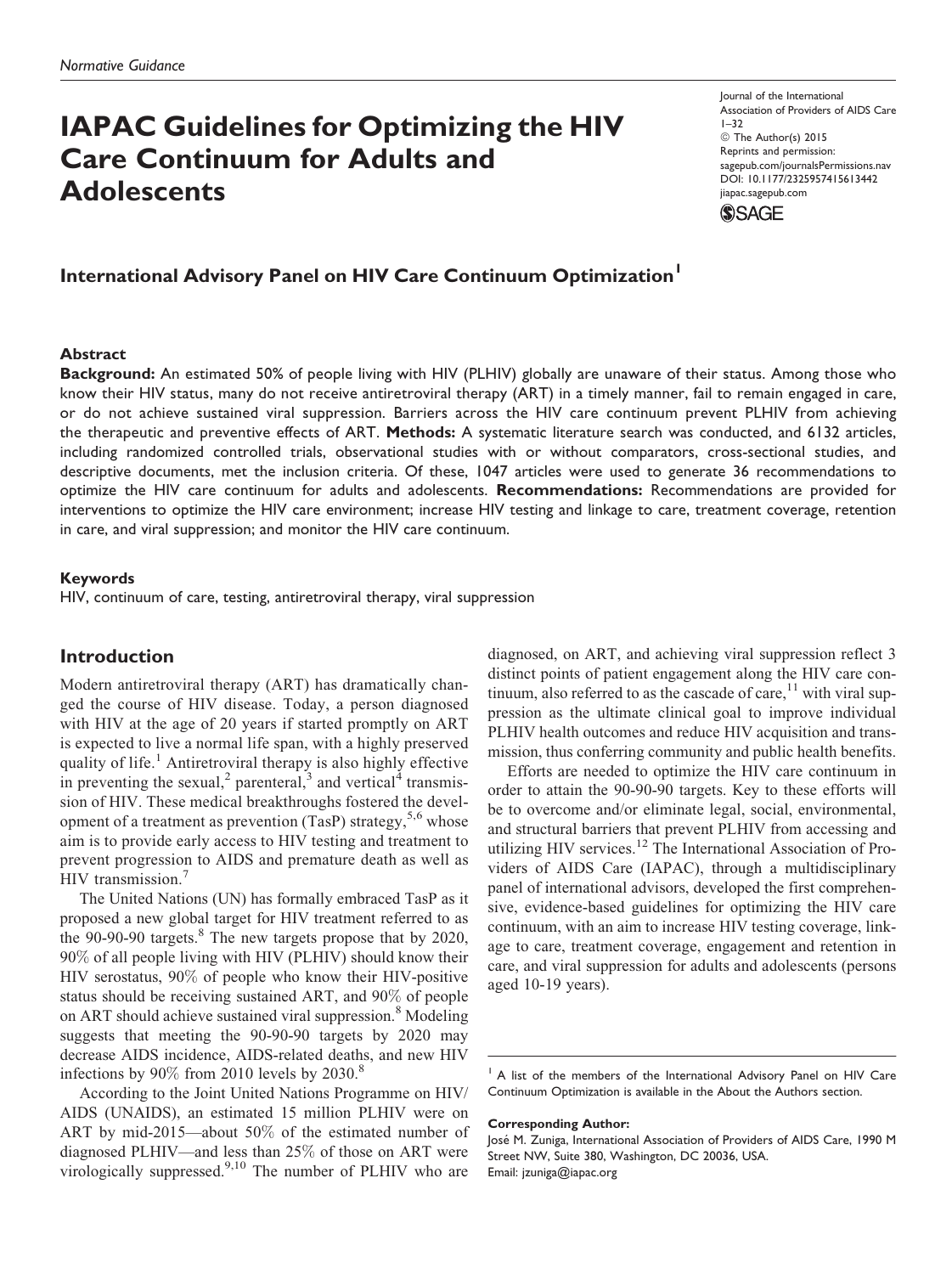# Guidelines Focus and Target Audience

These guidelines focus on clinical, behavioral, social, and structural interventions to optimize the HIV care continuum for adults and adolescents, including enhancing the care environment, addressing contextual barriers to scaling up services, and measuring and monitoring the HIV care continuum.

The target audience for these guidelines includes care providers, program managers, policymakers, affected communities, organizations, and health systems involved with implementing HIV programs and/or delivering HIV care.

# Guidelines Methodology, Process, and **Structure**

A systematic search of the US Centers for Disease Control and Prevention (CDC) Research Project Database was conducted to identify randomized controlled trials (RCTs), observational studies with or without comparators, as well as crosssectional and descriptive studies from January 2002 to July 2013. The CDC Research Project Database draws literature from bibliographic databases such as MEDLINE, CINAHL, PsycINFO, and EMBASE. Additional scientific input included hand reviews of RCTs, observational studies, and modeling papers focused on the HIV care continuum. A total of 6132 articles met the criteria (6020 within the review's time frame augmented by an additional 121 more recent articles reporting on studies deemed to be of sufficient scientific merit and programmatic importance to be included in the evidence base). Data were extracted and coded by 6 independent reviewers using standardized data extraction forms.

Based on the advisory panel's analyses of the available data, an evidence base comprising 1047 articles was used to support the development of evidence-based recommendations by advisory panel members. The evidence base is comprised of 131 RCTs, 171 observational studies, and 745 other data sources, including guidelines, systematic reviews, and descriptive articles. Recommendations were graded based on the quality of evidence, and this informed the strength given to each recommendation. Table 1 summarizes the grading scales used. Additional details regarding the methodology used to formulate the recommendations are available as Supplemental Appendix 1.

The guidelines are structured in 6 sections, each containing graded recommendation statements. Table 2 lists the 36 recommendation statements. Supporting statements are provided for each recommendation. The supporting statements include selected articles from within the evidence base that provide context to and/or explain the basis for the recommendations.

In most instances, the evidence supporting the recommendations is generalizable across populations and settings. Nonetheless, the advisory panel notes that in relation to some recommendations, there is a challenge of context because implementation of a recommendation may be uniquely demonstrated in one setting but may not transfer well in another. In such instances, there is a need to measure both performance and outcomes as recommendations are implemented to ensure

Table 1. Grading Scales for Strength of Recommendation and Quality of the Body of Evidence.

| Strength of the<br>Recommendation  | Interpretation                                                                                                                                                                                      |
|------------------------------------|-----------------------------------------------------------------------------------------------------------------------------------------------------------------------------------------------------|
| Strong (A)                         | Almost all patients should receive the<br>recommended course of action.                                                                                                                             |
| Moderate (B)                       | Most patients should receive the<br>recommended course of action. However,<br>other choices may be appropriate for some<br>patients.                                                                |
| Optional (C)                       | There may be consideration for this<br>recommendation based on individual patient<br>circumstances. Not recommended<br>routinely.                                                                   |
| Quality of the Body<br>of Evidence | Interpretation                                                                                                                                                                                      |
| Excellent (I)                      | RCT evidence without important limitations;<br>overwhelming evidence from observational<br>studies                                                                                                  |
| High (II)                          | RCT evidence with important limitations;<br>strong evidence from observational studies                                                                                                              |
| Medium (III)                       | RCT evidence with critical limitations:<br>observational study without important<br>limitations                                                                                                     |
| Low (IV)                           | Other evidence, including extrapolations from<br>bench research, usual practice, expert<br>opinion, consensus guidelines; observational<br>study evidence with important or critical<br>limitations |

Abbreviation: RCT, randomized controlled trial.

that there are not unique features related to the population or the setting that could affect the outcomes.

Table 3 provides context to and describes recommended standards for measurement of the HIV care continuum. While outside the scope of these guidelines, the advisory panel also developed guidance on a series of issues specific to key populations that are disproportionally affected by HIV/AIDS, which is available as Table 4. Finally, the advisory panel identified gaps in the available data regarding the HIV care continuum, which are the basis for future research recommendations listed in Table 5.

### **Guidelines**

### Optimizing the HIV Care Environment

In many settings, optimizing the HIV care environment may be the most important action to ensure that there are meaningful increases in the number of people who are tested for HIV, linked to care, started on ART if diagnosed to be HIV positive, and assisted to achieve and maintain long-term viral suppression.<sup>13–15</sup> Overcoming the legal, social, environmental, and structural barriers that limit access to the full range of services across the HIV care continuum requires multistakeholder engagement, diversified and inclusive strategies, and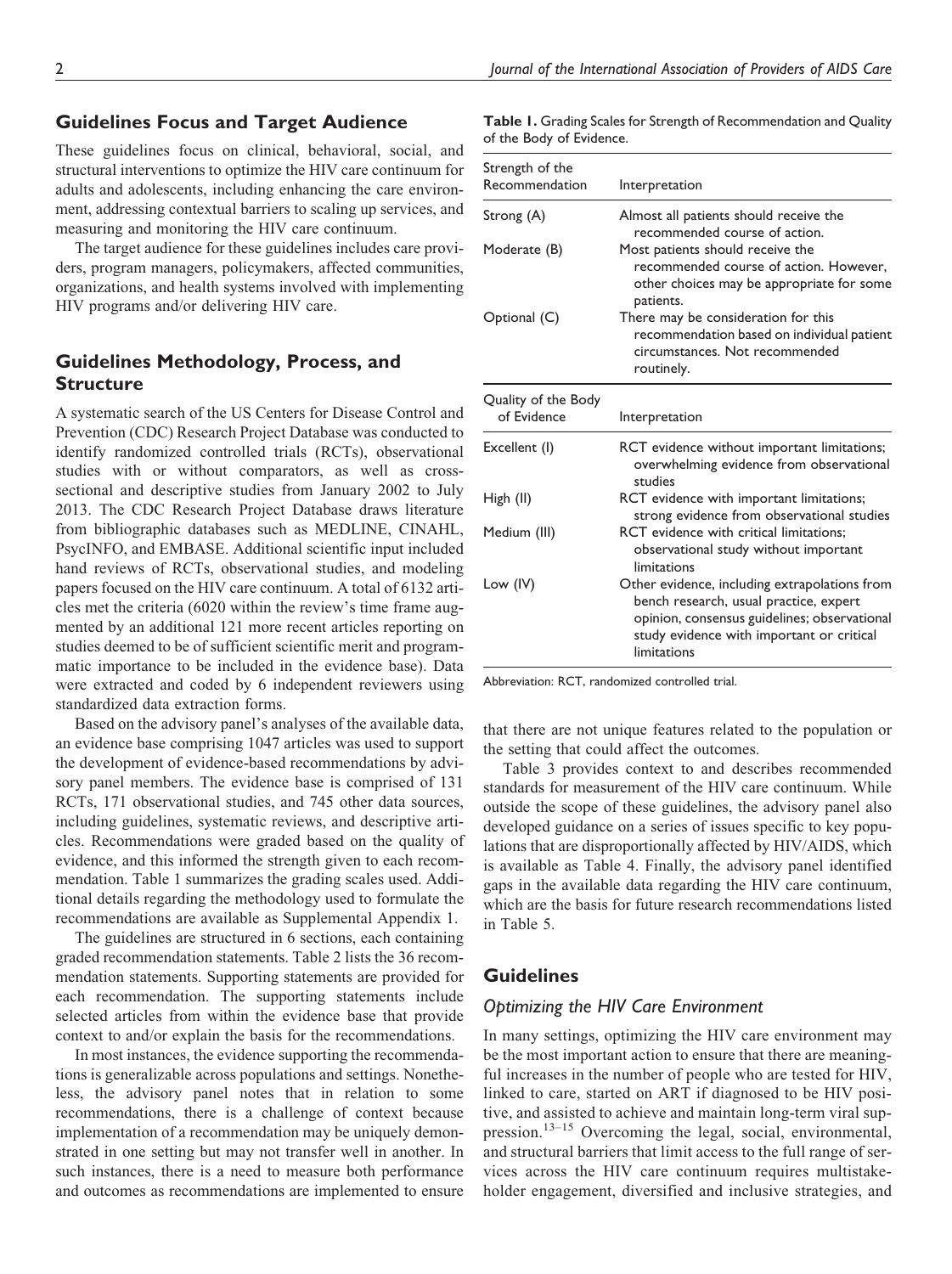#### Table 2. Evidence-Based Recommendations for Optimizing the HIV Care Continuum.

#### Optimizing the HIV care environment

- 1. Laws that criminalize the conduct of or exert punitive legal measures against MSM, transgender individuals, substance users, and sex workers are not recommended and should be repealed where they have been enacted. (A IV)
- 2. Laws that criminalize the conduct of PLHIV based on perceived exposure to HIV, and without any evidence of intent to do harm, are not recommended and should be repealed where they have been enacted. (A IV)
- 3. HIV-related restrictions on entry, stay, and residence in any country for PLHIV are not recommended and should be repealed where they have been enacted. (A IV)
- 4. Strategies to monitor for and eliminate stigma and discrimination based on race, ethnicity, gender, age, sexual orientation, and/or behavior in all settings, but particularly in health care settings, using standardized measures and evidence-based approaches, are recommended. (B II)
- 5. Proactive steps are recommended to identify and manage clinical mental health disorders (eg, anxiety, depression, and traumatic stress) and/or mental health issues related to HIV diagnosis, disclosure of HIV status, and/or HIV treatment. (A II)
- 6. Enabling PLHIV to take responsibility for their care (eg, self-management, user-driven care) is recommended. (B I)
- 7. Shifting and sharing HIV testing, dispensing of ART, and other appropriate tasks among professional and paraprofessional health worker cadres is recommended. (A I)
	- 7a. Use of lay health workers to provide pretest education and testing and to enhance PLHIV engagement in HIV care is recommended. (B I)
	- 7b. Task shifting/sharing from physicians to appropriately trained health care providers, including nurses and associate clinicians, is recommended for ART initiation and maintenance. (B II)
- 8. Community engagement in every step across the HIV care continuum is recommended. (B II)

#### Increasing HIV testing coverage and linkage to care

- 9. Routinely offering opt-out HIV testing to all individuals who present at health facilities is recommended. (A I)
- 10. Community-based HIV testing is recommended to reach those who are less likely to attend facility-based HIV testing. (A I)
- 11. Confidential, voluntary HIV testing in large workplace and institutional settings (military, police, mining/trucking companies, and educational venues) should be considered. (B III)
- 12. HIV self-testing is recommended with the provision of guidance about the proper method for administering the test and direction on what to do once the results have been obtained. (B II)
- 13. Use of epidemiological data and network analyses to identify individuals at risk of HIV infection for HIV testing is recommended. (B II)
- 14. The offer of HIV testing to partners of newly diagnosed individuals is recommended. (A I)
- 15. Immediate referral to HIV care is recommended following an HIV-positive diagnosis to improve linkage to ART. (A I)
- 16. For high-risk individuals who test HIV negative, offering PrEP is recommended in addition to the provision of free condoms, education about risk reduction strategies, PEP, and voluntary medical male circumcision. (A I)
- 17. Use of case managers and patient navigators to increase linkage to care is recommended. (B II)

#### Increasing HIV treatment coverage

- 18. The immediate offer of ART after HIV diagnosis, irrespective of CD4 count or clinical stage, is recommended. (A I)
- 19. First-line ARV regimens with the highest levels of efficacy, lowest adverse event profiles, and delivered in QD fixed-dose combinations are recommended. (B II)
- 20. Viral load testing at least every 6 months is recommended as the preferred tool for monitoring ART response. (B II)
- 21. HIV drug resistance testing is recommended at entry into care or prior to ART initiation and when virologic failure is confirmed. (BI) 21a. Where routine access to HIV drug resistance testing is restricted, population-based surveillance is recommended. (BII)
- 22. Community-located ART distribution is recommended. (A II)
	- 22a. The use of community-based pharmacies should be considered. (C III)

#### Increasing retention in care, ART adherence, and viral suppression

- 23. Systematic monitoring of retention in HIV care is recommended for all patients. (A II)
	- 23a. Retention in HIV care should be considered as a quality indicator. (B III)
	- 23b. Measuring retention in HIV care using electronic health record and other health system data is recommended. (BII)
- 23c. Use of clinic databases/surveillance systems for HIV clinical monitoring and population-level tracking is recommended. (B II) 24. Routine ART adherence monitoring is recommended in all patients. (A II)
	- 24a. Viral suppression is recommended as the primary adherence monitoring metric. (B II)
		- 24b. Routine collection of self-reported adherence data from patients is recommended. (A II)
		- 24c. Pharmacy refill data are recommended for adherence monitoring. (B II)
- 25. Information and communication technologies aimed at supporting patient self-care are recommended. (B II) 25a. Mobile health technology using weekly interactive components (eg, 2-way SMS) is recommended. (B I) 25b. Alarm devices are recommended as reminders for PLHIV with memory impairment. (A I)
	-
- 26. Patient education about and offering support for medication adherence and keeping clinic appointments are recommended. (A I) 26a. Pillbox organizers are recommended, particularly for HIV-infected adults with lifestyle-related barriers to adherence. (B II)
- 27. Neither directly administered nor directly observed ART is recommended for routine clinical care settings. (A I) 27a. Directly administered ART is recommended for people who inject drugs and released prisoners at high risk of ART nonadherence. (B I)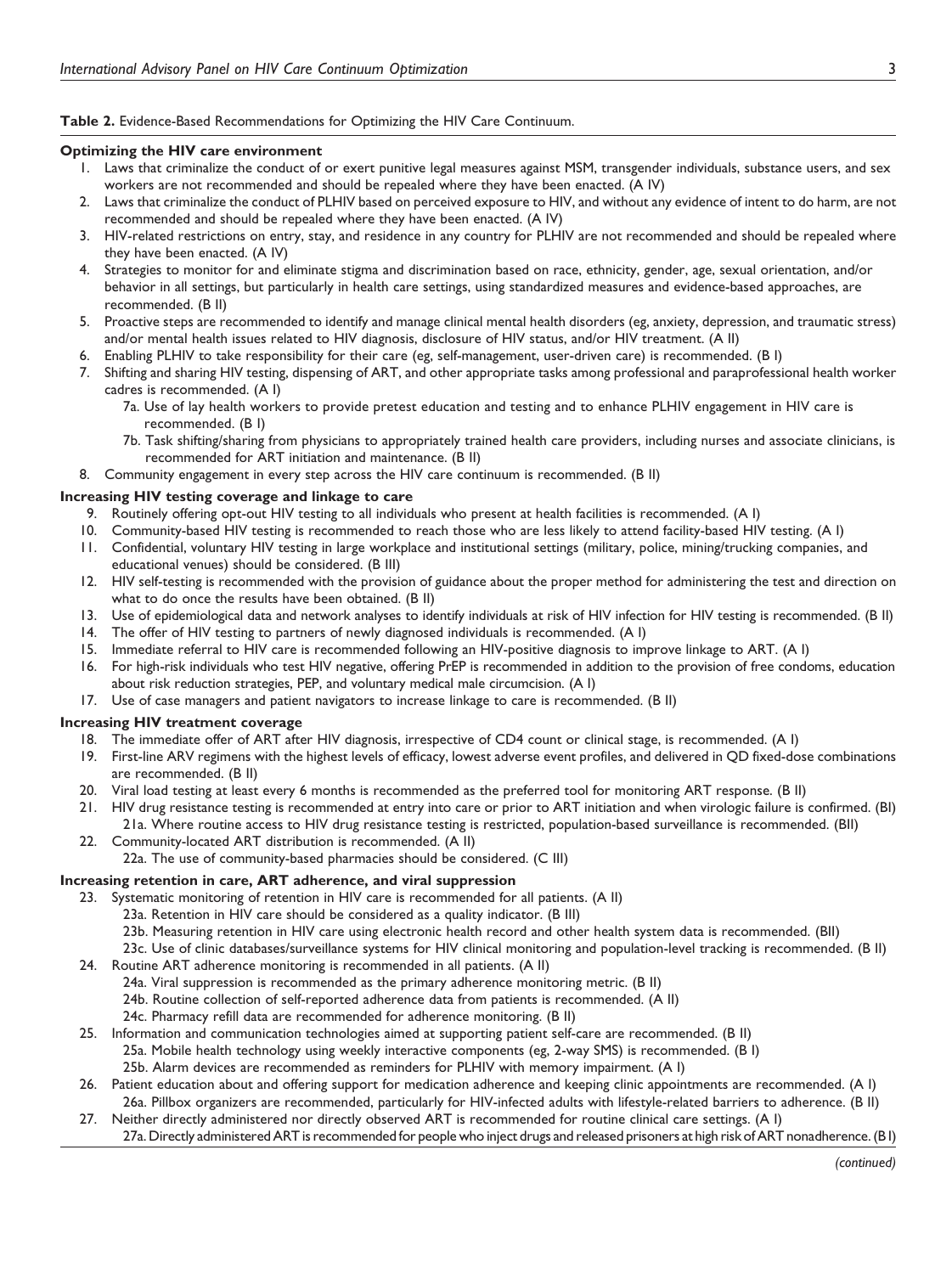#### Table 2. (continued)

- 28. Proactive engagement and reengagement of patients who miss clinic appointments and/or are lost to follow-up, including intensive outreach for those not engaged in care within 1 month of a new HIV diagnosis, is recommended. (B II)
	- 28a. Case management to retain PLHIV in care and to locate and reengage patients lost to follow-up is recommended. (B II) 28b. Transportation support for PLHIV to attend their clinic visits is recommended. (B II)

#### **Adolescents**

- 29. Removing adult-assisted consent to HIV testing and counseling is recommended for minor adolescents with the capacity to consent. (B II)
- 30. Adolescent-centered services are recommended in both clinical and community-based settings. (A IV)
- 31. Informing an adolescent of his/her HIV-positive diagnosis is recommended as soon after diagnosis as feasible. (B II)
- 32. A transition plan between pediatric and adult HIV care is recommended. (B II)

#### Metrics for and monitoring of the HIV care continuum

- 33. A standardized method should be used to estimate the total number of PLHIV (diagnosed and undiagnosed) within a geographic setting. (A IV)
- 34. The estimated number of PLHIV in the geographic setting should be the overall denominator for the HIV care continuum. (A IV)
- 35. Collection of a minimum set of 5 data elements should be considered to populate the HIV care continuum. (A IV)
	- $\bullet$ Estimated number of PLHIV
	- $\bullet$ Number and proportion of PLHIV who are diagnosed as having HIV
	- $\bullet$ Number and proportion of PLHIV who are linked to care (optional)
	- $\bullet$ Number and proportion of PLHIV on ART
	- Number and proportion of PLHIV on ART who are virally suppressed
- 36. Where possible, jurisdictions should consider longitudinal cohort measurement of HIV service utilization and treatment outcomes to identify the means to maximize viral suppression through ensuring early access to ART and retention in care. (A IV)

Abbreviations: ARV, antiretroviral; ART, antiretroviral therapy; MSM, men who have sex with men; PLHIV, people living with HIV; PEP, postexposure prophylaxis; PrEP, preexposure prophylaxis; QD, once-daily; SMS, short message services.

innovative approaches. Addressing laws that criminalize the conduct of key populations and supporting interventions that reduce HIV-related stigma and discrimination are also critically important. People living with HIV also require support through peer counseling, education, and navigation mechanisms, and their self-management skills reinforced by strengthening HIV literacy across the continuum of care.

# Recommendation 1: Laws that criminalize the conduct of or exert punitive legal measures against men who have sex with men, transgender individuals, substance users, and sex workers are not recommended and should be repealed where they have been enacted. (A IV)

Many countries have enacted legal measures to make substance use and certain sexual behaviors among consenting adults illegal and have imposed mandatory HIV testing requirements and/or forced rehabilitation for men who have sex with men (MSM), transgender individuals, substance users, and sex workers. Sexual minorities and sex workers often face significant vulnerability to HIV as a result of high-risk behavior (eg, substance use), poor coverage by HIV and health care services, social marginalization, and continuing stigma and discrimination.<sup>16–19</sup> Criminalizing the conduct of sexual minorities exacerbates the stigma and discrimination experienced by these individuals, which may result in increased HIV transmission and acquisition risks and contribute to decreased access to and utilization of HIV services. $20$ 

Recommendation 2: Laws that criminalize the conduct of PLHIV based on perceived exposure to

### HIV, and without any evidence of intent to do harm, are not recommended and should be repealed where they have been enacted. (A IV)

Numerous countries have enacted laws that criminalize behaviors associated with HIV exposure, many of which pose a low or negligible HIV transmission risk.<sup>21–23</sup> No differences in behavior have been noted between settings that enact such laws and those that do not.<sup>24–28</sup> Many of these laws do not take into account measures that reduce HIV transmissibility, including condom use, $29,30$  and were enacted before the preventive benefit of ART<sup>31</sup> or antiretroviral (ARV)-based preexposure prophylaxis  $(PrEP)^{32}$  was fully characterized. Most PLHIV who know their status take steps to prevent transmitting HIV to others.<sup>33,34</sup> HIV-specific laws thus primarily exacerbate HIV-related stigma and decrease HIV service uptake.<sup>21,35-37</sup>

### Recommendation 3: HIV-related restrictions on entry, stay, and residence in any country for PLHIV are not recommended and should be repealed where they have been enacted. (A IV)

HIV-related travel restrictions fail to protect public health, run contrary to human rights principles, and may result in deleterious effects on HIV prevention and care. Nonetheless, many countries continue to impose such restrictions for PLHIV. These restrictions increase the stigmatization of migrants and PLHIV, discourage HIV testing, and can exacerbate marginalization by restricting the rights and opportunities of PLHIV.<sup>38,39</sup> Additionally, in humanitarian settings, although refugees are typically eligible for HIV services including ART through human rights laws and agreements, the rights of internally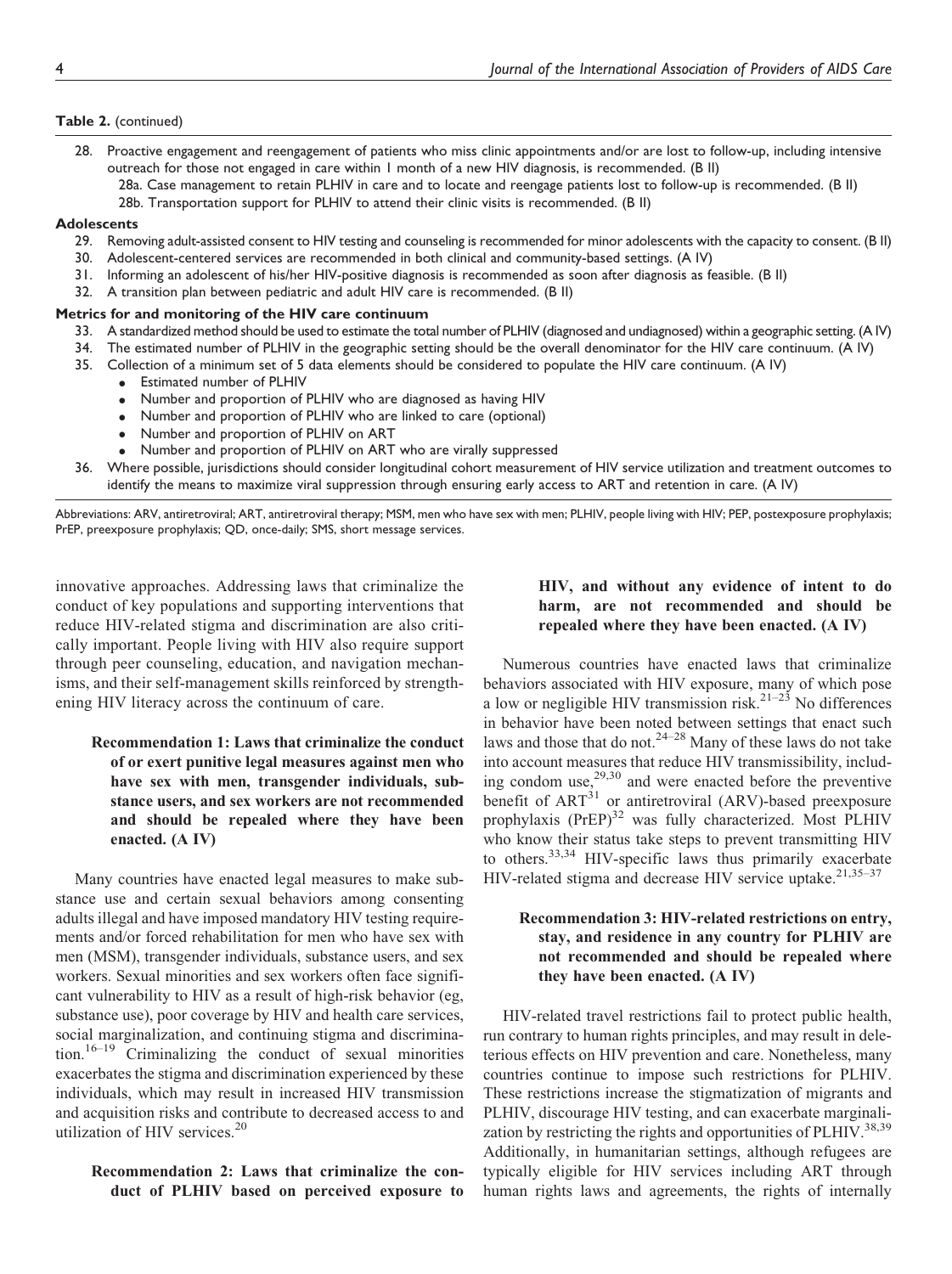displaced populations to care are often more precarious.<sup>40</sup> Action is needed to repeal laws restricting travel for migrants living with HIV and to ensure comprehensive access to health care for all PLHIV.

Recommendation 4: Strategies to monitor for and eliminate stigma and discrimination based on race, ethnicity, gender, age, sexual orientation, and/or behavior in all settings, but particularly in health care settings, using standardized stigma measures and evidence-based approaches are recommended. (B II)

Stigma can negatively shape quality of life, affect mental health, and influence ART use and outcomes. Studies have shown that individuals on ART face greater stigma and that health care settings and the personal environment were areas where the most stigma was experienced.<sup>41–43</sup> A number of interventions have been shown to reduce HIV/AIDS stigma, including peer-led or -based strategies, community and popular leader interventions,<sup>44</sup> health care provider interventions, and community-level biomedical approaches.<sup>45</sup> The use of standardized stigma measures is recommended to ensure better comparability across health care and epidemic settings.<sup>46,47</sup> The People Living with HIV Stigma Index developed by and for PLHIV is recommended as an instrument that can be adapted and used in different settings.<sup>48</sup>

Recommendation 5: Proactive steps are recommended to identify and manage clinical mental health disorders (eg, anxiety, depression, and traumatic stress) and/or mental health issues related to HIV diagnosis, disclosure of HIV status, and/or HIV treatment. (A II)

Clinical mental health disorders such as anxiety, depression, and traumatic stress need to be proactively identified and treated to reduce their severity, as they place individuals at an increased risk of acquiring HIV and of HIV treatment failure. Mental health disorders such as these can result in a poorer quality of life and negatively affect access to and use of HIV services. Interventions in clinical settings can be effective in addressing mental health disorders among PLHIV and improving health outcomes.50,51 Connecting PLHIV to mental health services at critical points along the HIV care continuum can help identify and treat mental health issues that may arise due to a diagnosis of HIV. It is recommended that measures of mental health be appropriately tailored and comparable across populations in broad categories (eg, different dimensions of emotional well-being).<sup>52,53</sup> Numerous observational studies show a significant adverse effect of comorbid psychiatric conditions on treatment outcomes among substance users, with strong evidence of an adverse effect of depression on ART adherence and treatment outcomes.<sup>54,55</sup> A recent metaanalysis found that treatment for depression increases the odds of ART adherence by 83%.<sup>49</sup>

### Recommendation 6: Enabling PLHIV to take responsibility for their care (eg, self-management, userdriven care) is recommended. (B I)

Enabling PLHIV to manage their care has several positive health outcomes including improvement in physical and psychological health; improved social relationships with families, communities, and providers; improved health literacy and seeking out HIV support and care services; and improved behavior change such as improved ART adherence.<sup>56-61</sup> An RCT conducted in San Francisco assessing the efficacy of a selfmanagement intervention among HIV-positive adults with high levels of self-reported ART distress showed positive effects for ART adherence and health-seeking behaviors among those randomized to the intervention. Those in the intervention group had a 6\% decrease per month in the odds of nonadherence compared to unchanged adherence among the control group, and further, those who received the intervention were more likely to seek out information and social support to cope with side effects.<sup>60</sup> Education about self-management and user-driven techniques can be accomplished through primary care visits, through peer or lay health worker–led interventions, and by the use of mobile phones or the Internet to self-monitor and manage health. $57,62-66$ 

- Recommendation 7: Shifting and sharing HIV testing, dispensing of ART, and other appropriate tasks among professional and paraprofessional health worker cadres is recommended. (A I)
	- $\bullet$  7a. Use of lay health workers to provide pretest education and testing and to enhance PLHIV engagement in HIV care is recommended. (B I)
	- $\bullet$  7b. Task shifting/sharing from physicians to appropriately trained health care providers, including nurses and associate clinicians, is recommended for ART initiation and maintenance. (B II)

When provided with appropriate training and oversight and when guided by national policies, lay health workers can effectively distribute ART, provide pretest education and testing, and support related administrative tasks at the facility and community levels. Task shifting has been shown to be cost-effective<sup>67</sup> and allows for significantly increased patient enrollment<sup>68</sup> while maintaining quality of care<sup>69,70</sup> and retention in care<sup>71</sup> as well as improving ART adherence.<sup>72</sup> Use of community-based outreach workers or peers of similar risk status/cultural backgrounds has been shown to improve the uptake of HIV testing within social and risk-based networks when provided appropriate preservice and in-service training and competent professionally based supervision.<sup>73,74</sup> Additionally, community-based HIV rapid testing attracts those who are unlikely to undergo routine HIV testing at a medical facility, such as people from key populations affected by HIV or people who are working during clinic hours. $44,75$  Multidisease prevention campaigns have been used to increase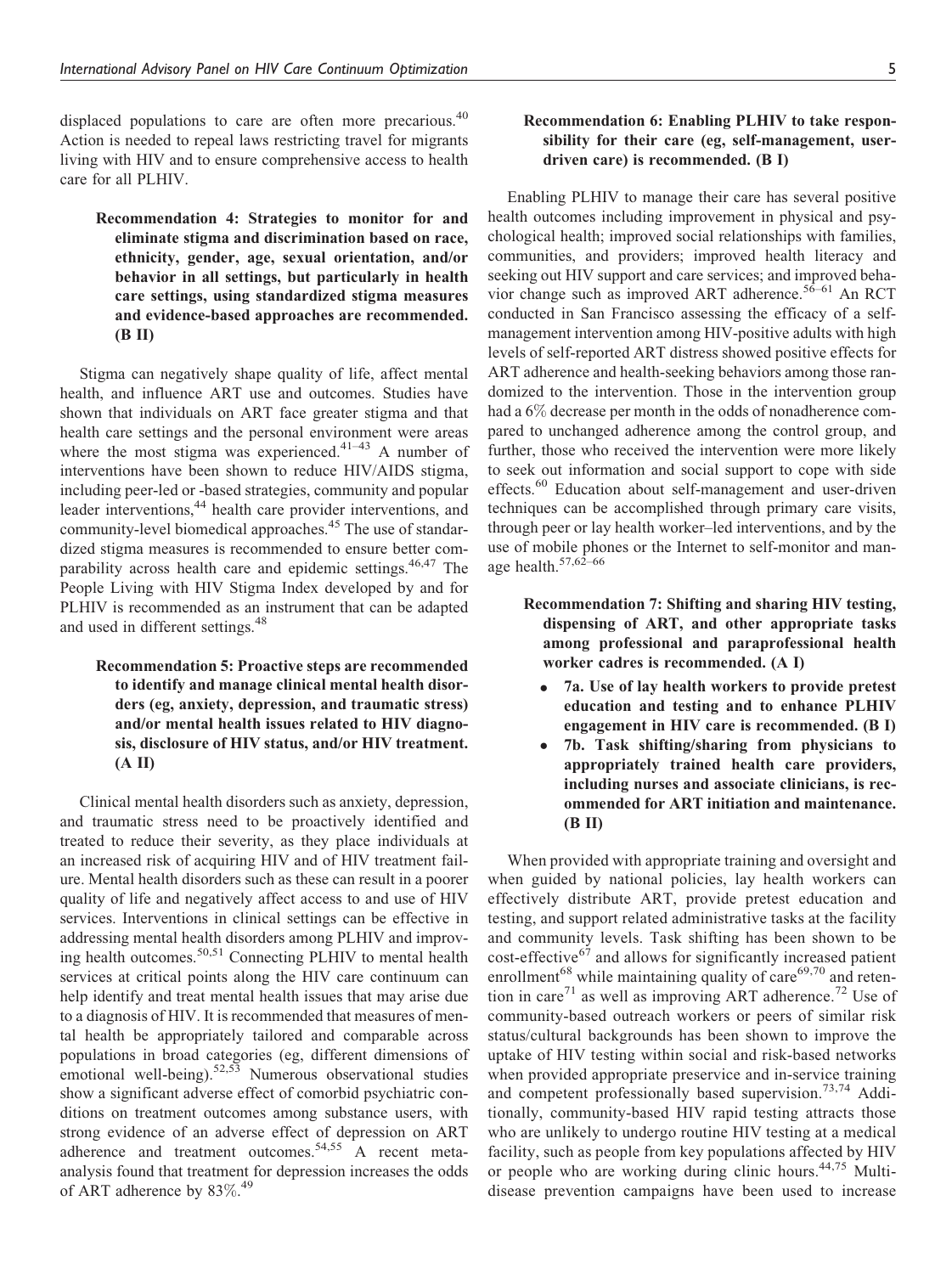participation and access to HIV testing by providing multiple health interventions that have a broader appeal.<sup>76</sup> Satisfaction with the services among clients was high in 1 study, with 92% reported being "very satisfied."<sup>77</sup> Counseling by communitybased counselors increased uptake in pre-ART care,<sup>78</sup> decreased virologic failure,<sup>79</sup> and improved ART adherence and CD4 count response.<sup>80,81</sup> Nurse-led interventions were linked to improved ART adherence, $82$  a significantly higher rate of retention in care,<sup>83</sup> and a decreased number of patients lost to follow-up.<sup>81,84</sup>

### Recommendation 8: Community engagement in every step across the HIV care continuum is recommended. (B II)

Models of community-based support and ART delivery to complement facility-based ART programs can be effective strategies for enhancing psychosocial support and improving access to and outcomes across the HIV care continuum.<sup>71,85–90</sup> The involvement of patients in chronic disease management in high-income countries has often resulted in improved health outcomes and increased utilization of health services. There is also evidence from low-income, high HIV burden countries that people living with chronic diseases can be trained to effectively act as tutors or peer navigators for other patients, particularly in settings with a severe shortage of human resources for health. $91-94$  The cost-effectiveness and potential relevance of this approach in countries with a high HIV burden have been documented. $84-87$ 

# Increasing HIV Testing Coverage and Linkage to Care

Optimizing the offer of HIV testing (''seek and test'') is the critical first step in addressing the HIV care continuum. This should be done within the context of a high-quality confidential diagnosis in the location that best suits the individual's needs. A critical focus should be placed on posttest counseling and immediate linkage to care for those found to be HIV positive as well as immediate access to ART.<sup>95</sup> The Strategic Timing of AntiRetroviral Treatment (START) study recently showed a 53% reduction in serious morbidity and mortality from HIV due to early ART at CD4 counts of over 500 cells/mm<sup>3</sup> compared to deferred initiation of ART at CD4 counts of 350 cells/mm<sup>3</sup>.<sup>96</sup> Health care systems should strive to make HIV screening widely available and accessible to all individuals regardless of gender, age, or perceived risk factors.<sup>97</sup> In addition, targeted HIV testing approaches are recommended both in concentrated and in generalized epidemics.

Linkage to medical care is a critical but often neglected step in the HIV care continuum.<sup>98</sup> It can be defined as the process that facilitates a newly diagnosed person's optimal engagement in HIV care. Typically, linkage may consist of verbal or written referral to an HIV care facility by the counselor or the individual who provided the HIV test result.<sup>99</sup> In settings where HIV testing and care are provided at the same or a nearby facility,

recently diagnosed persons may be escorted from the test site to the care site to ensure that this initial linkage is successful. Other programs use ''navigators'' to ensure linkage to services that may not be available at the same site and/or provided on the same day.100,101

Linkage to care should enable a patient living with HIV to engage in care early, benefit from a broad package of care, and facilitate immediate access to ART. Prompt engagement in HIV care also optimizes individual and public health outcomes.<sup>31</sup> Linkage to care is attenuated by economic, geographic, transportation, and distance barriers, as well as stigma and discrimination, $102,103$  all of which should be addressed in efforts to optimize the HIV care environment.

#### Recommendation 9: Routinely offering opt-out HIV testing to all individuals who present at health facilities is recommended. (A I)

Routine HIV screening identifies significantly more undiagnosed HIV infections than a risk-based approach, and routine screening is generally cost-effective in populations that meet minimum thresholds of HIV prevalence of >0.1%.<sup>97</sup> Opt-out HIV screening and testing means that the patient is notified orally or in writing that an HIV test will be performed unless the patient declines. Opt-out testing is now routinely recommended in both national and international guidelines, with the provision of pretest information about the meanings of positive and negative test results made available within the cultural context in the languages of the populations encountered within the area in which testing is being offered. $97,104$  In a retrospective cohort study, 2408 (73%) of 3303 HIV-infected women diagnosed during the study period had missed-opportunity medical visits, suggesting that a routine offer could have diagnosed them earlier.<sup>105</sup> Another retrospective cohort study indicated that the 1769 individuals diagnosed ''late'' with HIV (ie, who developed AIDS within 1 year of their diagnosis) made a total of 7988 visits to a health facility during 1997 to 2005 before their first reported positive HIV test.<sup>106</sup> Further, the diagnoses reported that nearly 8 in 10 of these visits were not likely to prompt HIV testing under a risk-based testing strategy. Opt-out HIV testing has been demonstrated to increase HIV testing coverage and aid in earlier detection of the virus.<sup>107,108</sup> In addition to general medical/primary care outpatient settings, this recommendation includes outpatient venues where individuals seek care for conditions associated with HIV, such as tuberculosis (TB), viral hepatitis, and sexually transmitted infection (STI).

### Recommendation 10: Community-based HIV testing is recommended to reach those who are less likely to attend facility-based HIV testing. (A I)

One RCT,  $^{109}$  a systematic review and meta-analysis,  $^{110}$  and numerous observational studies examined various communitybased testing approaches. $\frac{111-117}{100}$  In addition to routine HIV screening in facility-based settings, community-based HIV testing approaches have the potential to normalize testing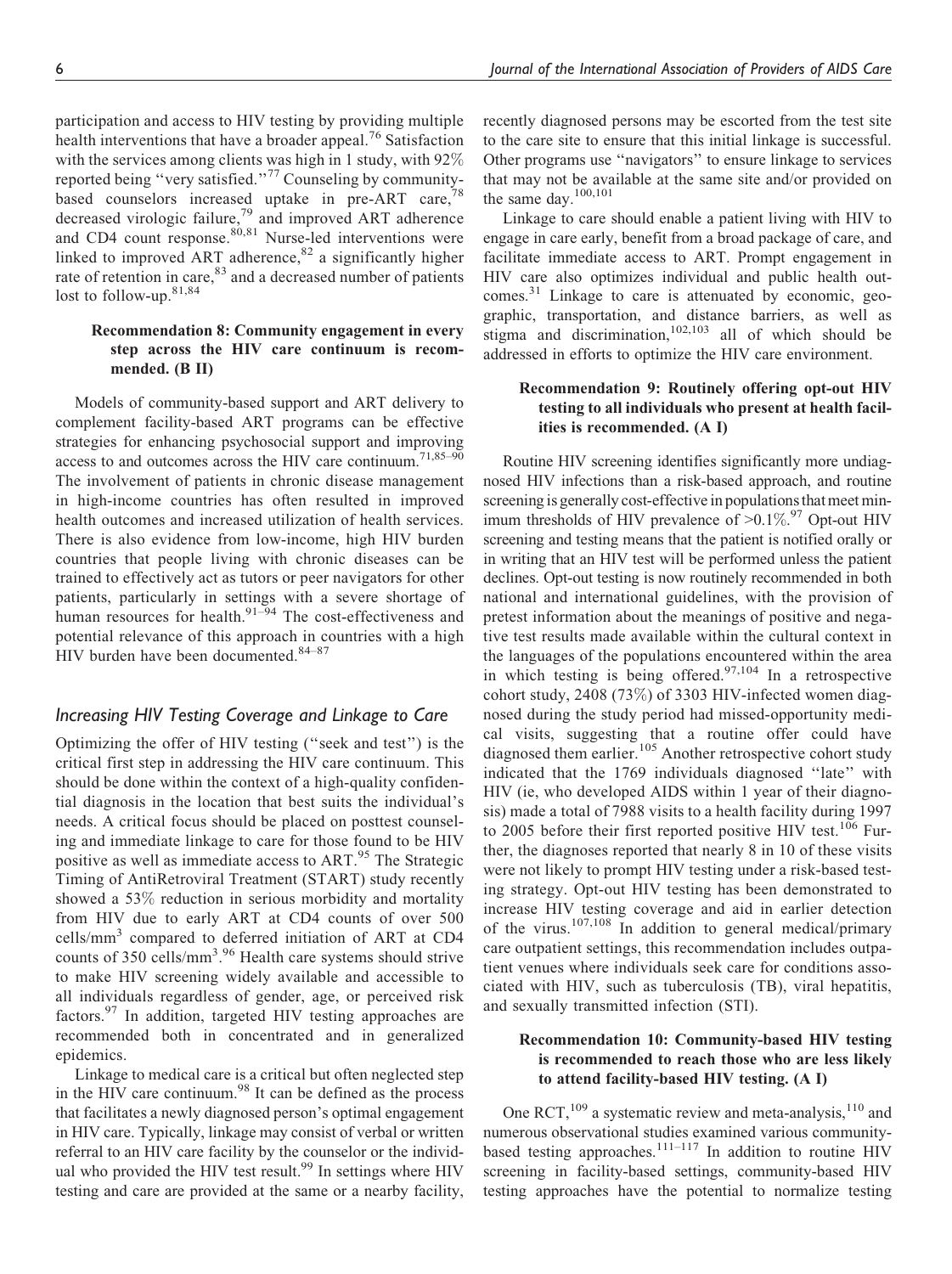within a community and among couples to significantly expand HIV testing and to reach those who do not access the health system. Project Accept (HPTN 043) was especially effective in reaching men<sup>109</sup> and also demonstrated a 4-fold increase in identifying previously undiagnosed HIV cases in comparison to the control group. Community-based HIV testing interventions<sup>118</sup> identified a larger proportion of people who had tested for the first time and who had CD4 counts above 350 cells/mm<sup>3</sup> than standard facility-based HIV testing, though the positivity rate was lower. Overall acceptability of the approaches exceeded  $80\%$ .<sup>118</sup> Using varied modalities to reach people<sup>119,120</sup> has the potential to reach those who have never been tested before. Multidisease prevention community health campaigns that combine other public health interventions<sup>121</sup> with HIV testing and counseling, such as maternal–child health programs, can be effective<sup>122</sup> and cost-efficient.<sup>123,124</sup> Community-based HIV testing of individuals and couples should be coupled with follow-up by an HIV-positive patient navigator. Such an intervention can significantly contribute to linking and retaining HIV-positive persons to care in a timely manner. $125$ 

# Recommendation 11: Confidential, voluntary HIV testing in large workplace and institutional settings (military, police, mining/trucking companies, and educational venues) should be considered. (B III)

HIV prevalence is often higher than anticipated or reported among employee populations in large institutional settings, particularly in communities where the undiagnosed HIV seroprevalence is  $> 0.1\%$ . <sup>126–128</sup> Screening programs for individuals and for couples in such settings have the potential to identify undiagnosed individuals earlier than they might otherwise present (ie, if they waited until they were symptomatic) and get them early into care, so that they can optimize their own health by starting ART and protect their partners. However, stigma and confidentiality concerns remain significant barriers to acceptance of HIV testing in some workplace settings, especially in communities where stigma due to HIV is acute (eg, mining/trucking companies).<sup>129–131</sup> In such communities, voluntary workplace testing should be conducted after strict implementation of confidentiality measures and assurances of fair treatment of those who test HIV positive. Despite high acceptance of the HIV test offer at employment sites, some studies have suggested that follow-up rates can be low and that HIV positivity can be a risk factor for nonattendance at followup.<sup>129</sup> These results point to the likely benefit of rapid test results in employee testing programs, as well as supportive and rapid linkage to care protocols. Although the near-term individual and public health benefits of knowing one's HIV status may be clear, it is important for patients and providers to consider the context and prevent the negative aspects of stigma and criminalization. Thus, testing interventions in workplaces and institutional settings are advisable only in high-prevalence situations and where the dangerous consequences of stigma, employment impact, and criminalization can be managed.

# Recommendation 12: HIV self-testing is recommended with the provision of guidance about the proper method for administering the test and direction on what to do once the results have been obtained. (B II)

HIV self-testing can happen in private with indirect support such as provision of referral information or can be supervised with moderate pretest and/or posttest support. The modality can include nonrestricted access to HIV self-testing through various sites and locations (eg, over the counter, vending machines, pharmacies, and the Internet) or through community or health care facility distribution. Three cross-sectional feasibility studies<sup>132–134</sup> examined the acceptability and uptake of HIV self-testing in different settings for different populations. All the studies reviewed demonstrated that the testing modality is well accepted in both high-prevalence settings and concentrated epidemics, and across different populations, $133-135$  with high accuracy after moderate direction on how to use the self-test which should include instruction on confirming preliminary positive results and linkage to care if confirmed positive. HIV self-testing was also cost-effective in resourcelimited settings.<sup>136</sup> Ensuring high-quality products for selftesting through regulatory processes and policies concerning medical devices and regulating the legal use of the devices are essential for scale-up of quality HIV self-testing.

# Recommendation 13: Use of epidemiological data and network analyses to identify individuals at risk of HIV infection for HIV testing is recommended. (B II)

Use of epidemiological data to guide HIV testing has been a key component of HIV testing practices since the beginning of the epidemic. Use of network analysis has been instrumental in understanding the transmission dynamics of HIV among MSM.<sup>137</sup> Offering HIV testing to members of networks identified to be at risk for further HIV transmission is recommended. A systematic review of studies of partner notification and referral for HIV testing found that this strategy identified an HIV seropositivity rate of  $1\%$  to  $8\%$  among partners of an index case.<sup>138</sup> Use of network analysis has led to enhanced HIV testing among vulnerable populations, including black MSM.139,140 Network-based peer recruitment for HIV testing led to improved HIV testing rates within networks (sexual and in injection drug users) in the United States, with a subsequent HIV seroprevalence rate of 5% among those tested.<sup>141</sup>

### Recommendation 14: The offer of HIV testing to partners of newly diagnosed individuals is recommended. (A I)

Public health interventions for the follow-up of persons newly diagnosed with HIV, such as partner services and short-term case management, are strongly recommended. Partners and other contacts who may be infected with HIV should be notified and offered testing. All newly diagnosed individuals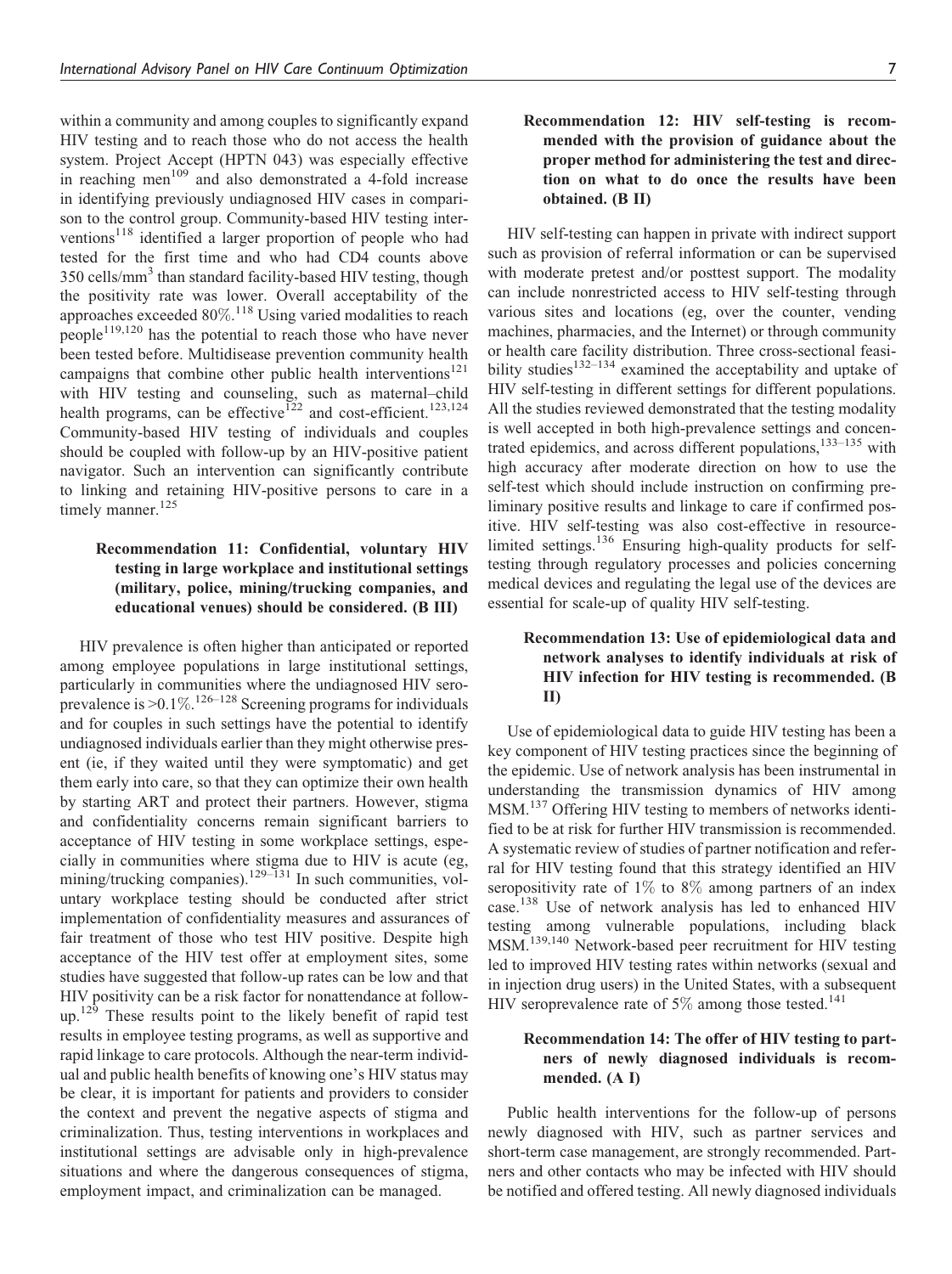should be helped to link to HIV primary care. Voluntary partner notification should be considered, being mindful of stigma concerns and criminalization-related issues in jurisdictions where this is relevant. A systematic review<sup>138</sup> found that  $67\%$  of the partners identified were notified, with 63% undergoing HIV testing with a mean HIV diagnosis rate of 20%. Another study found that provider notification was higher than selfnotification (51% versus 24% for self-notification).<sup>142</sup> Partneror couple-based HIV testing and counseling can be more supportive and can facilitate safe disclosure, and it is therefore recommended that health care providers consider initiating such discussions with women and with men and their partners. Knowing that a partner has taken an HIV test and knowing a partner's HIV status are associated with HIV testing among pregnant women.<sup>143</sup> HIV-positive pregnant women whose partners have an unknown HIV serostatus are more likely to be lost to follow-up.<sup>144</sup>

# Recommendation 15: Immediate referral to HIV care is recommended following an HIV-positive diagnosis to improve linkage to ART. (A I)

A study involving 1928 patients in New York City showed that initiation of HIV care was more likely to occur when HIV testing was conducted at a clinical site with access to HIV care.<sup>145</sup> In Uganda, outpatients referred to HIV testing  $(74\%)$ were more likely to attend an HIV clinic within 6 months than those receiving HIV testing and counseling on-site as inpatients.<sup>146</sup> In another study conducted in a hospital emergency department, on-site linkage teams were able to connect more than 90% of newly diagnosed and out-of-care HIV-infected patients to HIV care services.<sup>147</sup> However, in other hospital settings, suboptimal ART eligibility assessments and referral systems created unnecessary delays and attrition in the pre-ART clinical management period.<sup>148</sup>

# Recommendation 16: For high-risk individuals who test HIV negative, offering PrEP is recommended in addition to the provision of free condoms, education about risk reduction strategies, postexposure prophylaxis (PEP), and voluntary medical male circumcision. (A I)

The use of ART and PrEP reduces the transmission risk to 0.5% among adherent HIV-uninfected individuals who are serodiscordant couples.<sup>149</sup> HIV serodiscordance in couples is common, and approximately 45% of HIV-infected individuals have an HIV-negative partner.<sup>150</sup> The option of early ART in combination with PrEP while the index member of the couple has a detectable viral load should be considered among HIVserodiscordant monogamous couples, as a means to virtually eliminating the likelihood of HIV transmission. In an openlabel trial of daily PrEP in high-risk MSM, an 86% reduction in the risk of HIV infection was observed in the PrEP treatment group compared to no PrEP, and the number needed to treat to prevent a single infection was 13.<sup>32</sup> It bears noting that PrEP is one of many prevention options for people who are not infected

with HIV. Condoms, like most other HIV prevention interventions, are effective when used correctly and consistently and have been shown to reduce heterosexual HIV transmission by 80%. <sup>151</sup> Within the context of PrEP, condoms protect against STIs not prevented by PrEP, thus regular monitoring and counseling regarding condom use are advised given recent data from PrEP use in regular clinical practice in San Francisco indicating a 40% drop-off rate in condom use among PrEP users.<sup>152</sup> Voluntary male medical circumcision has been proven to be effective in 3 RCTs which demonstrated around a 60% reduction in transmission risk for circumcised heterosexual men.<sup>153–155</sup> Postexposure prophylaxis, by blocking HIV infection, is recommended for people who had occupational exposure such as needle stick (after careful evaluation of the circumstances) and after sexual assault.<sup>156</sup> For persons who inject drugs, opioid substitution treatment and needle and syringe programs are recommended as part of an evidencebased harm reduction package.157–160

# Recommendation 17: Use of case managers and patient navigators to increase linkage to care is recommended. (B II)

Case management is a collaborative process of assessment, planning, facilitation, care coordination, evaluation, and advocacy for options and services to meet a patient's health needs and achieve health, quality, cost-effectiveness, and outcomes. Case managers have been successfully used to strengthen patient outcomes throughout the HIV care continuum including early linkage to care, retention in care, and sustained ART adherence.<sup>161–</sup> Additionally, case managers have been demonstrated to be useful in reaching hard-to-reach and key populations.<sup>162</sup> Patient navigators are individuals who assist individual patients to navigate through the continuum of care as it pertains to the patient's specific disease, ensuring that barriers to that care are resolved and that each stage of care is as seamless as possible. The benefit provided by patient navigators in relation to linkage to care is also well documented.<sup>98,164,165</sup> Newly diagnosed HIV-positive persons have been more successfully linked to care when supported or encouraged by a patient navigator.<sup>166</sup> When the patient navigator is also a person living with HIV, the potential magnitude of benefit may be even higher.<sup>103</sup>

# Increasing HIV Treatment Coverage

Increasing early access to ART is associated with decreased AIDS-related morbidity and mortality, as well as reduced risk of HIV transmission.<sup>167</sup> Final results of the HPTN 052 clinical trial showed a 72% risk reduction in HIV transmission among 1763 serodiscordant couples with immediate initiation of ART.<sup>168</sup> Importantly, no genetically linked HIV transmissions occurred when the index member of the couple had an undetectable viral load. Preliminary results from the PARTNERS study of 1100 serodiscordant couples, 40% of them were MSM, found that there had been no HIV transmission within couples who were not using condoms from a partner with an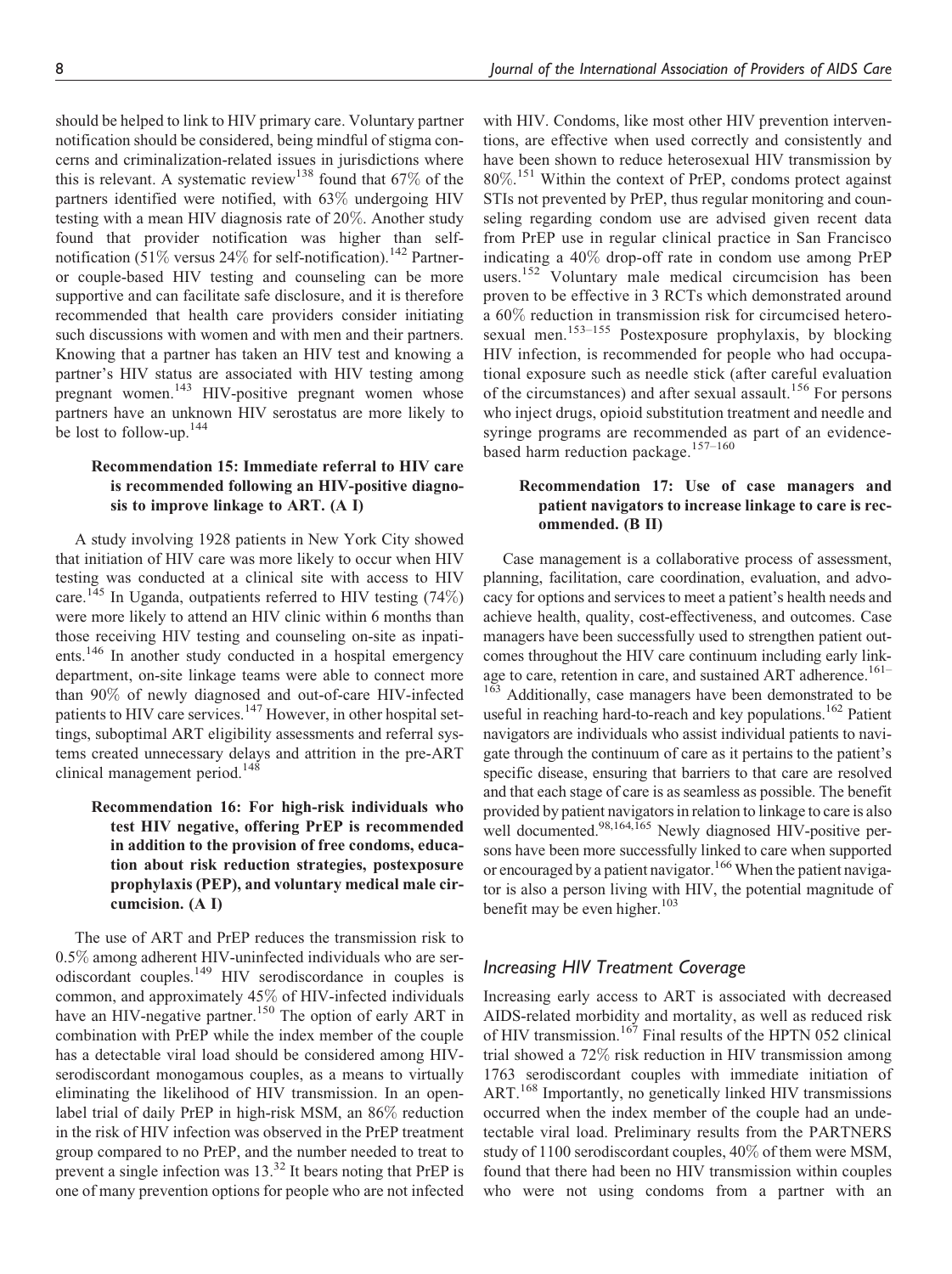undetectable viral load, albeit with large confidence intervals around this estimate.<sup>169</sup>

Recently, final results of 2 major RCTs provided strong evidence of the benefit of early ART initiation. The TEM-PRANO study showed that initiating ART at the 500 cells/ mm<sup>3</sup> threshold in lower-income settings with a high prevalence of TB and bacterial infections reduced the risk of serious illness, including TB and death, by 44% when compared to starting ART according to 2013 WHO guidance.<sup>170</sup> Similarly, as noted previously, the START study showed that among 4685 patients in 35 nations, the risk of progression to AIDS, other serious illnesses, or death was reduced by 53% among people who initiated treatment immediately.<sup>96</sup> The START study results are especially important because the magnitude of the health benefit conferred by ART was similar in high- and low-income countries.

### Recommendation 18: The immediate offer of ART after HIV diagnosis, irrespective of CD4 count or clinical stage, is recommended. (A I)

The benefits of ART, such as prevention of illness, death, and transmission, extend to persons irrespective of CD4 count, including those with recent or long-standing HIV infection and/ or those with normal to severely depleted CD4 counts.<sup>95,110</sup> Antiretroviral therapy initiation should not be delayed in individuals with acute opportunistic infections, including TB or Pneumocystis pneumonia, with the notable exception of cryptococcal meningitis and other opportunistic infections associated with increased intracranial pressure.<sup>171</sup> HIV is the strongest known risk factor for developing TB, and ART is the strongest TB prevention intervention for PLHIV.<sup>110</sup> In one large randomized trial, initiation of ART during TB therapy resulted in a 56% reduction in death, and this result was observed in all CD4 count strata.<sup>172</sup> Antiretroviral therapy should be provided as soon as possible after a diagnosis of HIV infection and no later than 8 weeks after initiating TB treatment. For those individuals with severe immunosuppression and TB, ART should be offered within 2 weeks of initiating TB treatment. The use of ART to prevent HIV transmission to sexual partners as well as from mother to child (through Option  $B<sub>+</sub>$ ) may be an added incentive for starting immediate life-long  $ART$ .<sup>173</sup> In resourcelimited settings, programmatic prioritization of vulnerable groups of people should be considered to ensure that they get access to treatment. CD4 count monitoring is optional for individuals who are on stable ART and who have been virologically suppressed for more than 2 years.<sup>174,175</sup> If available, assessment of CD4 count is recommended to direct prevention of opportunistic infections. However, the initiation of ART for prophylaxis against opportunistic infections should not be denied or deferred if CD4 count testing is not available.

Recommendation 19: First-line ARV regimens with the highest levels of efficacy, lowest adverse event profiles, and delivered in once-daily (QD) fixeddose combinations are recommended. (B II)

Antiretroviral therapy is proven to prevent HIV-related morbidity, mortality, and transmission.<sup>7</sup> Immediate initiation of ART maximizes the opportunity to achieve these objectives. The thoughtful selection of ART and the maintenance of patients on first-line treatment are therefore central to care for PLHIV. A number of highly effective, well-tolerated, QDdosed, first-line ARV regimen options are available, including nonnucleoside reverse transcriptase (NNRTI)-, ritonavir (RTV)-boosted protease inhibitor (PI)-, and integrase inhibitor-based regimens. For example, recent RCTs using integrase inhibitor-based ARV regimens for first-line ART have demonstrated statistical superiority or comparability to other commonly recommended regimens.<sup>176–179</sup> Study superiority was driven by improved tolerability and lower adverse event profiles of these integrase inhibitor-based ARV regimens. Whenever possible, switching ARV regimens following evidence-based strategies to address adverse effects, toxicity, or advances in medications (eg, increased efficacy) should be considered.180,181 Fixed-dose combinations are preferred to aid with ART adherence and decrease risks during medication stock-outs.<sup>182</sup> Patients taking OD-dosed regimens have higher rates of adherence than those taking twice-daily dosed regimens.<sup>182</sup> Although challenging within the context of HIV care delivered via a public health approach in resource-limited settings, care should nevertheless be taken to individualize treatments based on transmitted drug resistance, comorbid illness, and/or lifestyle considerations.

### Recommendation 20: Viral load testing at least every 6 months is recommended as the preferred tool for monitoring ART response. (B II)

Suppression of viral replication is the key therapeutic goal as it is the driver of individual and public health outcomes. Measuring plasma HIV-1 RNA levels through a viral load test is the preferred laboratory tool for HIV disease prognosis and to guide HIV treatment strategies. Viral load testing should be used after ART initiation as a means to monitor ART response.<sup>183</sup> However, lack of availability of viral load testing should not delay the initiation of ART. A patient's HIV-1 RNA level should reach below the limit of quantitation within 6 months of ART initiation. Among individuals who are on stable ART with a CD4 count  $>350$  cells/mm<sup>3</sup> and who have been virologically suppressed for 2 years, viral load monitoring can be performed every 6 to 12 months.<sup>183,184</sup> CD4 counts can be used to help determine eligibility for opportunistic infection prophylaxis but are not effective for assessing ART effectiveness since CD4 count and viral load levels can be discordant.

- Recommendation 21: HIV drug resistance testing is recommended at entry into care or prior to ART initiation and when virologic failure is confirmed. (B I)
	- $\bullet$  21a. Where routine access to HIV drug resistance testing is restricted, population-based surveillance is recommended. (B II)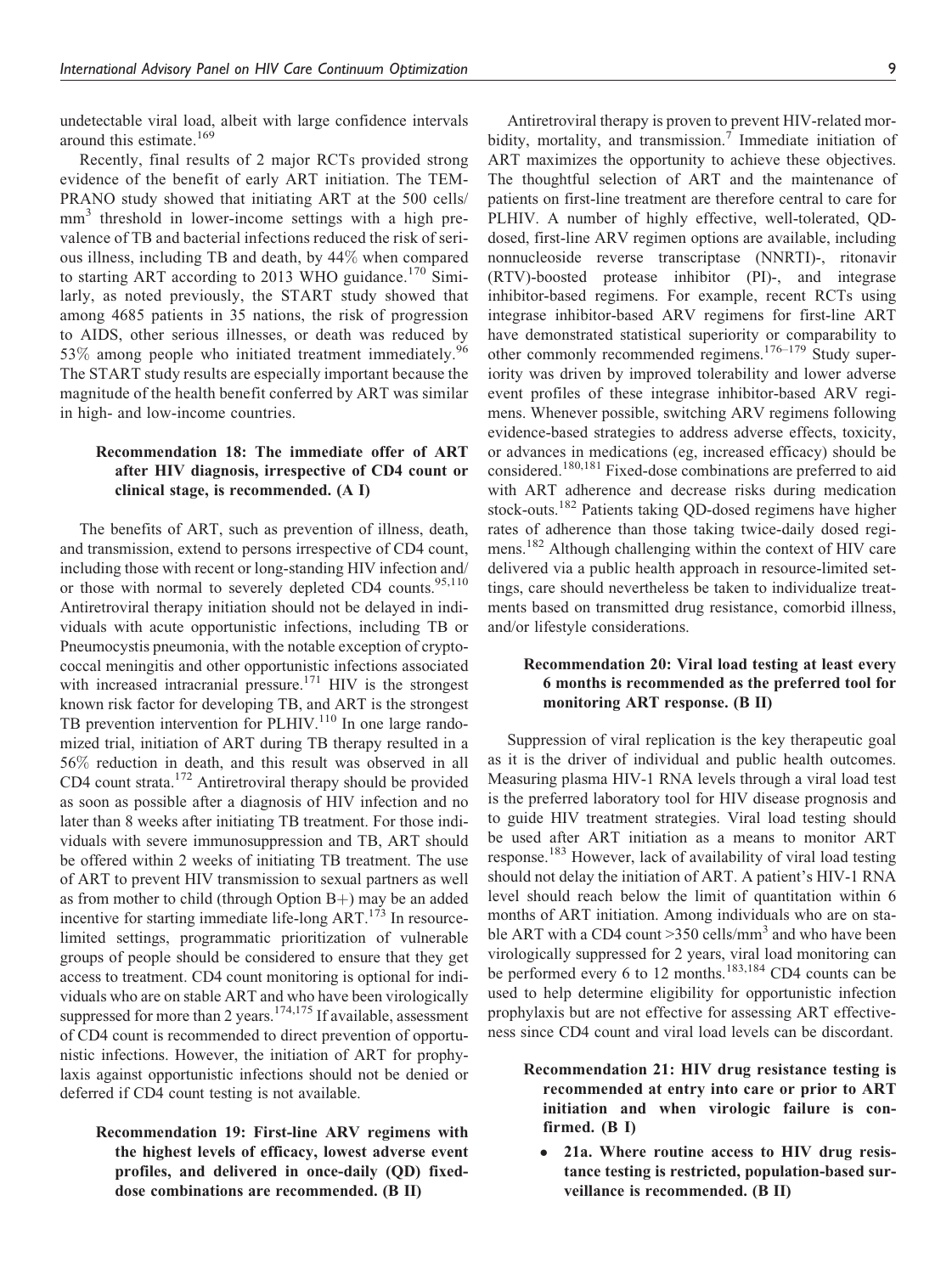Transmitted or treatment-emergent HIV drug resistance may limit the response to ART. Transmitted drug resistance is well documented in both resource-rich and resourcelimited settings.<sup>185,186</sup> Transmitted drug-resistant HIV is associated with reduced rates of viral suppression to first-line treatments<sup>187</sup> and occurs in approximately 5% to 15% of treatment-naive individuals.<sup>188,189</sup> For this reason, where available, HIV drug resistance testing is recommended at entry into care or prior to ART initiation to help guide ARV regimen selection. Treatment-emergent resistance is a major determinant of virologic failure.<sup>190,191</sup> The use of resistance testing in this setting has been shown to improve clinical response to subsequent lines of ART.<sup>192</sup> Resistance testing for an individual is recommended in contexts where there is availability of second- and third-line medicines.<sup>193</sup> In settings where most people do not have access to ART and/or there is limited access to viral load testing, it is advisable to expand access to these interventions while preparing for the medium- and long-term goal of improving access to resistance testing and alternative ART regimens for individual patients before and while they are on ART.<sup>172</sup> In resource-limited settings where individual pre-ART resistance testing is not routinely available, regular population-based surveillance of transmitted resistance in the country is recommended in order to provide information for policy and programmatic considerations. Population-based resistance surveillance can provide important information for decision making about the selection of initial and subsequent ART regimens, the population-level efficacy of ART regimens, as well as PrEP and PEP.173,194

#### Recommendation 22: Community-located ART distribution is recommended. (A II)

#### $\bullet$  22a. The use of community-based pharmacies should be considered. (C III)

Community-located ART distribution is a cost-effective service delivery model whose rates of attrition and mortality are similar to those at the facility level.<sup>195,196</sup> A retrospective cohort study in the Bronx, New York, found that HIV services incorporated into community-located primary care setting improved the distribution and delivery of HIV treatment, demonstrated comparable treatment outcomes when compared with a hospital-based specialty center, and achieved slightly lower prevalence of AIDS (46% versus 54%, respectively) in the community-located program.<sup>196</sup> Studies have demonstrated the efficacy of community-based approaches to expanding other HIV services, including testing.<sup>197-199</sup> Community-based ART distribution may also be more effective in helping to retain patients. In Mozambique, Médecins Sans Frontières (MSF) developed a community-located ART adherence and distribution program, now adopted as national policy, which resulted in 91.8% adult retention and 94% youth retention rates at 4 years and facilitated the increased involvement of affected communities in HIV services.<sup>200</sup> Patients receiving specialized ART counseling at communitybased pharmacies in multiple US states $^{201}$  had significantly higher ART adherence rates than those using traditional pharmacies.<sup>202</sup> A cohort study in California demonstrated that pharmacist-provided therapy management services were associated with higher ART adherence rates.<sup>203</sup> A pharmacistmanaged adherence clinic in Colorado was shown to significantly increase ART adherence rates.<sup>202</sup> In Uganda, ART distribution at community-based sites was found to be associated with significantly higher rates of retention in care and lower mortality rates.<sup>88,204</sup>

# Increasing Retention in Care, ART Adherence, and Viral **Suppression**

A number of barriers to HIV treatment engagement are common across countries, even when the availability of local resources may differ widely. Yet, the need to efficiently keep people engaged in their care is more critical than ever, as resources are ultimately limited in every setting, and growing numbers of PLHIV require lifelong care and treatment to attain the individual, public, and community health benefits of early ART.

Significant attrition from HIV care programs has been documented in many settings. Monitoring and optimizing retention in care should be a priority of programs if control of the HIV epidemic and optimal individual health outcomes are to be achieved. Moreover, as life expectancy for PLHIV increases, the impact of successful engagement and retention in care is magnified.

Ultimately, adherence to virologically active ART has been shown to be a major predictor of suppression of HIV replication,<sup>205–207</sup> emergence of drug resistance,<sup>208–210</sup> disease progression, $^{211}$  and AIDS-related death.<sup>212–214</sup> The dramatic dose–response pattern between adherence and viral suppression, as well as the reasonable rates of suppression achieved at moderate levels of adherence, supports the recommendation to treat all eligible PLHIV and encourage maximum adherence with each patient.<sup>11,215,216</sup>

- Recommendation 23: Systematic monitoring of retention in HIV care is recommended for all patients.  $(A \Pi)$ 
	- $\bullet$  23a. Retention in HIV care should be considered as a quality indicator. (B III)
	- 23b. Measuring retention using electronic health record and other health system data is recommended. (B II)
	- $\bullet$  23c. Use of clinic databases/surveillance systems for HIV clinical monitoring and populationlevel tracking is recommended. (B II)

Tracking the retention of clients in HIV care is important for the purposes of both clinical and health services and could be considered a part of quality-of-care indicators at both clinicand surveillance-system levels.<sup>217</sup> Retention measures used and the desired frequency of visits may vary according to jurisdictions and programs, but in order to facilitate effective monitoring, efforts should be made to harmonize measures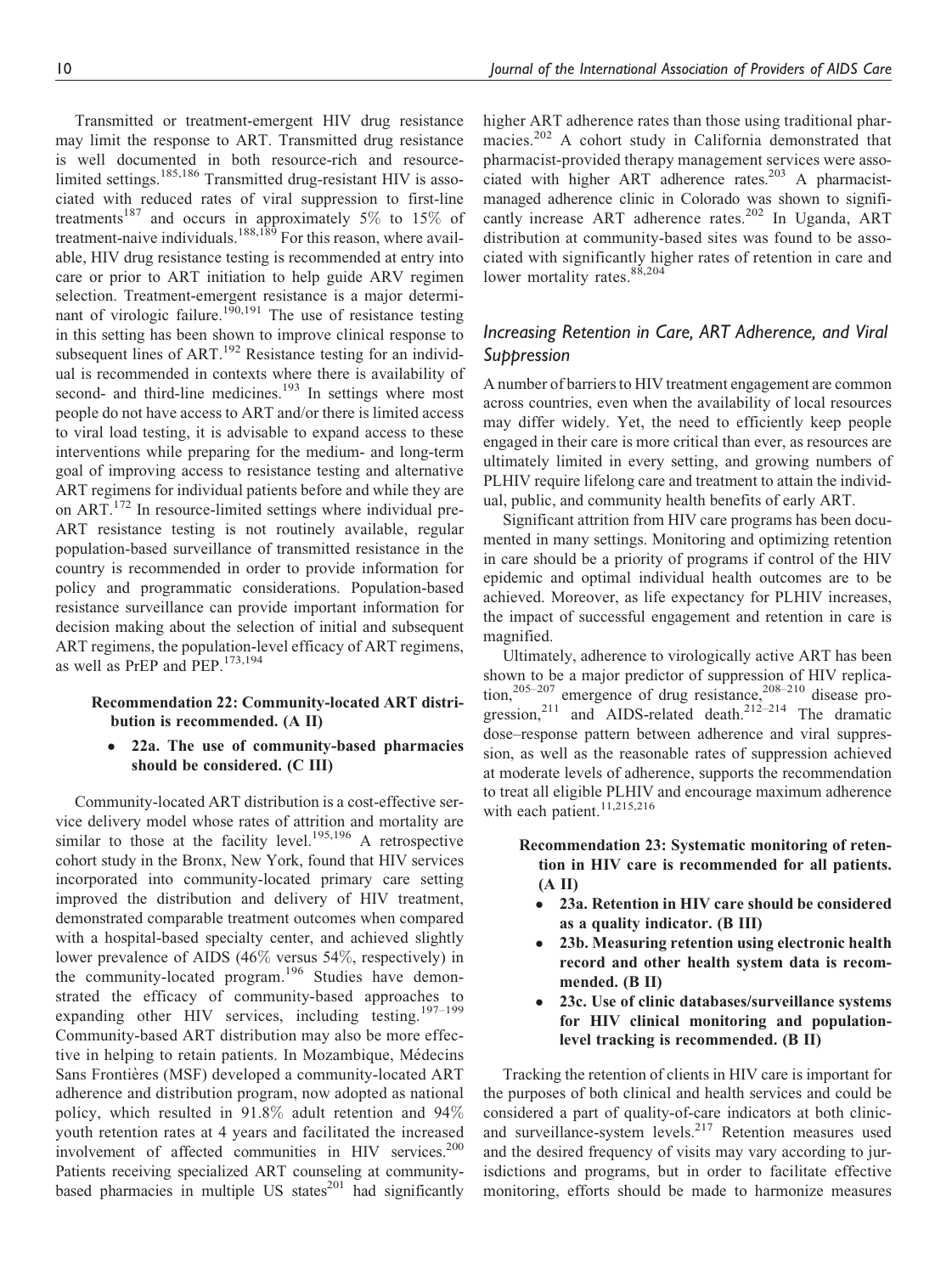with existing national and international recommendations. Gaps in care, visit adherence, and intervals of time between visits, in addition to the use of data including medical records and surveillance systems, are well-tested measures that can be integrated into local standards of HIV care.<sup>218–221</sup> For example, an integrated public health surveillance approach and an electronic health record system in Louisiana were successfully used to provide alerts to medical providers when their clients had been out of HIV care for longer than 12 months. $^{222}$  Identifying optimal thresholds of being ''out of care'' or lost to follow-up remains important, and a 12-week delay in visit, based on pharmacy registry data in South Africa, was considered optimal.<sup>223</sup> Pharmacy tracking data can also include failure to refill medication prescriptions<sup>224,225</sup> and interruptions in laboratory monitoring<sup>226</sup> as warning signs of loss to followup (LTFU).

Recommendation 24: Routine ART adherence monitoring is recommended in all patients. (A II)

- $\bullet$  24a. Viral suppression is recommended as the primary adherence monitoring metric. (B II)
- $\bullet$  24b. Routine collection of self-reported adherence data from patients is recommended. (A II)
- $\bullet$  24c. Pharmacy refill data are recommended for adherence monitoring. (B II)

Adherence to ART is a reliable predictor of adherence to clinic visits and can be tracked using clinical, immunological, as well as pharmacy and clinic visit measures. Viral load suppression is the most reliable indicator of ART adherence. Viral load surveillance data can be successfully used to monitor engagement and retention in care and improve linkage and retention efforts in local communities.<sup>217</sup> Patient self-report is the most widely used method for evaluating medication adherence, $227$  particularly because physician estimates of their patients' ART adherence is not an effective measure, and evidence shows a poor correlation between physician estimates and patient self-report.<sup>228–230</sup> However, a literature review indicated that pharmacy refill data may be a better measure than self-reported adherence.<sup>231</sup>

- Recommendation 25: Information and communication technologies aimed at supporting patient selfcare are recommended. (B II)
	- $\bullet$  25a. Mobile health technology using weekly interactive components (eg, 2-way short message service [SMS]) is recommended. (B I)
	- $\bullet$  25b. Alarm devices are recommended as reminders for PLHIV with memory impairment. (A I)

The availability and reach of mobile communication have increased worldwide, including in sub-Saharan Africa, where two-thirds of PLHIV reside. A systematic review found that technology-based approaches supporting self-care among PLHIV may improve adherence to ART, especially when these approaches utilized multiple components and facilitated

communication with health care providers.<sup>232</sup> Once-a-week text message or SMS reminders may be the optimal periodicity.233 There is evidence<sup>233–236</sup> that weekly 2-way SMS improves adherence and virological outcomes in HIV-infected adults in Kenya. Evidence from  $2$  RCTs<sup>237,238</sup> shows that there is no significant impact of using an alarm on poor adherence or viral failure, except in PLHIV with memory impairment. In fact, appointment reminders alone were found to be useful in a small  $RCT<sup>239</sup>$  but only among nonhomeless, nondepressed clients in a much larger  $RCT.<sup>240</sup>$ 

Recommendation 26: Patient education about and offering support for medication adherence and keeping clinic appointments are recommended. (A I)

 $\bullet$  26a. Pillbox organizers are recommended, particularly for HIV-infected adults with lifestylerelated barriers to adherence. (B II)

Evidence from several  $RCTs^{237,241-243}$  found that PLHIV who had received targeted adherence counseling were significantly more likely to have optimal adherence and virologic suppression.<sup>227,244,245</sup> Educating patients on the importance of keeping clinic appointments has demonstrated positive effects on retention in care and ART adherence.<sup>246,247</sup> A study assessing the efficacy of an intervention using targeted messages enforcing the importance of regular clinic visits using posters, messages, and brochures in clinics demonstrated a 7% improvement in patients keeping 2 consecutive clinic visits in the intervention year compared to the preintervention year. $247$ The use of pillbox organizers has also been associated with improved ART adherence and virologic suppression in patients from difficult-to-treat populations. A study using marginal structural models to estimate the pillbox organizer effect on adherence, viral suppression, and disease progression among a homeless HIV-positive population in the United States found that pillbox organizers were associated with improved adherence, reduction in viral load, and decreased risk of progression to clinical AIDS.<sup>248</sup>

- Recommendation 27: Neither directly administered nor directly observed ART is recommended for routine clinical care settings. (A I)
	- $\bullet$  27a. Directly administered ART is recommended for people who inject drugs (PWID) and released prisoners at high risk of ART nonadherence. (B I)

Evidence from a meta-analysis of RCTs  $(N = 12)$  indicated that directly administered ART did not offer any benefit over self-administered ART.<sup>249</sup> Ten RCTs reported on the primary outcome of virologic suppression for directly observed versus self-administered  $\overrightarrow{ART}$ ,<sup>249</sup> each reinforcing that this approach is not recommended for supporting ART adherence in a general HIV-infected patient population. Community outreach-based directly administered ART through methadone maintenance treatment programs has been found to be effective in improving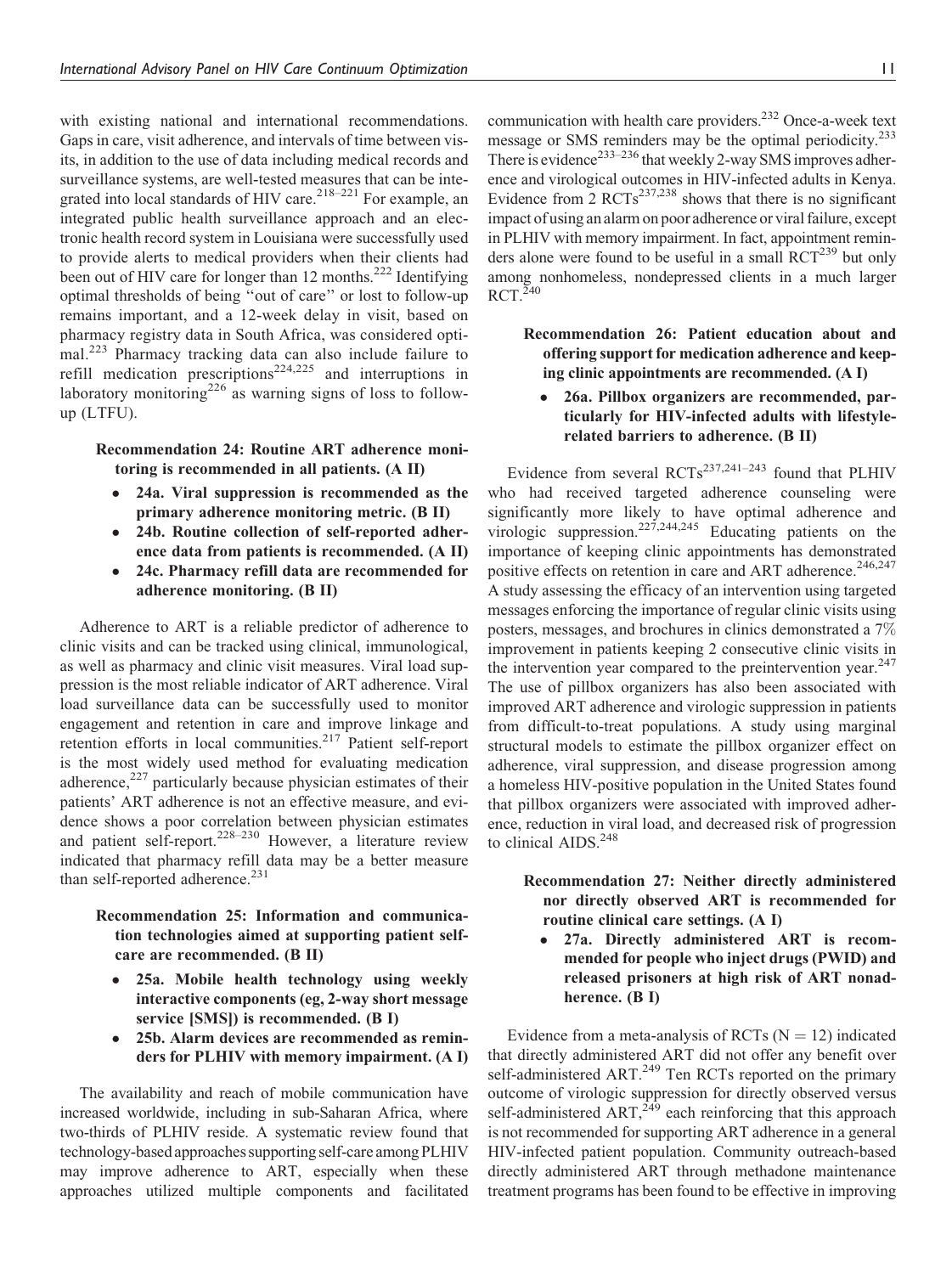ART adherence and viral suppression among both PWID and released prisoners.<sup>250–253</sup> Its effects decay postintervention, thereby reducing its efficacy in the long term.<sup>254–256</sup> Efficacy is improved markedly when patients are linked to other supportive services.<sup>257</sup>

- Recommendation 28: Proactive engagement and reengagement of patients who miss clinic appointments and/or are lost to follow-up, including intensive outreach for those not engaged in care within 1 month of a new HIV diagnosis, are recommended. (B II)
	- $\bullet$  28a. Case management to retain PLHIV in care and to locate and reengage patients lost to follow-up is recommended. (B II)
	- $\bullet$  28b. Transportation support for PLHIV to attend their clinic visits is recommended. (B II)

HIV care continuum data from various jurisdictions show that a sizable percentage of those with HIV infection are not engaged in care following an HIV diagnosis, miss clinic appointments, or are lost to follow-up after establishing HIV outpatient care.15,258–260 In the Antiretroviral Treatment and Access Study (ARTAS) comparing strength-based case management sessions with passive referral to care for patients with recently diagnosed HIV infection, a significantly larger proportion of the case-managed participants visited an HIV clinician at least once within 6 months (78% versus 60%) and at least twice within 12 months (64% versus 49%) using trained linkage case managers to help clients identify their internal strengths and assets to facilitate successful linkage to HIV care.<sup>98</sup> The provision of transportation to the clinic and mental health and drug counseling services to PLHIV who were in need of those services was associated with a 20% improvement in clinic retention.<sup>261,262</sup>

The Retention in Care (RIC) Study conducted with patients at high risk for inadequate retention demonstrated that enhanced personal contact between patients and a trained provider improved retention in care compared to standard contact at the participating clinics.<sup>263,264</sup> This study demonstrated that a low-cost intervention to incorporate retention in care into the clinic culture proved effective in improving visit adherence, particularly among new patients and those with detectable viral loads.247,264 In addition, a loss to follow-up intervention found that the use of case workers to locate and assist patients to reengage in care was successful in reengaging more than half of those lost to follow-up over an almost 3-year period.<sup>265</sup>

### **Adolescents**

### Recommendation 29: Removing adult-assisted consent to HIV testing and counseling is recommended in minor adolescents with the capacity to consent.  $(B \nI)$

Adolescents are often overlooked in HIV testing and are reluctant to seek out HIV services. Increased awareness

among care providers and policymakers is critical. Provider-initiated testing and the provision of adolescentfriendly testing services outside health facilities are recommended, as is the potential for self-testing.<sup>266</sup> A number of countries require parental consent for HIV testing, which can be a significant barrier to testing.<sup>266</sup> However, nations should consider lowering the age of consent to 12 to 14 years or recognize the evolving capacities of the child in order to give adolescents clear access to HIV counseling and testing. National policies should also acknowledge the holistic nature of HIV counseling and testing and ensure that consent laws do not restrict access to condoms, treatment autonomy, and HIV prevention interventions such as PrEP and medical male circumcision.

# Recommendation 30: Adolescent-centered services are recommended in both clinical and communitybased settings. (A IV)

Youth have repeatedly articulated that engagement with health services should be local, integrated, quick, confidential, nonprejudicial, "hassle-free," and free (or inexpensive).<sup>267</sup> Utilizing venues and activities where adolescents routinely gather offers opportunities for youth-friendly interventions, including HIV testing. By leveraging the commonality of adolescence and group norms, comprehensive services can be offered with subsequent reduction in stigma, a sense of shared experiences, peer support, and health system efficiencies. Health care delivery, especially related to sexual and reproductive health, through school-based services, should be maximized, provided these can be youth-friendly.<sup>268</sup> Clinics should strengthen the existing system for youth and target youth who are already being screened for or diagnosed with STIs or provided reproductive health care. Service delivery should include the following components: a youth-friendly atmosphere, flexible hours, separate waiting areas for adolescents, alternative service delivery settings, and the assurance of confidentiality, including the option for self-testing.<sup>266</sup> Results from an observational study with simulated patients demonstrated that adolescent-friendly clinics improve the accessibility of HIV testing by ensuring that youth are not turned away without a test.<sup>269</sup>

# Recommendation 31: Informing an adolescent of his/ her HIV-positive diagnosis is recommended as soon after diagnosis as feasible. (B II)

Disclosure of HIV diagnosis can open the dialogue with youth about HIV and dispel myths about HIV infection, which often leads to better adherence to ART programs. Disclosure is also important for retention in care as young adolescents get to understand why they have to meet regularly with health care professionals.<sup>270–272</sup> Disclosure to adolescents should take into account their stage of development and other factors. If disclosing to minor adolescents, such disclosure should include parental notification. Support for older adolescents, whose results should be given confidentially, to facilitate their diagnosis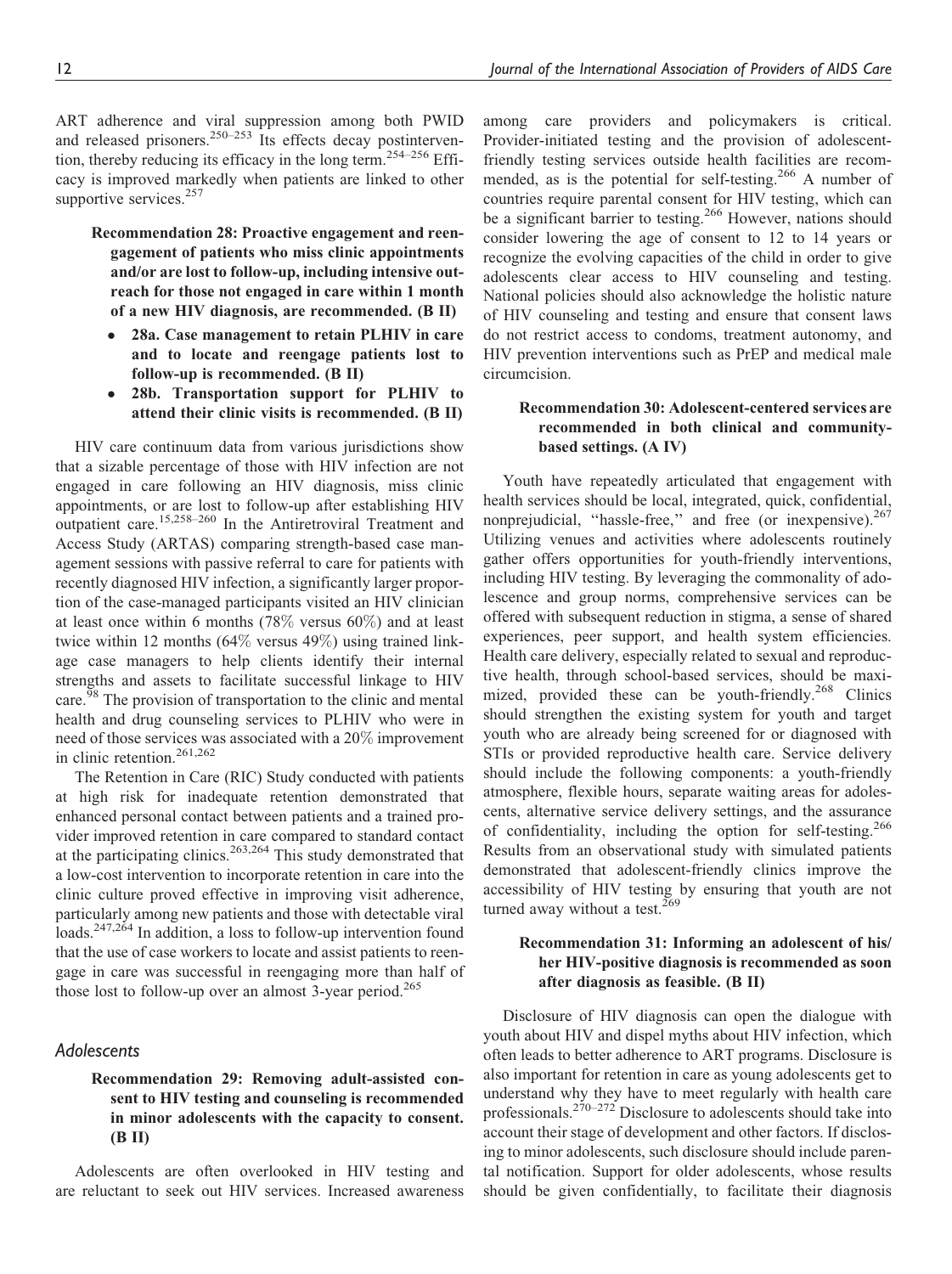disclosure to parents, family members, peers, and sexual partners is also essential for coping and the ability to engage in taking medications and in prevention activities. $270,273$ ,

### Recommendation 32: A transition plan between pediatric and adult HIV care is recommended. (B II)

Transition programs are needed to effectively transition HIV-positive adolescents from pediatric HIV care to more independent adult HIV care. A well-managed transition can lead to improved adherence to both care and treatment.<sup>275</sup> Adolescents on ART may present with neurocognitive and mental health challenges, may be socially stigmatized, and may face difficulty in having successful sexual relationships.<sup>276</sup> These issues often evolve into major obstacles when transitioning from adolescent to adult HIV care, posing a significant obstacle to achieving and maintaining viral suppression.

# Metrics for and Monitoring of the HIV Care Continuum

Measuring the HIV care continuum from diagnosis to viral suppression has become critical to evaluating the success of HIV responses.8,11,277 However, monitoring the continuum is challenged by a lack of clarity regarding methodology and incomplete and/or fragmented data infrastructure in many settings. There have been very few estimates covering the full spectrum of stages of the continuum, produced for a complete jurisdiction, and covering an extended time frame.<sup>278–280</sup> There is a lack of consensus regarding the metrics to be included in estimating the HIV care continuum, and measurement methodologies and standards of published continua are often not well described.<sup>280–283</sup> This lack of consensus compromises the ability to interpret and compare continuum results within jurisdictions over time and across geographic settings.

In order to better align with the proposed UN 90-90-90 targets, a simplified, but comprehensive, 4-stage continuum of HIV care is proposed to capture (1) the proportion of PLHIV who have received their diagnosis (the first 90), (2) the proportion of PLHIV who are linked to care, (3) the proportion of PLHIV who are on ART, and (4) the proportion of PLHIV who are virally suppressed. The estimated number of PLHIV is the common denominator for all indicators. It is important to consider that the 90-90-90 targets use a floating denominator and that achieving 90-90-90 translates into a 90% tested-81% on ART-73% virally suppressed HIV care continuum.

As described in Table 3, the HIV care continuum should be (1) representative of the complete geographic area in question, (2) internally consistent, and (3) longitudinally monitored. Representativeness requires that the complete population of PLHIV in the geographic setting be accounted for. Internal consistency requires that the numerator from each continuum stage is also represented in its denominator. For example, all those classified as ''diagnosed'' are captured within the estimated prevalent population (''estimated HIV infected''), those classified as ''on ART'' are also classified as diagnosed, and those classified as ''suppressed'' are also classified as on ART. Further, the number of people estimated to have HIV infection is the overall denominator, and numerators of the subsequent stages use this single denominator to derive proportions.

The goal is to use metrics that are practical, feasible, and as simple as possible to enable accurate monitoring of the HIV care continuum. Programs may need to develop multiple monitoring approaches beyond the focused recommendations mentioned subsequently to assure a comprehensive quality response. Nevertheless, comprehensive and transparent reporting of the measurement methodology for each step of the continuum is imperative for internal decision making and external comparison. Incomplete reporting may result in suboptimal program assessment and suboptimal resource allocation decisions. If the recommended continuum is not followed, then a clear explanation of the methodology that is used should be included to alert end users and to avoid inappropriate comparison of results with continua that use the recommended approach.

# Recommendation 33: A standardized method should be used to estimate the total number of PLHIV (diagnosed and undiagnosed) within a geographic setting. (A IV)

For the sake of comparability, the use of a common method to establish the denominator for the HIV care continuum is critical to unbiased evaluation of the progress and impact of program implementation. There are a number of estimation methods. For example, the Spectrum tool $^{284}$  is available and can be applied to jurisdictions with a minimal set of data elements. National and local governments may opt to use other estimation methodologies to estimate the overall number of PLHIV. It is important to standardize, validate, and publish the methodology for review. In some settings with comprehensive HIV testing, the number of people diagnosed with HIV may serve as an accurate surrogate for the number of PLHIV. The estimations for key population denominators require different methodologies, and countries are encouraged to monitor the continuum among these vulnerable and often neglected communities. Continua should be measured annually, and all proposed metrics should be expressed as period rather than point prevalence figures.

# Recommendation 34: The estimated number of PLHIV in the geographic setting should be the overall denominator for the HIV care continuum. (A IV)

The estimated number of PLHIV in a given geographic setting during a given calendar year is taken as the denominator. No exclusions are made pertaining to the status or risk group of the individual. It is expressed as both a count and a proportion of the total population within the geographic setting. This indicator serves as the denominator for all the remaining steps in the HIV care continuum and is crucial for the population-based framework of the continuum. Although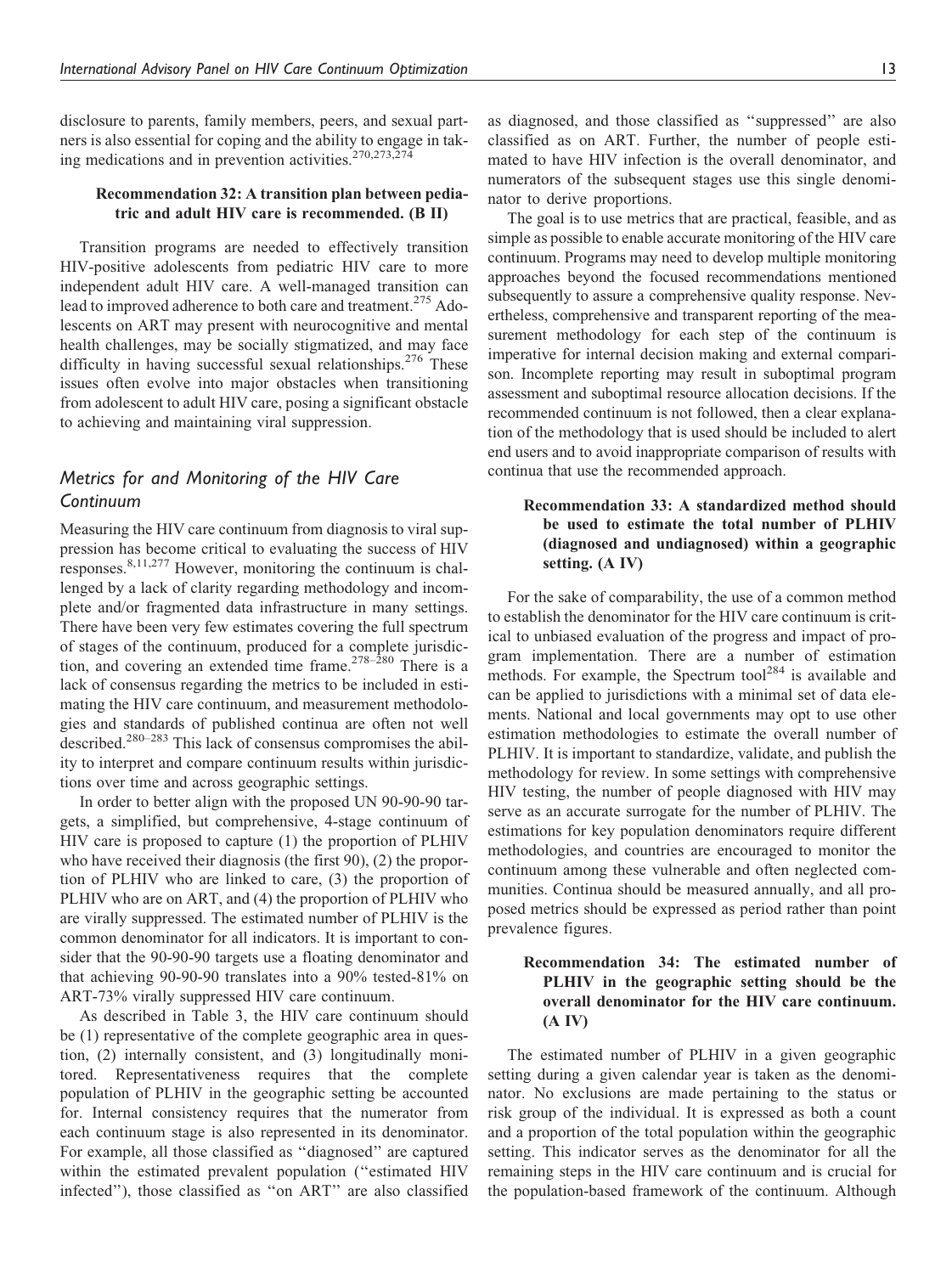it is the most challenging step in the continuum to estimate, it is key for monitoring the success of HIV case-finding efforts. To prioritize and monitor efforts to increase HIV diagnosis, an estimate of the undiagnosed fraction is required. This measure is the cornerstone of the entire continuum framework and is required to assess the relative priority or success of efforts to improve case finding and access to HIV care and treatment. In some settings, the estimated number of PLHIV is nearly the same as new diagnoses—in these settings, if the epidemiologic experts agree, the new diagnoses can be used to estimate the number of PLHIV.

Recommendation 35: Collection of a minimum set of 5 data elements should be considered to populate the HIV care continuum. (A IV)

- $\bullet$ Estimated number of PLHIV
- $\bullet$  Number and proportion of PLHIV who are diagnosed as having HIV
- $\bullet$  Number and proportion of PLHIV who are linked to care (optional)
- $\bullet$ Number and proportion of PLHIV on ART
- $\bullet$  Number and proportion of PLHIV on ART who are virally suppressed

The estimated number of PLHIV (diagnosed and undiagnosed) serves as the first data element and the overall denominator for the HIV care continuum. Not standardizing the denominator can lead to bias toward using smaller denominators to inflate reported success with implementing the continuum and also prohibits the comparison of program success both within the program and with other programs.

The numerator for the first step in the continuum should be the total number of people diagnosed with HIV. The indicator should be expressed both as a count and as the proportion of the estimated number of PLHIV within the geographic setting.

The second step in the continuum is the number and proportion of PLHIV who are linked to care. Although linkage to care is a critical step toward starting ART and ultimately achieving viral suppression, this indicator is considered optional. Linkage to care is useful to monitor to ensure that people who are diagnosed with HIV have access to ART as soon as feasible for their health and to prevent HIV transmission. In some settings, linkage to care is equivalent to starting ART, whereas in others, there may be considerable delay while waiting to access ART and achieve viral suppression. In those settings, linkage proportions may be high without achieving on ART and ''viral suppression'' targets. The definition of ''linkage to care'' has a wide variety of definitions, however, it is important to standardize its measurement within programs so that it includes everyone newly diagnosed with HIV and uses a reliable measure of whether they have accessed care. Common definitions of linkage to care include at least 1 CD4 count or other laboratory value, attendance of at least 1 clinic appointment, and/or pickup of ARV prescriptions among others.

The third step in the continuum is the total number of PLHIV on ART. It is defined as the number receiving ART

at least once within the calendar year. The indicator should be expressed as both the number of PLHIV on ART and as a proportion of the number of PLHIV within the geographic setting. This is a key element of the continuum and determines the potential for sustained viral suppression, which is the ultimate objective of the continuum. The number of PLHIV picking up medications can be determined from providers or others as a surrogate measure and does not require clinical evaluation and/or other tests.

The numerator for the fourth step in the HIV care continuum is the total number of PLHIV with documented viral suppression within a given geographic setting (viral suppression is defined as at least 1 measurement of the lowest quantifiable level [eg, HIV RNA <200, 500, or 1000 copies/mL] during the measurement period). This indicator should be expressed as both a count and a proportion of the number of PLHIV within the geographic setting. Viral suppression among PLHIV is the single most important common goal of HIV care and prevention and the key element of the continuum.

# Recommendation 36: Where possible, jurisdictions should consider longitudinal cohort measurement of HIV service utilization and treatment outcomes to identify the means to maximize viral suppression through ensuring early access to ART and retention in care. (A IV)

In addition to the annual determination of the basic continuum measures, there is also considerable value in taking a longitudinal cohort approach to follow individuals living with HIV infection. Cohort methods allow for monitoring and evaluation of HIV service utilization and outcomes among individuals over time. Specifically, longitudinal cohort analyses from the time of diagnosis to ART initiation and viral suppression (including ART discontinuation and reentry, death, loss to follow-up, and other outcomes) can inform efforts to identify interventions at various stages of the HIV care continuum, the patient populations most in need of intervention, and those most likely to benefit.<sup>285</sup> Although the longitudinal cohort approach may appear to be complex, it has been successfully implemented in a number of diverse settings, including directly observed treatment, short-course–based TB control, noncommunicable chronic diseases, and also HIV in some settings, including in British Columbia, Canada, Malawi, Rwanda, and Switzerland.<sup>279,286–288</sup>

Attrition at different stages along the HIV care continuum is heterogeneous. It comprises individuals who dropout of HIV treatment for the first time, experience multiple treatment discontinuations, as well as those lost to HIV care entirely (ie, discontinued regular physician follow-up and diagnostic testing). The sometimes cyclical process of engagement, disengagement, and reengagement in HIV care has been referred to as continuum "churn" and has been cited as a crucial component of HIV monitoring. Persistence with ART, or sustained engagement (as opposed to adherence that measures the number of prescribed doses of ART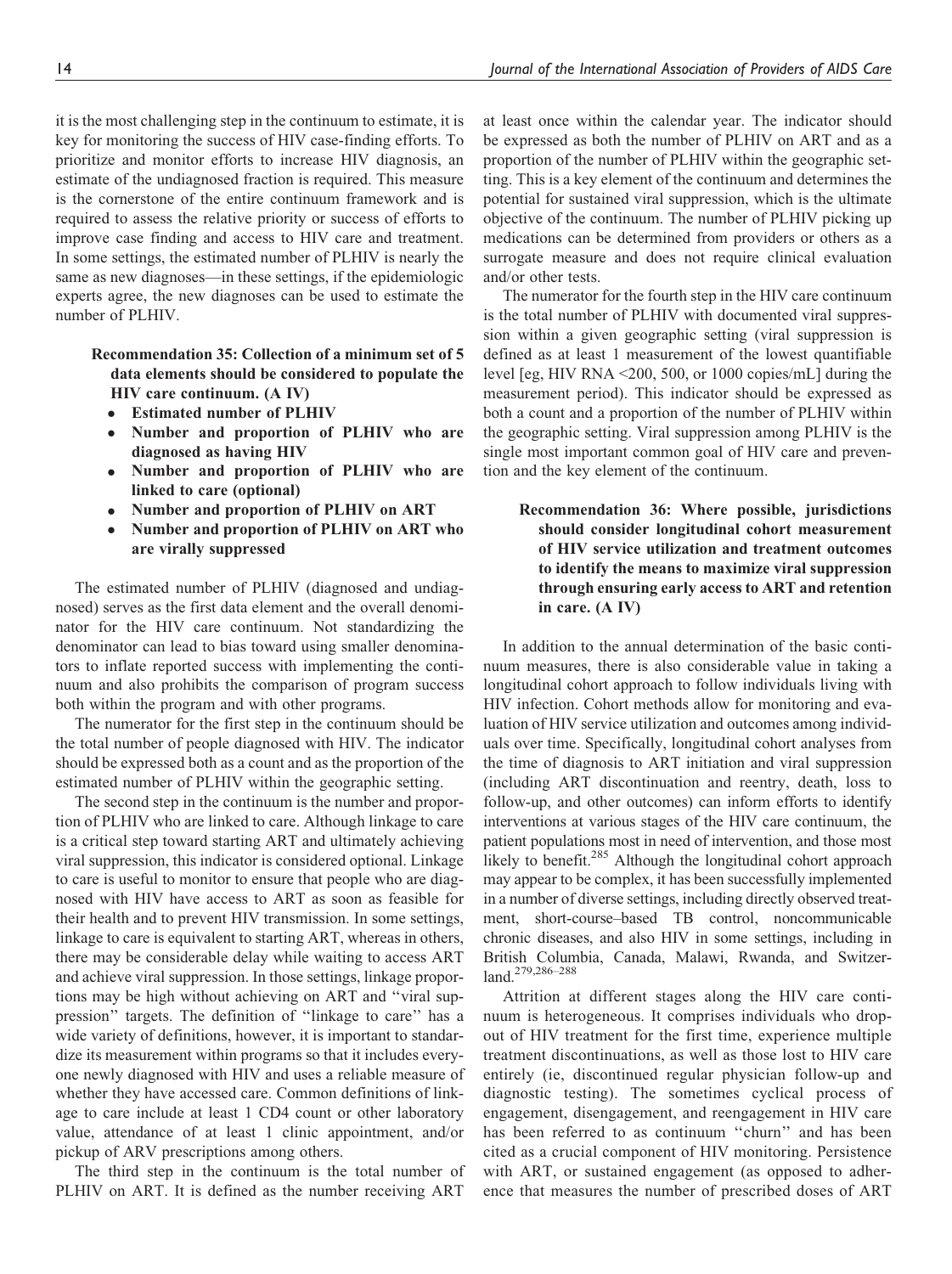|                   | HIV Infected                                                                                                                                                  | HIV Diagnosed                                                                                                                                                                                                                                                                                                                                                                                                                                                                                             | Linked to Care (Optional)                                                                                                                                                                                                                                                                                                                                                                                                                                                                                                                                                                                                                                                                                                                                                                   | On ART                                                                                                                                                                                                                                                                                                                              | Virologically Suppressed                                                                                                                                                                                                                                                                                |
|-------------------|---------------------------------------------------------------------------------------------------------------------------------------------------------------|-----------------------------------------------------------------------------------------------------------------------------------------------------------------------------------------------------------------------------------------------------------------------------------------------------------------------------------------------------------------------------------------------------------------------------------------------------------------------------------------------------------|---------------------------------------------------------------------------------------------------------------------------------------------------------------------------------------------------------------------------------------------------------------------------------------------------------------------------------------------------------------------------------------------------------------------------------------------------------------------------------------------------------------------------------------------------------------------------------------------------------------------------------------------------------------------------------------------------------------------------------------------------------------------------------------------|-------------------------------------------------------------------------------------------------------------------------------------------------------------------------------------------------------------------------------------------------------------------------------------------------------------------------------------|---------------------------------------------------------------------------------------------------------------------------------------------------------------------------------------------------------------------------------------------------------------------------------------------------------|
| Definition        | period. Ideally presented with<br>low/high uncertainty bounds.<br>diagnosed or undiagnosed,<br>Estimated number of PLHIV,<br>within the measurement           | presumed alive at the end of the<br>measurement period. Should be<br>Number and proportion of people<br>diagnosed with HIV and<br>percentage of estimated PLHIV<br>expressed as a number and<br>(see definition).                                                                                                                                                                                                                                                                                         | period. Should be expressed as a<br>estimated PLHIV (see definition).<br>subsequently linked to HIV care,<br>Number and proportion of people<br>preferably within a limited time<br>diagnosed with HIV who are<br>number and percentage of                                                                                                                                                                                                                                                                                                                                                                                                                                                                                                                                                  | on ART. Usually defined as those<br>measurement period. Should be<br>people diagnosed with HIV and<br>percentage of estimated PLHIV<br>The number and proportion of<br>expressed as a number and<br>receiving at least   ART<br>dispensation within the<br>(see definition).                                                        | records, within the measurement<br>diagnosed with HIV on ART with<br>period. Should be expressed as a<br>estimated PLHIV (see definition).<br>documented viral suppression<br>(see below for definition) in<br>clinical/administrative health<br>number and percentage of<br>The total number of people |
| Numerator         | The estimated number of PLHIV<br>calendar year. This estimate<br>diagnosed and undiagnosed<br>alive at the end of a given<br>includes the number of<br>PLHIV. | in clinical or administrative health<br>documented HIV-positive status<br>should be defined as<br>The total number of PLHIV with<br>least   confirmed<br>An HIV-positive<br>positive HIV test.<br>diagnosis<br>having at<br>records.                                                                                                                                                                                                                                                                      | The total number of PLHIV who are<br>linked to care, preferably within a<br>to care could include attending at<br>months). The definition of linked<br>acquiring laboratory tests and/or<br>prescriptions that could serve as<br>a surrogate marker for at least I<br>least I clinical care visit and/or<br>limited time period (eg, 3-6<br>care visit.                                                                                                                                                                                                                                                                                                                                                                                                                                     | The total number of PLHIV on ART.                                                                                                                                                                                                                                                                                                   | copies/mL). If no pVL records are<br>Number of persons whose last pVL<br>available for an individual during<br>during the measurement period<br>was <200 copies/mL (or lowest<br>individual should be classified as<br>quantifiable level below <1,000<br>the measurement period, the<br>nonsuppressed. |
| Denominator       |                                                                                                                                                               | Estimated number of PLHIV.                                                                                                                                                                                                                                                                                                                                                                                                                                                                                | Estimated number of PLHIV.                                                                                                                                                                                                                                                                                                                                                                                                                                                                                                                                                                                                                                                                                                                                                                  | Estimated number of PLHIV.                                                                                                                                                                                                                                                                                                          | Estimated number of PLHIV.                                                                                                                                                                                                                                                                              |
| Classification*   | Fixed, modeled estimate                                                                                                                                       | Fixed, empirical figure                                                                                                                                                                                                                                                                                                                                                                                                                                                                                   | Fixed, empirical figure                                                                                                                                                                                                                                                                                                                                                                                                                                                                                                                                                                                                                                                                                                                                                                     | Time-variable, empirical figure                                                                                                                                                                                                                                                                                                     | Time-variable, empirical figure                                                                                                                                                                                                                                                                         |
| Measurement tools | tool, CDC NHBS reports, or<br>National estimates are available<br>the forthcoming CDC local<br>via the UNAIDS Spectrum<br>estimation tool.                    | nonnominally are captured in this<br>Alternatively, aggregate-level data<br>individuals, which can distinguish<br>unique individuals, may<br>dispensation, virologic testing,<br>inked individual-level<br>on the number of diagnosed<br>and vital statistics to ensure<br>migrants with no test result<br>internal consistency, that is,<br>The best possible measure will<br>data on HIV testing, ARV<br>available or those tested<br>and subsequent stages.<br>be acceptable.<br>between<br>require li | people in care with the number of<br>systems, the people linked to care<br>receive HIV care. Where this sort<br>would be unique identifier linkage<br>more visits to a clinic where they<br>the reporting period. Comparing<br>people newly diagnosed with HIV<br>estimates of linkage effectiveness.<br>number of PLHIV in care during<br>of person newly diagnosed with<br>during the reporting period and<br>The most rigorous measurement<br>may not be the same as those<br>(most settings), the next best<br>measurement is to count the<br>the change in the number of<br>HIV with evidence of one or<br>Without name-based linkage<br>individual data is unavailable<br>newly diagnosed during the<br>of unique identifier cohort<br>overall can provide rough<br>reporting period. | Alternatively, aggregate-level data<br>dispensed medication, which can<br>virologic testing data to ensure<br>data on ARV dispensation and<br>individuals, may be acceptable.<br>require linked individual-level<br>The best possible measure will<br>distinguish between unique<br>on the number of those<br>internal consistency. | suppressed, which can distinguish<br>the number of those virologically<br>aggregate-level sampling data on<br>between unique individuals, may<br>require individual-level virologic<br>The best possible measure will<br>testing data. Alternatively,<br>be acceptable.                                 |

(continued)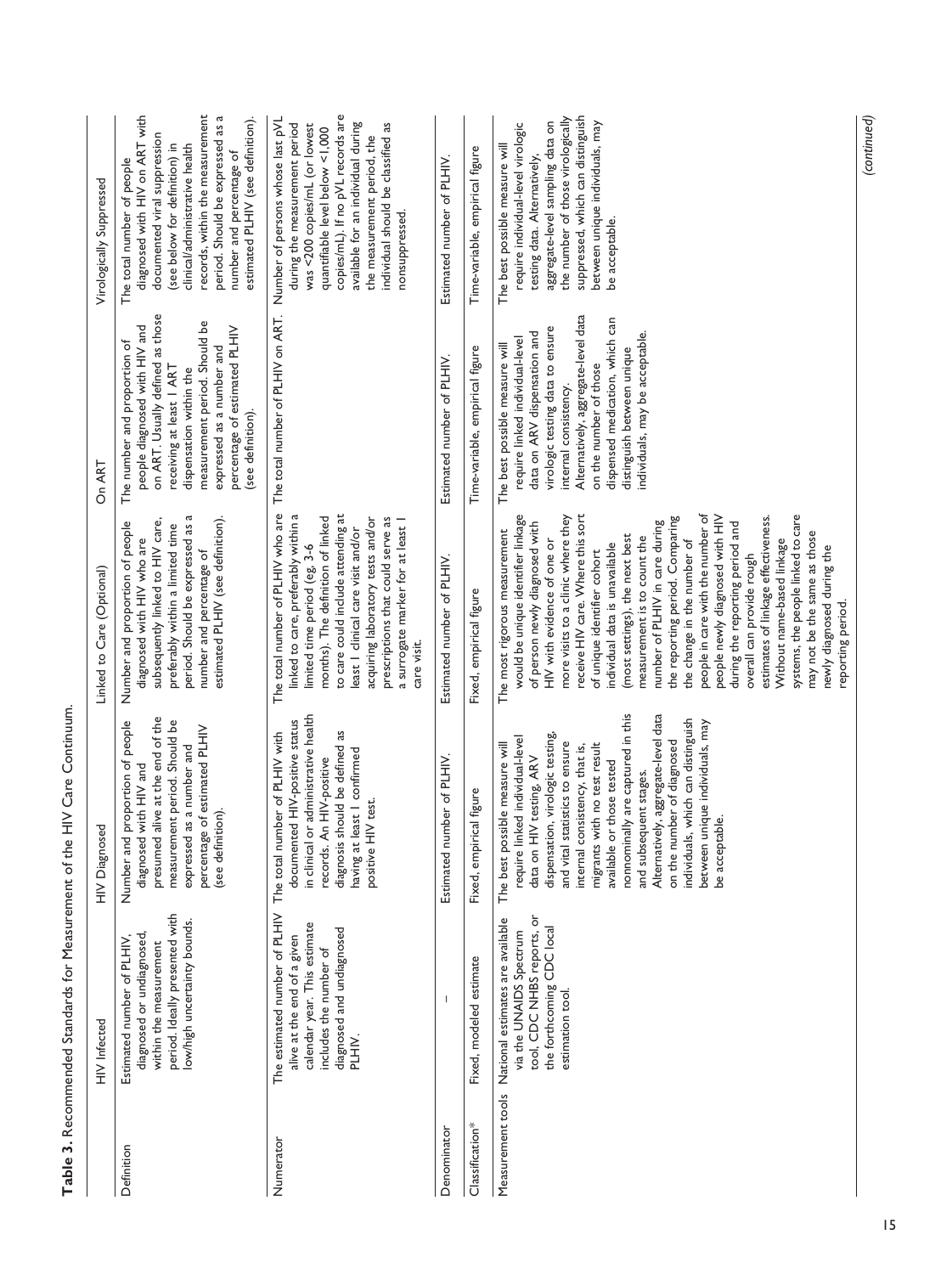|                 | HIV Infected                                                                                                                                               | HIV Diagnosed                                                                                                                                                                                                                                                                                                                          | Linked to Care (Optional)                                                                                                                                                                                                                                                                                                                                                                                                           | On ART                                                                                                                                                                                                                                                                                                         | Virologically Suppressed                                                                                                                                                                                                                                                                                                                                                                                                                             |
|-----------------|------------------------------------------------------------------------------------------------------------------------------------------------------------|----------------------------------------------------------------------------------------------------------------------------------------------------------------------------------------------------------------------------------------------------------------------------------------------------------------------------------------|-------------------------------------------------------------------------------------------------------------------------------------------------------------------------------------------------------------------------------------------------------------------------------------------------------------------------------------------------------------------------------------------------------------------------------------|----------------------------------------------------------------------------------------------------------------------------------------------------------------------------------------------------------------------------------------------------------------------------------------------------------------|------------------------------------------------------------------------------------------------------------------------------------------------------------------------------------------------------------------------------------------------------------------------------------------------------------------------------------------------------------------------------------------------------------------------------------------------------|
| Technical notes | outmigration are available for<br>jurisdiction, it should be<br>incorporated into the<br>If data on mortality and<br>PLHIV within a given<br>calculations. | prior to the end of the follow-up<br>include inmigrants (persons who<br>moved out of the jurisdiction or<br>should exclude deaths<br>moved to the jurisdiction after<br>outmigration (persons who<br>transferred care). It should<br>period and, if possible, be<br>HIV diagnosis elsewhere).<br>adjusted for estimated<br>This metric | programs use single indicators of<br>or viral suppression if patients do<br>linkage in terms of getting on ART<br>Additionally, a solid definition of<br>these may not signify meaningful<br>laboratory tests in some cases,<br>care is useful. Although most<br>Unique identifier-based linkage<br>linkage such as clinic visit or<br>provides the most accurate<br>measure of this indicator.<br>not return to the clinic.        | Although the latter may be used if<br>prescription of ARV medication.<br>information on prescription, as<br>should be acknowledged that<br>the former is not available, it<br>opposed to dispensation, will<br>dispensation or pickup and<br>result in higher "on ART"<br>We distinguish between<br>estimates. | current evidence on the individual<br>The proposed threshold for viral<br>treatment. The threshold may<br>and public health benefits of<br>evidence becomes available.<br>change as more conclusive<br>suppression is drawn from                                                                                                                                                                                                                     |
| Challenges      | some regions, and a challenge<br>to calculate for subregions.<br>uncertainty, lack of data in<br>Inherent imprecision and                                  | Heavily dependent on quality of HIV<br>picture of indicators of retention<br>surveillance system. It is crucial<br>possible to provide an accurate<br>outmigration or care transfer if<br>in care and viral suppression.<br>for areas to estimate                                                                                      | The linkage to care indicator, while<br>suppression. Great care is needed<br>the possibility of people moving in<br>to both define meaningful linkage<br>diagnosis to care to ART to viral<br>and to interpret the data, given<br>and out of care throughout the<br>unique identifier-based linkage<br>used in many settings, is often<br>and/or cohort approach from<br>difficult to interpret without<br>course of HIV infection. | Specifying a single ART dispensation<br>only for a limited duration of the<br>level may be unavailable in many<br>will not eliminate those on ART<br>requirements at the population<br>measurement period. Data<br>jurisdictions.                                                                              | level may be unavailable, as some<br>suppression in some jurisdictions.<br>regions do not perform virologic<br>clinical care. Laboratory or other<br>eliminate, those suppressed only<br>measurement will limit, but not<br>requirements at the population<br>monitoring as part of standard<br>constraints may necessitate a<br>for a limited duration of the<br>measurement period. Data<br>higher threshold of viral<br>Specifying the latest pVL |

HIV; UNAIDS, Joint United Nations Programme on HIV/AIDS.<br>"Metrics can be classified as either fixed (once an individual reaches this stage, he or she cannove backward) or time variable (an individual's status can change fr aMetrics can be classified as either fixed (once an individual reaches this stage, he or she cannot move backward) or time variable (an individual's status can change from one period to the next). The modeled estimate necessary for quantifying the number of HIV-infected individuals should be distinguished from the empirical figures—the highest quality empirical figures are ideally true counts and proportions of HIV; UNAIDS, Joint United Nations Programme on HIV/AIDS.

individuals who are diagnosed, on ART, and virally suppressed. Although estimations for PLHIV are the norm, in some settings with very low incidence, the number of HIV diagnosed could provide the empirical data for PLHIV. data for PLHIV.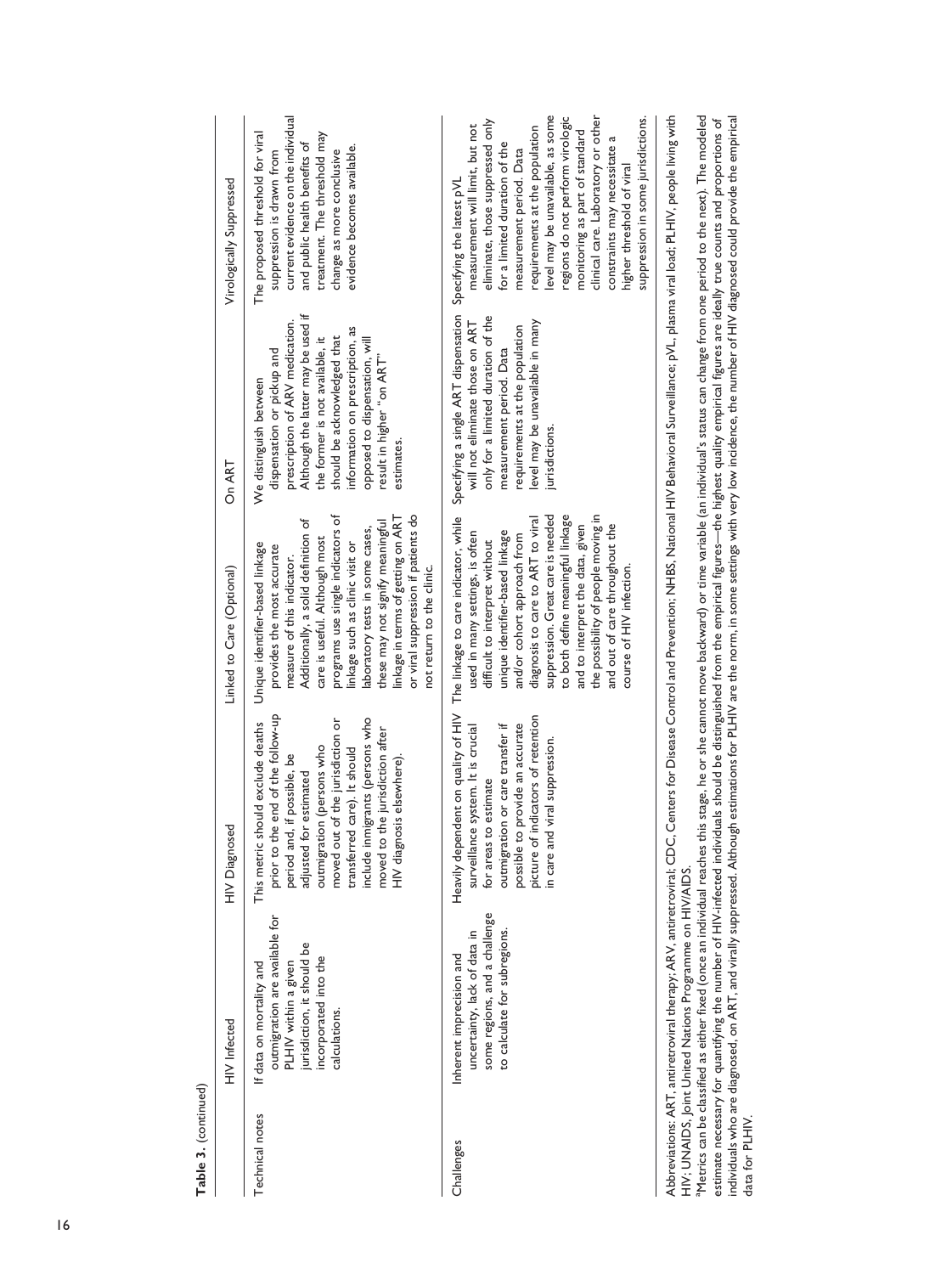### Table 4. Guidance on Issues Related to Optimizing the HIV Care Continuum for Select Key Populations.

#### Women

- Prioritize and increase womens access to and retention in HIV services along the continuum of HIV care, including through gendersensitive programming
- $\bullet$  Integrate community-based support services for women within HIV care, including peer-based programs and family-based programs that engage partners and family members and, at a minimum, offer direct referral to such services for women living with HIV
- $\bullet$ Screen for and implement interventions to address food insecurity among women living with HIV
- $\bullet$ Screen for physical and emotional abuse and violence (or the risk of experiencing violence) among women across the HIV care continuum
- $\bullet$  Conduct nonstigmatizing discussions of pregnancy and parenting choices and the provision of family planning services to support the full range of sexual and reproductive rights of women living with HIV
- $\bullet$  Implement interventions to scale-up access to and retention in HIV care and treatment for pregnant and breastfeeding women living with HIV. Such interventions should also include socioeconomic support
- $\bullet$ Scale-up pediatric HIV services for infants born to HIV-positive mothers to promote both child and maternal health
- $\bullet$  Tailor ART-prescribing practices to consider women's use of other medications (eg, contraceptives), as well as potential side effects in women
- $\bullet$ Address the challenges faced by younger women living with HIV across the HIV care continuum

#### **MSM**

- Develop and adopt standards for the provision of culturally competent care and the dissemination of information/educational materials in clinical programs for all MSM to address medical mistrust, promote confidentiality, and minimize stigma, with specific attention to MSM from racial or ethnic minority populations
- $\bullet$ Offer supporting services in community-based settings in order to reach MSM who may not access HIV testing services in clinical settings
- $\bullet$  Offer STI testing, including screening for syphilis, chlamydia, and gonorrhea in all relevant anatomical sites; screen for viral hepatitis and vaccinate susceptible MSM for HAV and HBV; vaccinate MSM aged less than 26 years for HPV; and provide anal examination for HPVassociated pathology
- Facilitate the linkage to care of MSM youth at HIV testing sites through direct referral to MSM peer navigators

#### Transgender individuals

- Develop and adopt standards for the provision of culturally competent care and the dissemination of information/educational materials in clinical programs for transgender individuals to address medical mistrust, promote confidentiality, and correct misperceptions regarding HIV treatment and transgender-specific medical care
- $\bullet$  Consult with or refer HIV-positive transgender individuals on ART who wish to start hormone therapy to a clinician experienced in transgender medical care

#### Sex workers

- $\bullet$  Tailor HIV prevention, treatment, and care interventions for sex workers, including voluntary HIV, STI, and viral hepatitis (HBV and HCV) screening; condom promotion; and access to ART
- Implement programs to scale-up access and address barriers to ART which are led by and for sex workers living with HIV

#### Migrant and unstably housed populations

- $\bullet$ Screen individuals for their housing situation
- $\bullet$  Ensure that the basic subsistence needs of unstably housed persons living with HIV are met (eg, access to housing, food, clothing, and hygiene)
- Use evidence-based interventions to address structural barriers to care for unstably housed individuals
- Implement population-tailored strategies to improve engagement and retention in HIV care for migrant and mobile populations Substance users
	- $\bullet$ Scale-up evidence-based treatment for substance use, in particular, opioid substitution therapies
	- Implement time-limited DAART with substance users at high risk of nonadherence
	- $\bullet$  Conduct comprehensive and integrated assessments for and provide treatment of comorbid psychiatric illnesses, in particular, depression, among substance users

#### Incarcerated populations

- Offer universal HIV testing, particularly in jurisdictions with hyperendemic rates of incarceration, so that the offer of HIV testing in correctional health care settings mirrors that in community health settings
- $\bullet$  Implement interventions to prevent HIV transmission among populations that move into, dwell in, or leave correctional facilities, while delivering general interventions that decrease intimate partner/sexual violence, promote harm reduction, and address substance use
- $\bullet$  Ensure that health services in jails and prisons follow international guidelines for HIV care, including for the management of HIV comorbidities that occur at high frequency in incarcerated populations
- $\bullet$  Promote 2-way, comprehensive communication between correctional and community HIV providers to ensure that there are no gaps in care, treatment, and support services as people transition to and from their communities and correctional facilities

Abbreviations: ART, antiretroviral therapy; DAART, directly administered antiretroviral therapy; HAV, hepatitis A virus; HBV, hepatitis B virus; HCV, hepatitis C virus; HPV, human papilloma virus; MSM, men who have sex with men; STI, sexually transmitted infection.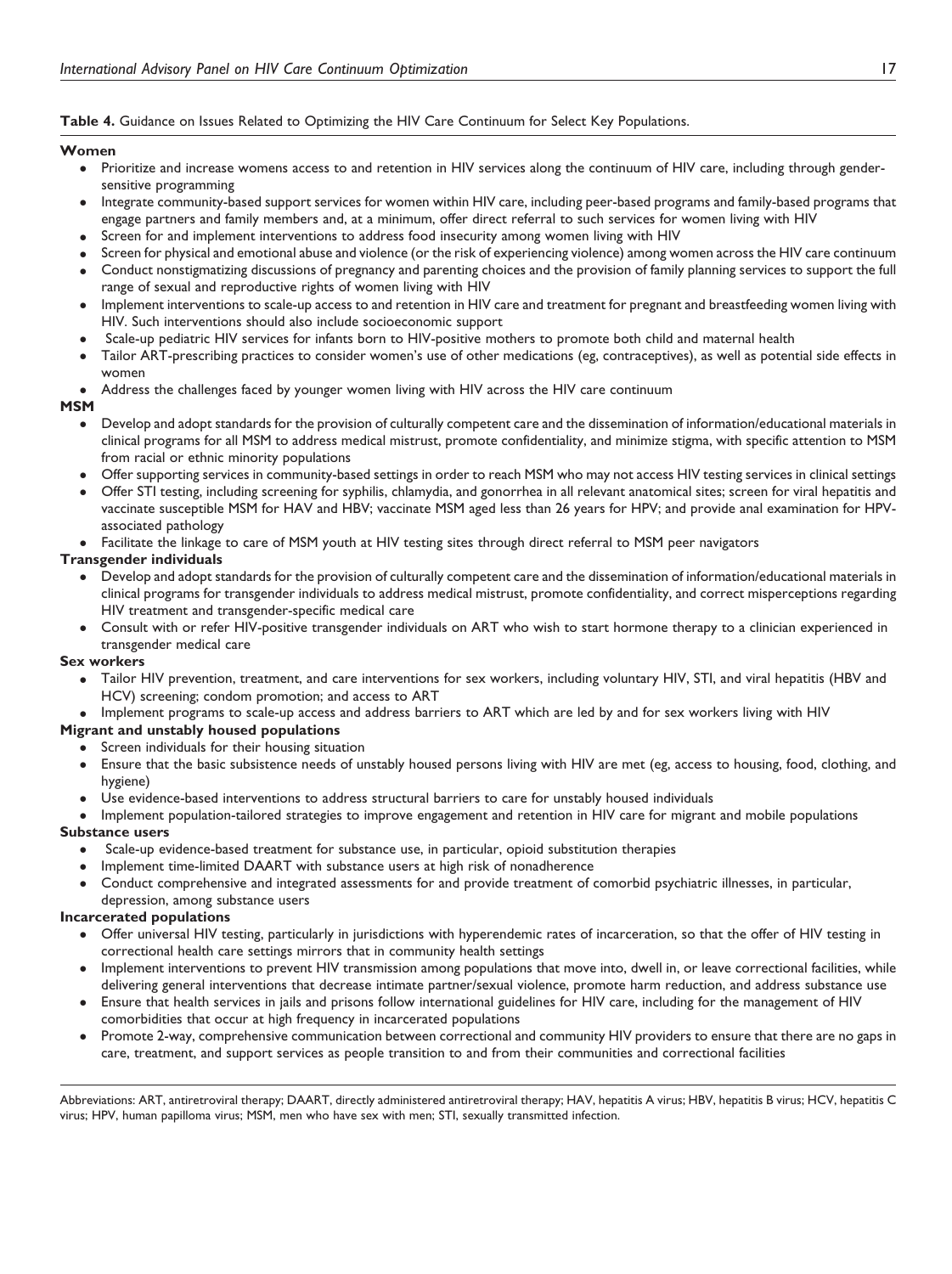### Table 5. Recommendations for Future Research on Optimizing the HIV Care Continuum.

#### Optimizing the HIV care environment

- Impact of actions taken to reduce stigma and discrimination and address mental health from a quality-of-life perspective (eg, interventions and programs) on these issues as well as on HIV-related health outcomes
- $\bullet$  Use of standardized, validated measures of multiple stigma and mental health dimensions to ensure comparability across settings and over time
- $\bullet$  Measurement and identification of ways in which to reduce stigma at the structural level (eg, in the community, broader human rights, and policy context)
- $\bullet$ Impact of criminalizing the conduct of key populations on health service utilization and HIV-related health outcomes

#### Increasing HIV testing coverage

- Impact of eliminating pretest counseling
- $\bullet$ Comparative analysis of using 1-minute rapid test results
- $\bullet$ Self-testing and its impact on linkage to care
- $\bullet$ Impact of the use of mass media on getting tested
- $\bullet$ Cost–benefit analysis of doing mass testing in medium/small cities versus targeted testing
- $\bullet$  Cost–benefit analysis of a national (provincial) testing day versus all year-round targeted testing versus promoting HIV testing at traditional medical venues
- $\bullet$ Cost–benefit analysis of eliminating Western blot as a confirmatory test and using CD4 count and/or viral load testing instead
- $\bullet$  Impact of couple-focused testing, counseling, and care on participant retention, adherence to treatment and care, and uptake of ancillary services such as family planning and condom use
- $\bullet$ Cost analysis of focused testing for couples
- $\bullet$  Operational factors that maximize uptake and completion of HIV testing in clinical HIV screening programs, including the optimal framing and logistics of the actual HIV test offer, and the type of worker who should either offer or provide the test to maximize patient willingness to test
- $\bullet$  Factors that can help close the gap between the volume of patients in large clinical settings who are willing to test and those who successfully receive a test
- $\bullet$  Best mix of community mobilization strategies and service delivery approaches for maximal coverage and yield of HIV testing in appropriate low-, middle-, and high-income settings
- $\bullet$  Cost-effectiveness and yield of different combinations of community approaches to assist public health implementers with limited resources
- $\bullet$  How to optimize the benefits of HIV self-testing from the perspective of appropriate venues/settings, enhancing awareness, improving uptake, and ensuring linkage to care for those who use this modality
- $\bullet$  Whether and how to integrate partner or couples testing into routine clinical care and, if so, for which populations; the impact of couples testing on linkage to care (for both partners); and differences in the impact of couples testing on different at-risk groups
- $\bullet$  Appropriate settings/venues for deployment of point-of-care antigen/antibody tests, incorporation of these tests into public health partner services programs, and potential impact of these tests on molecular epidemiologic analysis and outreach related to clusters of individuals newly infected with HIV

#### Increasing linkage to HIV care

- Standardization of the measurement of meaningful linkage to care
- $\bullet$ Barriers and facilitators to linkage to care for special and general populations
- $\bullet$ Interventions or combination of interventions to overcome barriers to linkage to care
- $\bullet$ Potential role of financial incentives for improving linkage to care
- $\bullet$ Linkage to care facilitated by community health workers and patient navigators
- $\bullet$ Provision of home-based services to reduce transportation barriers for HIV-positive patients
- $\bullet$ Task shifting of care to nonphysician-based systems
- $\bullet$ Integration of care within other health care services to allow for better accessibility and reduced stigma
- $\bullet$ Decentralization of care within the context of HIV treatment scale-up

# Increasing HIV treatment coverage

- Optimal frequency of clinical and laboratory monitoring of individuals on ART
- Impact of future HIV treatment modalities, including long-acting ARVs

# Increasing retention in HIV care

- Incorporation of a validated core set of metrics, ideally in electronic health record systems for retention monitoring
- $\bullet$  Interventions for successful retention in care in high-income versus low- and middle-income country settings, given the very different resource base and socioeconomic support networks available
- $\bullet$ Whether technology tools such as cell phones can support long-term retention in care
- $\bullet$ Whether interventions such as enhanced face-to-face contact and appointment reminders can make a difference in return-to-clinic rates
- $\bullet$  Potential role of financial incentives to support treatment retention and of financial assistance or vouchers to address care costs and food, monetary, and travel constraints
- $\bullet$ Dissemination and sharing of best practices to retain PLHIV in care
- $\bullet$  Alternative models of care delivery, including pharmacy-only visits, visits with nonphysician providers only, and ''community adherence'' models in which small groups of clients rotate pill refill duties
- $\bullet$ Utility and cost-effectiveness of home-based HIV care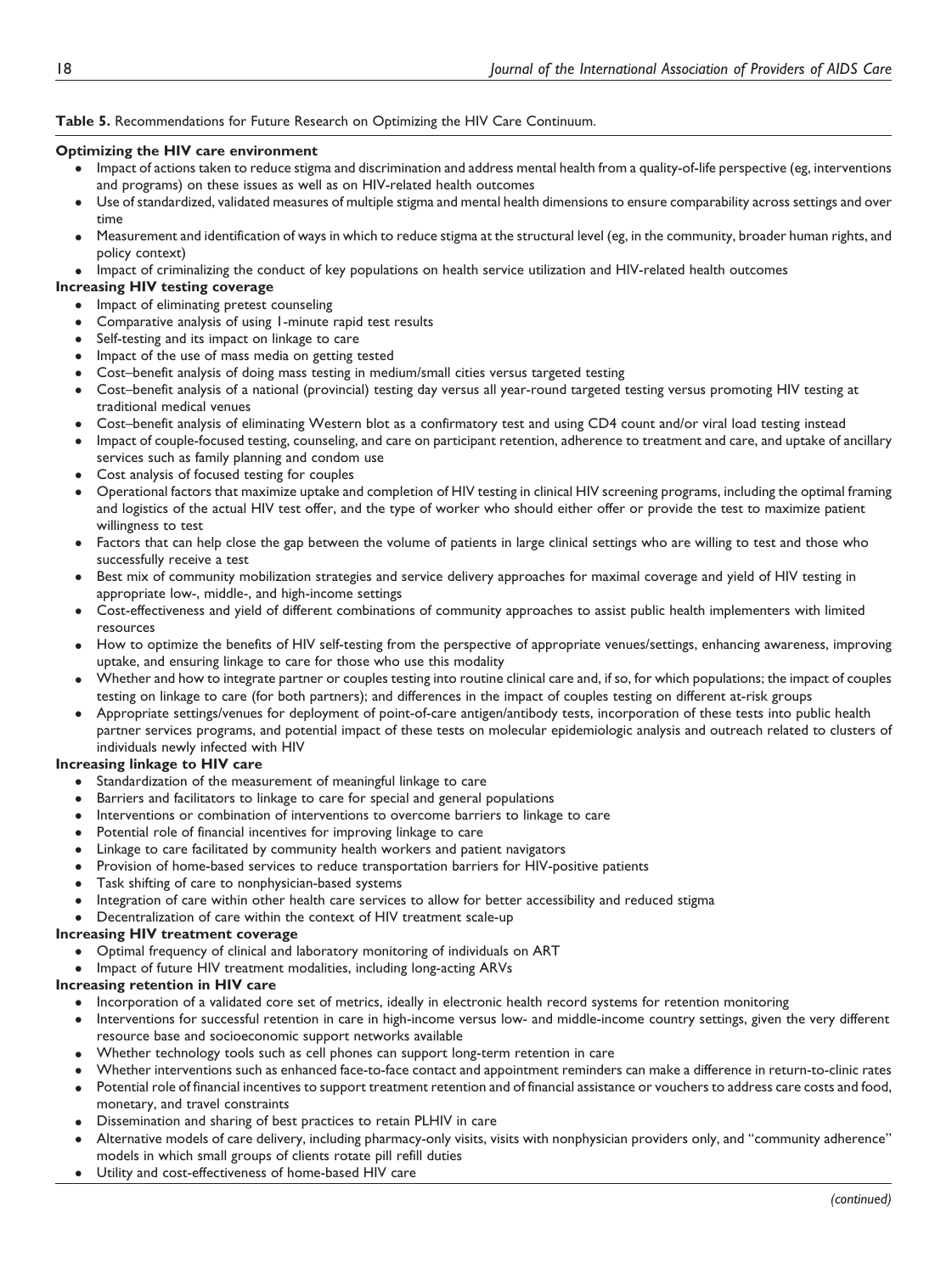#### Table 5. (continued)

#### Increasing ART adherence and viral suppression

- Magnitude or level of ART adherence needed to maintain virologic suppression
- $\bullet$  Optimal duration and timing of the window of opportunity to launch adherence interventions, the pattern of nonadherence, and drug resistance by class of ARV drugs
- $\bullet$ Effectiveness of financial incentives or economic empowerment to achieve and sustain virologic suppression
- $\bullet$ Impact of ART desimplification from the current QD single-tablet regimens to QD multitablet regimens on virologic outcomes
- $\bullet$  Effectiveness of combining different types of interventions (eg, technology—mHealth versus psychological versus structural versus social) using factorial designs to allow optimization of the effects/impacts on virologic suppression
- $\bullet$  Cost-effectiveness of evidence-based ART adherence interventions effective in achieving sustained virologic suppression to determine how differing levels of ART adherence may impact costs for ART utilization

#### Metrics and monitoring

- $\bullet$ Cloud-based cohort monitoring and evaluation of the continuum of care
- $\bullet$ Real-time monitoring and evaluation to guide program implementation
- $\bullet$ Impact of continuum and cohort monitoring on implementation efficiency and cost savings
- $\bullet$ Impact of the use of the continuum methodology on viral suppression
- $\bullet$  Health and economic impact of implementing a continuum measurement system nationally and standardizing its use across geographic subregions

#### Women

- Approaches to addressing the challenges faced by younger women living with HIV across the HIV care continuum
- $\bullet$ Safest and most effective options for ART in pregnant women (prospective studies across different contexts)
- $\bullet$  Clinical implications of interactions between ART and other medications or comorbidities among women living with HIV, as well as the effects of menopause on response to ART
- $\bullet$  Effective and appropriate strategies for couple-based approaches to HIV treatment and care, including the provision of appropriate sexual and reproductive health services to discordant couples

#### **Adolescents**

- $\bullet$ Youth support or types of family support interventions that are beneficial to youth engagement in care
- $\bullet$ Unanticipated adverse outcomes from engaging youth without family support
- Social and legal barriers facing key populations of youth (eg, LGBT, substance using, and sex workers) and how programs can improve outcomes in the context of these social constraints
- $\bullet$  Lessons that can be learned from the engagement of adolescents/young adult women in PMTCT programs whether they do as well as adult women and what program enhancements have been used
- $\bullet$  Successful program approaches to support adherence among youth (both perinatally and behaviorally infected) for HIV treatment and prevention
- $\bullet$  Key youth-serving institutions and programs as well as social media and mobile technology that need to be engaged to best reach youth with prevention, testing, and care messages and approaches
- $\bullet$ Disaggregation of data by age and gender for youth: 10 to 14 years, 15 to 19 years, and 20 to 24 years
- $\bullet$ Research on the best forms of contraception for adolescent women

#### MSM

- Development of culturally tailored interventions to increase the rates of HIV testing, linkage, and engagement in care and rates of virologic suppression among HIV-infected young MSM in different geographic regions of the world
- $\bullet$  How each of the steps of the HIV care continuum can be optimized for racial and ethnic minority MSM in different geographic regions of the world
- $\bullet$  Whether interventions that address structural homophobia in different parts of the world result in improving the involvement of MSM in each part of the continuum
- $\bullet$  Culturally tailored interventions for transgender women and men who are at increased risk for HIV or are living with HIV, so that they are not lumped into interventions for cisgender MSM

#### Transgender individuals

- $\bullet$ Ways to involve and engage transgender individuals in HIV risk reduction practices
- Ways by which to provide health services to transgender individuals so that they are not stigmatized
- Modalities by which at-risk transgender individuals can receive information, diagnosis, and treatment for STIs and/or HIV
- Management of risks associated with concomitant cross-gender hormone therapy and ART

#### Sex workers

- Research to pilot and scale-up novel multilevel and structural interventions to improve linkages to the HIV care continuum for sex workers
- $\bullet$  Ways to mitigate structural-level barriers (eg, criminalization of sex work, HIV, and violence) that result in suboptimal HIV treatment and care outcomes for sex workers, including female, male, and trans sex workers
- $\bullet$  Consideration of integrated HIV treatment and care services within broader primary care and sexual and reproductive health services, which are safe, confidential, and tailored to the unique needs of female, male, and trans sex workers living with HIV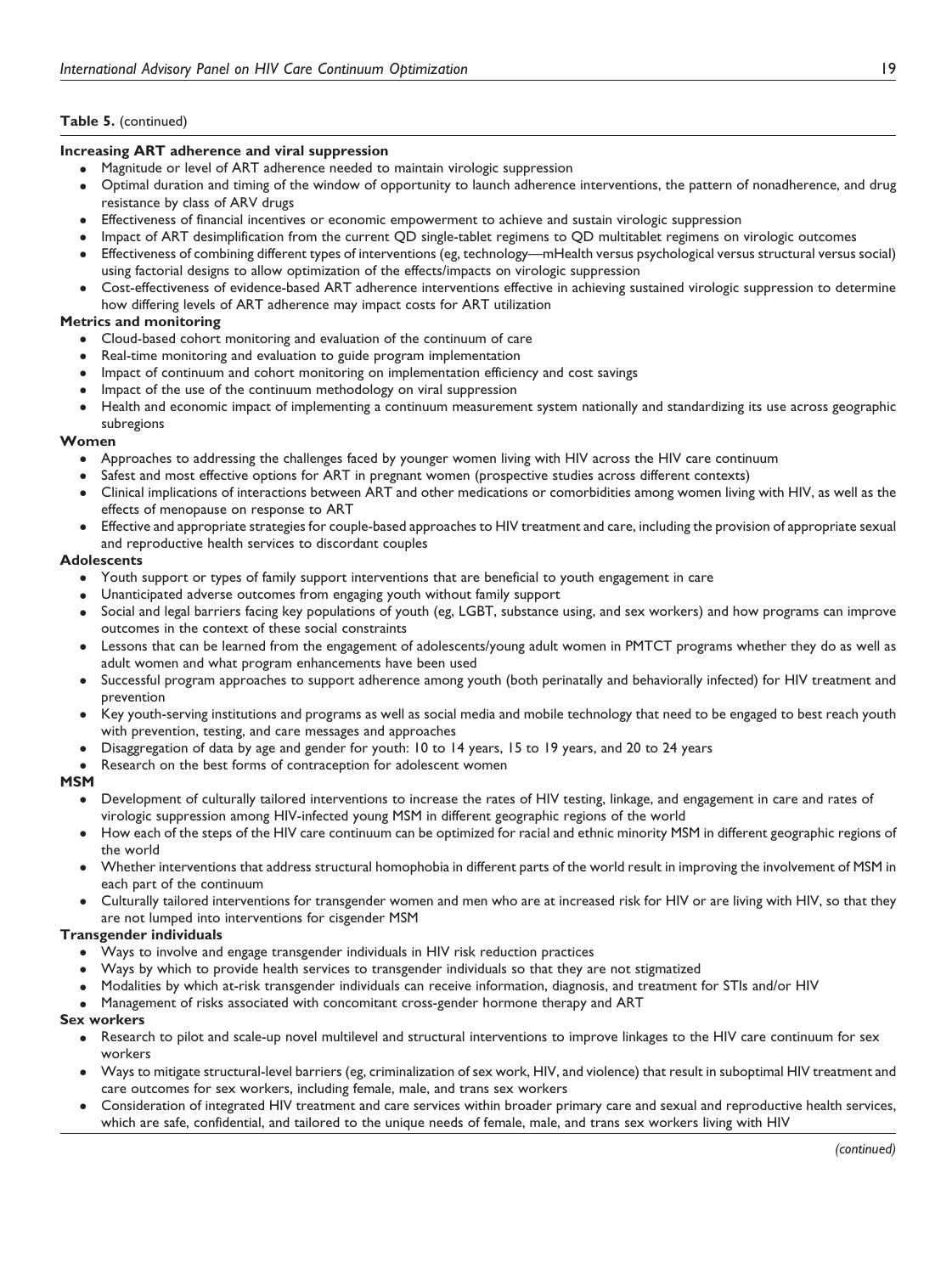#### Table 5. (continued)

- $\bullet$  Evaluation of community empowerment and sex worker-led HIV interventions to address stigma and discrimination and optimize engagement and retention in HIV treatment and care for sex workers
- $\bullet$ Implementation science on ARV distribution and retention (eg, mobile ART distribution, text messages)
- $\bullet$  Increased community-based research in partnership with sex workers on feasibility and community engagement in biomedical interventions (eg, TasP, PEP, and PrEP)

#### Migrant and unstably housed populations

- $\bullet$  Interventions to enhance access to the HIV care continuum for migrant and mobile groups, including novel strategies to improve entry, linkage, and retention in ART for those recently diagnosed with HIV
- $\bullet$ Extent to which migration and mobility patterns may explain ''leakages'' in the HIV care continuum
- $\bullet$ Novel strategies to facilitate cross-border access to HIV care for migrant populations (eg, cross-border insurance schemes)

#### Substance users

- Interventions for ART-naive patients with substance use disorders
- $\bullet$ Creation of transitional models that sustain the long-term benefit of effective interventions
- $\bullet$ Evaluation of the effectiveness, feasibility, and cost-effectiveness of comanaging HIV and opioid substitution therapy
- $\bullet$  Efficacy of educational counseling, adherence case management, timer and reminder interventions, and peer-driven and family support interventions that have shown promising results in pilot studies
- $\bullet$ Long-term home visit nursing interventions with peer support
- $\bullet$ Novel treatments for stimulant dependence, including substitution therapies, and whether they can be paired with ART
- $\bullet$  Implementation science to identify approaches to optimizing the combining of ART provision, addiction treatment, and harm reduction programs
- $\bullet$ Methods for improving access and adherence to ART among those with active addiction

#### Incarcerated populations

- $\bullet$  Effect of incarceration on continuity of/linkage to HIV care in jail settings to minimize the health consequences of interaction with the criminal justice system (including rape) and not increase the complications of HIV for any individual, including those who are transgender or inject drugs
- $\bullet$  Ability to use the incarceration period to identify high-risk individuals who are undiagnosed and to reengage inmates in HIV care if they fell out of care prior to incarceration
- $\bullet$  Effect of incarceration on continuity of HIV care—linkage to care after release from correctional facilities, continuity of medications during transition, and prompt linkage to community health care systems
- $\bullet$  Factors that will minimize both the frequency and the duration of incarceration, such as decriminalization of HIV and access to bail if incarcerated

Abbreviations: ART, antiretroviral therapy; ARV, antiretroviral; LGBT, lesbian, gay, bisexual, and transgender; MSM, men who have sex with men; PEP, postexposure prophylaxis; PLHIV, people living with HIV; PMTCT, prevention of mother-to-child transmission; PrEP, preexposure prophylaxis; QD, once-daily; STI, sexually transmitted infection; TasP, treatment as prevention.

that were ingested), is of particular interest, as the ultimate goal of sustained viral suppression cannot be achieved without such an engagement.

#### Key Populations

A number of distinct populations continue to be disproportionately affected by the HIV pandemic, including, but not limited to, women, adolescents, MSM, transgender individuals, sex workers, substance users, migrants and unstably housed people, and incarcerated populations.<sup>289–295</sup> A growing body of evidence indicates that these populations also contend with an array of challenges associated with engagement or retention in the HIV care continuum. It bears noting that racial and ethnic disparities can both exacerbate the challenges faced by key populations and result in poorer overall health outcomes.296–298

Challenges vary across key populations, but there are some common challenges among these populations, including pervasive stigma and discrimination,<sup>299,300</sup> violence,<sup>301,302</sup> mistrust of medical providers or systems,<sup>303</sup> unmet basic needs of daily living (eg, food and shelter),  $291,304$  lack of access to culturally appropriate services,  $305$  underaddressed comorbidities,  $306,307$ 

and suboptimal access to evidence-based interventions due to these not being offered or brought to an appropriate level of scale.<sup>289,308</sup> Population-specific programs and policies that address these challenges are urgently needed. Further, although a growing body of evidence indicates that peer-delivered programs often help extend the reach, coverage, acceptability, and effectiveness of a range of programs,  $309-311$  these approaches remain underutilized.

A number of key populations are also subjected to human rights abuses, as well as policies and laws that criminalize them and their behavior, and thereby undermine engagement in the HIV care continuum. Further, migrant, displaced, and mobile populations often face laws that prohibit their access to universal HIV treatment and care, and some are threatened with deportation upon HIV diagnosis.<sup>312</sup> Therefore, there is an urgent need for structural reform of a range of laws and policies in order to promote full engagement in the continuum.<sup>290,313</sup> Policy reforms that seek to ensure adequate access to evidence-based programs are also needed, including those that may be deemed controversial in some settings, such as harm reduction, opioid substitution therapy, and needle–syringe and condom distribution programs.<sup>289,314</sup>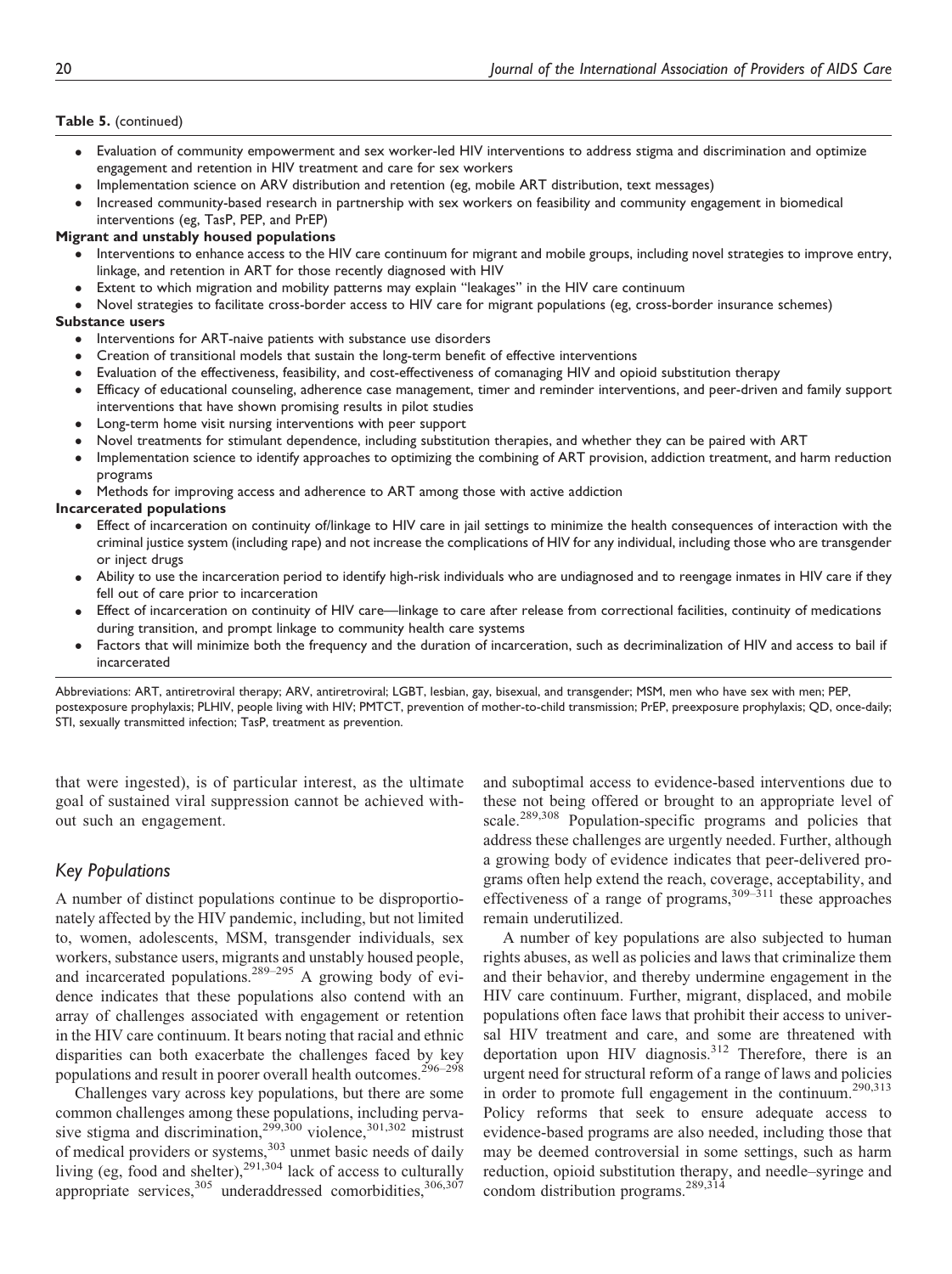Although the development of evidence-based recommendations specific to key populations is beyond the scope of these guidelines, guidance on a series of issues specific to women, adolescents, MSM, transgender individuals, sex workers, substance users, migrant and unstably housed populations, and incarcerated populations is provided in Table 4.

#### About the Authors

Chairs: Linda-Gail Bekker, MBChB, FCP, PhD; Julio Montaner, MD; Celso Ramos, MD, MSc; Renslow Sherer, MD. Section chairs: Francesca Celletti, MD; Blayne Cutler, MD, PhD; François Dabis, MD, PhD; Reuben Granich, MD, MPH; Alan Greenberg, MD; Shira Goldenberg, PhD; Mark Hull, MD; Thomas Kerr, PhD; Ann Kurth, PhD, RN, MPH; Kenneth Mayer, MD; Lisa Metsch, PhD; Nelly R. Mugo, MBChB, MMed, MPH; Paula Munderi, MD; Jean Nachega, MD, PhD; Bohdan Nosyk, PhD; Jorge Saavedra, MD; Theresa Wolters, MA; Benjamin Young, MD, PhD; Jose´ M. Zuniga, PhD, MPH. Panelists: Bruce Agins, MD, MPH; K. Rivet Amico, PhD; Josip Begovac, MD, PhD; Chris Beyrer, MD, MPH; Pedro Cahn, MD, PhD; Gus Cairns, MA; Mardge Cohen, MD; Kathleen Deering, PhD; Carlos del Rio, MD, MPH; Ricardo S. Diaz, MD, PhD; Julia C. Dombrowski, MD, MPH; Rupali Doshi, MD, MS; Wafaa El-Sadr, MD, MPH, MPA; Donna Futterman, MD; Anna Maria Geretti, MD, PhD, MRCPath; Giovanni Guaraldi, MD; Jim Halloran, RN, MSN, CNS; Christopher M. Gordon, PhD; Shoshana Kahana, PhD; Javier Lama, MD, MPH; Viviane Dias Lima, MSc, PhD; Nathan Linsk, PhD; Antonella D'Arminio Monforte, MD, PhD; Mark Nelson, MD; Eyerusalem Negussie, MD, MPH (is a staff member of the World Health Organization. The author alone is responsible for the views expressed in this article and they do not necessarily represent the decisions, policies, or views of the World Health Organization); Praphan Phanuphak, MD, PhD; James Scott, PharmD, MMed; Douglas Shaffer, MD, MHS; Kate Shannon, PhD, MPH; Anne Spaulding, MD, MPH; Carlos Valerio, JD, MPH; Zunyou Wu, MD, MPH, PhD; Anna Zakowicz, MA, MIH; Carmen Zorrilla, MD.

#### Acknowledgments

The Chairs thank IAPAC for serving as the international advisory panel's secretariat and the following individuals who were instrumental to the development of these guidelines: José M. Zuniga, PhD, MPH, Imane Sidibé, MSc, and Sindhu Ravishankar, MPhil (IAPAC; guidelines conception, and technical support, respectively); Cynthia Lyles, PhD, and Linda Koenig, PhD, (Centers for Disease Control and Prevention; providing access to and assisting with review of CDC Prevention Synthesis Project database for systematic review); Kathryn E. Buggraf, MPH; Anne E. Byers, MPH; Raissa Dickinson MPH; D. Dennis Flores, MSN, ACRN; Natalie M. Leblanc, BSN, MPH; Petra Lolic, MPH; Jacquelyn Malasky, MPH; Avani Patel, MPH; Kenisha M. Peters, MPH; Cathy Puskas, MSc; Cho Hee Shrader, MPH; Sara Wuite, MPH; Qian Zhang, MPH (systematic review); and Bandana Malhotra, MBBS, DVD (medical editing).

### Declaration of Conflicting Interests

The author(s) declared no potential conflicts of interest with respect to the research, authorship, and/or publication of this article.

#### Funding

The author(s) disclosed receipt of the following financial support for the research, authorship, and/or publication of this article: Development of the guidelines was jointly sponsored by IAPAC and the US National Institutes of Health (NIH), Office of AIDS Research (OAR).

#### Supplemental Material

The Supplemental Appendix 1 – Methodology is available at [http://](http://jia.sagepub.com/supplemental) [jia.sagepub.com/supplemental.](http://jia.sagepub.com/supplemental)

#### **References**

- 1. Samji H, Cescon A, Hogg RS, et al. Closing the gap: increases in life expectancy among treated HIV-positive individuals in the United States and Canada. PLoS One. 2013; 8(12):e81355.
- 2. Cohen MS, Chen YQ, McCauley M, et al. Prevention of HIV-1 infection with early antiretroviral therapy. N Engl J Med. 2011; 365(6):493–505.
- 3. Wood E, Kerr T, Marshall BDL, et al. Longitudinal community plasma HIV-1 RNA concentrations and incidence of HIV-1 among injecting drug users: prospective cohort study. BMJ. 2009;338:b1649.
- 4. De Cock KM, Fowler MG, Mercier E, et al. Prevention of mother-to-child HIV transmission in resource-poor countries: translating research into policy and practice. JAMA. 2000; 283(9):1175–1182.
- 5. Montaner JS, Hogg R, Wood E, et al. The case for expanding access to highly active antiretroviral therapy to curb the growth of the HIV epidemic. Lancet. 2006;368(9534):531–536.
- 6. Granich RM, Gilks CF, Dye C, De Cock KM, Williams BG. Universal voluntary HIV testing with immediate antiretroviral therapy as a strategy for elimination of HIV transmission: a mathematical model. *Lancet*. 2009;373(9657):48-57.
- 7. Montaner JS, Lima VD, Harrigan PR, et al. Expansion of HAART coverage is associated with sustained decreases in HIV/AIDS morbidity, mortality and HIV transmission: the ''HIV Treatment as Prevention'' experience in a Canadian setting. PLoS One. 2014; 9(2):e87872.
- 8. Joint United Nations Programme on HIV/AIDS. 90-90-90 An ambitious treatment target to help end the AIDS epidemic. Geneva, Switzerland: Joint United Nations Programme on HIV/AIDS; 2014. Web site. [http://www.unaids.org/en/resources/documents/](http://www.unaids.org/en/resources/documents/2014/90-90-90) [2014/90-90-90.](http://www.unaids.org/en/resources/documents/2014/90-90-90) Accessed October 15, 2015.
- 9. Joint United Nations Programme on HIV/AIDS. 15 by 15: a global target achieved. Geneva, Switzerland: Joint United Nations Programme on HIV/AIDS; 2015. Web site. [http://www.unaids.](http://www.unaids.org/sites/default/files/media_asset/UNAIDS_15by15_en.pdf) [org/sites/default/files/media\\_asset/UNAIDS\\_15by15\\_en.pdf](http://www.unaids.org/sites/default/files/media_asset/UNAIDS_15by15_en.pdf). Accessed October 15, 2015.
- 10. Joint United Nations Programme on HIV/AIDS. World AIDS Day 2014 Report—Fact sheet. Geneva, Switzerland: Joint United Nations Programme on HIV/AIDS; 2014. Web site. [http://www.](http://www.unaids.org/en/resources/campaigns/World-AIDS-Day-Report-2014/factsheet) [unaids.org/en/resources/campaigns/World-AIDS-Day-Report-](http://www.unaids.org/en/resources/campaigns/World-AIDS-Day-Report-2014/factsheet)[2014/factsheet.](http://www.unaids.org/en/resources/campaigns/World-AIDS-Day-Report-2014/factsheet) Accessed October 15, 2015.
- 11. Gardner EM, McLees MP, Steiner JF, Del Rio C, Burman WJ. The spectrum of engagement in HIV care and its relevance to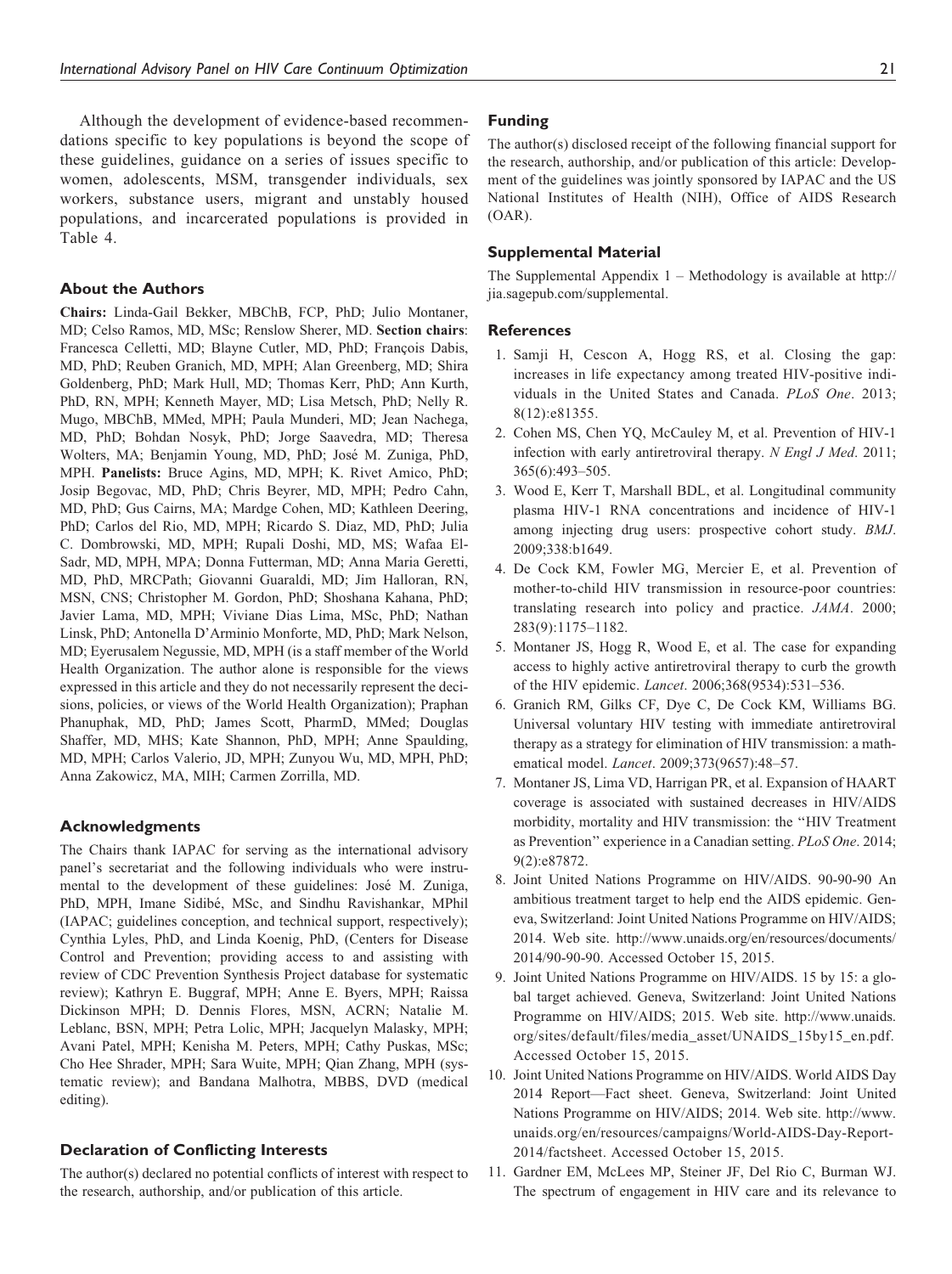test-and-treat strategies for prevention of HIV infection. Clin Infect Dis. 2011;52(6):793–800.

- 12. Granich R, Gupta S, Montaner J, Williams B, Zuniga JM. Pattern, determinants and impact of HIV spending on care and treatment in 39 high burden countries. J Int Assoc Provid AIDS Care. 2015. Pending publication.
- 13. Pineirua A, Sierra-Madero J, Cahn P, Guevara Palmero R, Martinez E, Young B. The HIV care cascade in Latin America: challenges and opportunities. Lancet. 2015;15(7):833–839.
- 14. Centers for Disease Control and Prevention. Understanding the HIV Care Continuum. Centers for Disease Control and Prevention; 2014. Web site. [http://www.cdc.gov/hiv/pdf/dhap\\_conti](http://www.cdc.gov/hiv/pdf/dhap_continuum.pdf)[nuum.pdf](http://www.cdc.gov/hiv/pdf/dhap_continuum.pdf). Accessed October 15, 2015.
- 15. Govindasamy D, Meghij J, Negussi EK, Baggaley RC, Ford N, Kranzer K. Interventions to improve or facilitate linkage to or retention in pre-ART (HIV) care and initiation of ART in lowand middle-income settings—a systematic review. J Int AIDS Soc. 2014;17(1):19032.
- 16. Beyrer C, Sullivan P, Sanchez J, et al. The increase in global HIV epidemics in MSM. AIDS. 2013;27(17):2665–2678.
- 17. Shannon K, Strathdee SA, Goldenberg SM, et al. Global epidemiology of HIV among female sex workers: influence of structural determinants. Lancet. 2015;385(9962):55–71.
- 18. Baral SD, Friedman MR, Geibel S, et al. Male sex workers: practices, contexts, and vulnerabilities for HIV acquisition and transmission. Lancet. 2015;385(9964):260–273.
- 19. Poteat T, Wirtz AL, Radix A, et al. HIV risk and preventive interventions in transgender women sex workers. Lancet. 2015; 385(9964):274–286.
- 20. Arreola S, Santos GM, Beck J, et al. Sexual stigma, criminalization, investment, and access to HIV services among men who have sex with men worldwide. AIDS Behav. 2015;19(2): 227–234.
- 21. Lehman JS, Carr MH, Nichol AJ, et al. Prevalence and public health implications of state laws that criminalize potential HIV exposure in the United States. AIDS Behav. 2014;18(6):997–1006.
- 22. Canadian HIV/AIDS Legal Network. A Human Rights Analysis of the N'djamena model legislation on AIDS and HIV specific legislation in Benin, Guinea, Guinea Bissau, Mali, Niger, Sierra Leone and Togo. Toronto: Canadian HIV/AIDS Legal Network; 2007. Web site. [http://www.aidslaw.ca/site/wpcontent/uploads/2013/ 03/](http://www.aidslaw.ca/site/wpcontent/uploads/2013/03/LN_HumanRtLegislnRvw_en.pdf) [LN\\_HumanRtLegislnRvw\\_en.pdf.](http://www.aidslaw.ca/site/wpcontent/uploads/2013/03/LN_HumanRtLegislnRvw_en.pdf) Accessed October 15, 2015.
- 23. World Health Organization. Report of the WHO European Region Technical Consultation, in collaboration with the European AIDS Treatment Group (EATG) and AIDS Action Europe (AAE), on the Criminalization of HIV and Other Sexually Transmitted Infections. Copenhagen: World Health Organization; 2006. Web site. [http://www.hivlawandpolicy.org/sites/www.hivlawandpolicy.org/](http://www.hivlawandpolicy.org/sites/www.hivlawandpolicy.org/files/WHO%20consultation%20on%20crim%20laws.pdf) [files/WHO](http://www.hivlawandpolicy.org/sites/www.hivlawandpolicy.org/files/WHO%20consultation%20on%20crim%20laws.pdf)%[20consultation](http://www.hivlawandpolicy.org/sites/www.hivlawandpolicy.org/files/WHO%20consultation%20on%20crim%20laws.pdf)%[20on](http://www.hivlawandpolicy.org/sites/www.hivlawandpolicy.org/files/WHO%20consultation%20on%20crim%20laws.pdf)%[20crim](http://www.hivlawandpolicy.org/sites/www.hivlawandpolicy.org/files/WHO%20consultation%20on%20crim%20laws.pdf)%[20laws.pdf](http://www.hivlawandpolicy.org/sites/www.hivlawandpolicy.org/files/WHO%20consultation%20on%20crim%20laws.pdf). Accessed October 15, 2015.
- 24. Lazzarini Z, Bray S, Burris S. Evaluating the impact of criminal laws on HIV risk behavior. J Law Med Ethics. 2002;30(2):239–253.
- 25. Burris S, Beletsky L, Burleson J, Case P, Lazzarini Z. Do criminal laws effect HIV risk behavior? An empirical trial. Ariz St L J. 2007;39:467–517.
- 26. Galletly CL, Glasman LR, Pinkerton SD, Difranceisco W. New Jersey's HIV exposure law and the HIV-related attitudes, beliefs, and sexual and seropositive status disclosure behaviors of persons living with HIV. Am J Public Health. 2012;102(11):2135–2140.
- 27. Galletly CL, Pinkerton SD. Preventing HIV transmission via HIV exposure laws: applying logic and mathematical modeling to compare statutory approaches to penalizing undisclosed exposure to HIV. J Law Med Ethics. 2008;36(3):577–584.
- 28. Horvath KJ, Weinmeyer R, Rosser S. Should it be illegal for HIVpositive persons to have unprotected sex without disclosure? An examination of attitudes among US men who have sex with men and the impact of state law. AIDS Care. 2010;22(10):1221–1228.
- 29. National Institute of Allergy and Infectious Diseases. Scientific Evidence on Condom Effectiveness for Sexually Transmitted Disease (STD) Prevention. Bethesda, DC: National Institute of Allergy and Infectious Diseases; 2001. Web site. [http://www.](http://www.niaid.nih.gov/about/organization/dmid/documents/condomreport.pdf) [niaid.nih.gov/about/organization/dmid/documents/condomreport.](http://www.niaid.nih.gov/about/organization/dmid/documents/condomreport.pdf) [pdf.](http://www.niaid.nih.gov/about/organization/dmid/documents/condomreport.pdf) Accessed October 15, 2015.
- 30. Holmes KK, Levine R, Weaver M. Effectiveness of condoms in preventing sexually transmitted infections. Bull World Health Organ. 2004;82(6):454–461.
- 31. Cohen MS, Chen YQ, McCauley M, et al. Prevention of HIV-1 infection with early antiretroviral therapy. N Engl J Med. 2011; 365(6):493–505.
- 32. McCormack S, Dunn D. Pragmatic Open-Label Randomised Trial of Preexposure Prophylaxis: The PROUD Study. Presented at: Conference on Retroviruses and Opportunistic Infections; February 23-26, 2015; Seattle, WA.
- 33. Bunnell R, Ekwaru JP, Solberg P, et al. Changes in sexual behavior and risk of HIV transmission after antiretroviral therapy and prevention interventions in rural Uganda. AIDS. 2006;20(1):85–92.
- 34. Marks G, Crepaz N, Senterfitt JW, Janssen RS. Meta-analysis of high-risk sexual behavior in persons aware and unaware they are infected with HIV in the United States: implications for HIV prevention programs. J Acquir Immune Defic Syndr. 2005;39(4): 446–453.
- 35. Grubb IR, Beckham SW, Kazatchkine M, et al. Maximizing the benefits of antiretroviral therapy for key affected populations. J Int AIDS Soc. 2014;17(1):19320.
- 36. Jurgens R, Cohen J, Cameron E, et al. Ten reasons to oppose the criminalization of HIV exposure or transmission. Reprod Health Matters. 2009;17(34):163–172.
- 37. Cameron E. Criminalization of HIV transmission: poor public health policy. HIV AIDS Policy Law Rev. 2009;14(2):63–75.
- 38. Lazarus JV, Curth N, Weait M, Matic S. HIV-related restrictions on entry, residence and stay in the WHO European Region: a survey. *J Int AIDS Soc.* 2010;13:2.
- 39. Amon JJ, Todrys KW. Fear of Foreigners: HIV-related restrictions on entry, stay, and residence. J Int AIDS Soc. 2008;11:8.
- 40. Mills EJ, Ford N, Singh S, Eyawo O. Providing antiretroviral care in conflict settings. Curr HIV/AIDS Rep. 2009;6(4):201–209.
- 41. Zelaya CE, Sivaram S, Johnson SC, Srikrishnan AK, Suniti S, Celentano DD. Measurement of self, experienced, and perceived HIV/AIDS stigma using parallel scales in Chennai, India. AIDS Care. 2012;24(7):846–855.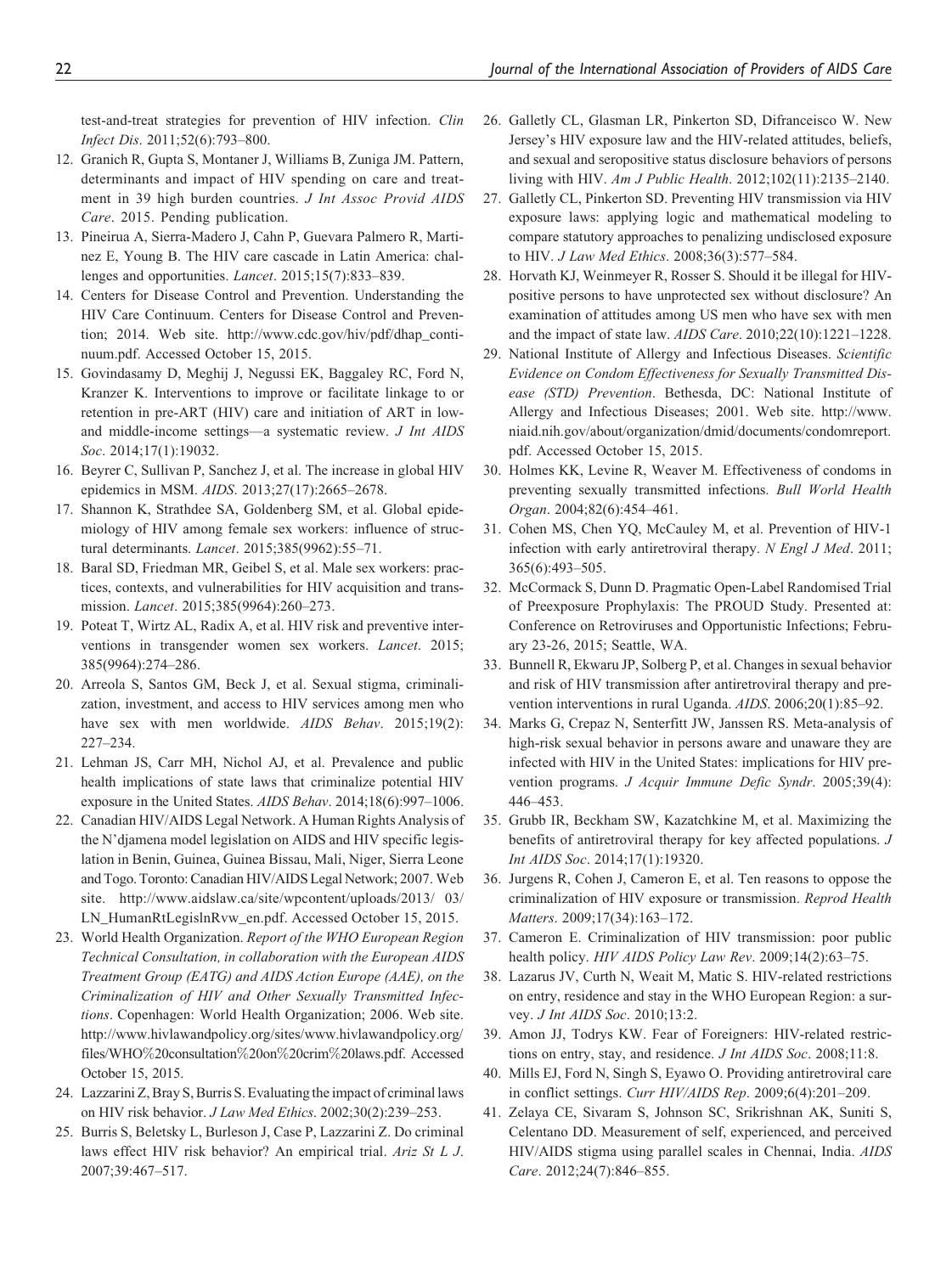- 42. Makoae LN, Portillo CJ, Uys LR, et al. The impact of taking or not taking ARVs on HIV stigma as reported by persons living with HIV infection in five African countries. AIDS Care. 2009; 21(11):1357–1362.
- 43. Trost G, Vierneisel C, Gornski H, Petrov I. The PLHIV Stigma Index in Germany: Results of the Community Initiative on HIV-Related Stigmatization. Presented at: XIX International AIDS Conference; July 22-27, 2012; Washington, DC.
- 44. Lorente N, Preau M, Vernay-Vaisse C, et al. Expanding access to non-medicalized community-based rapid testing to men who have sex with men: an urgent HIV prevention intervention (The ANRS-DRAG Study). PLoS One. 2013;8(4):e61225.
- 45. Stangl AL, Lloyd JK, Brady LM, Holland CE, Baral S. A systematic review of interventions to reduce HIV-related stigma and discrimination from 2002 to 2013: how far have we come? J Int AIDS Soc. 2013;16(3 suppl 2):18734.
- 46. World Health Organization. HIV testing, treatment and prevention: generic tools for operational research. Geneva, Switzerland: World Health Organization; 2009. Web site. [http://www.who.int/](http://www.who.int/hiv/pub/operational/or_generic_tools.pdf) [hiv/pub/operational/or\\_generic\\_tools.pdf](http://www.who.int/hiv/pub/operational/or_generic_tools.pdf). Accessed October 15, 2015.
- 47. Pulerwitz J, Michaelis A, Weiss E, Brown L, Mahendra V. Reducing HIV-related stigma: lessons learned from Horizons research and programs. Public Health Rep. 2010;125(2):272–281.
- 48. Human Sciences Research Council. The People Living With HIV Stigma Index: South Africa 2014. South Africa: Human Sciences Research Council; 2015. Web site. [http://www.stigma](http://www.stigmaindex.org/sites/default/files/reports/Summary-Booklet-on-Stigma-Index-Survey%20South%20Africa.pdf) [index.org/sites/default/files/reports/Summary-Booklet-on-Stigma-](http://www.stigmaindex.org/sites/default/files/reports/Summary-Booklet-on-Stigma-Index-Survey%20South%20Africa.pdf)[Index-Survey](http://www.stigmaindex.org/sites/default/files/reports/Summary-Booklet-on-Stigma-Index-Survey%20South%20Africa.pdf)%[20South](http://www.stigmaindex.org/sites/default/files/reports/Summary-Booklet-on-Stigma-Index-Survey%20South%20Africa.pdf)%[20Africa.pdf.](http://www.stigmaindex.org/sites/default/files/reports/Summary-Booklet-on-Stigma-Index-Survey%20South%20Africa.pdf) Accessed October 15, 2015.
- 49. Sin NL, DiMatteo MR. Depression treatment enhances adherence to antiretroviral therapy: a meta-analysis. Ann Behav Med. 2014; 47(3):259–269.
- 50. Pyne JM, Fortney JC, Curran GM, et al. Effectiveness of collaborative care for depression in human immunodeficiency virus clinics. Arch Intern Med. 2011;171(1):23–31.
- 51. Safren SA, O'Cleirigh C, Tan JY, et al. A randomized controlled trial of cognitive behavioral therapy for adherence and depression (CBT-AD) in HIV-infected individuals. Health Psychol. 2009;  $28(1):1-10.$
- 52. Brandt R. The mental health of people living with HIV/AIDS in Africa: a systematic review. Afr J AIDS Res. 2009;8(2):123–133.
- 53. Rabkin JG. HIV and depression: 2008 review and update. Curr HIV/AIDS Rep. 2008;5(4):163–171.
- 54. Bouhnik AD, Preau M, Vincent E, et al. Depression and clinical progression in HIV-infected drug users treated with highly active antiretroviral therapy. Antivir Ther. 2005;10(1):53–61.
- 55. Carrieri MP, Chesney MA, Spire B, et al. Failure to maintain adherence to HAART in a cohort of French HIV-positive injecting drug users. *Int J Behav Med.*  $2003;10(1):1-14$ .
- 56. Swendeman D, Rotheram-Borus MJ. Innovation in sexually transmitted disease and HIV prevention: internet and mobile phone delivery vehicles for global diffusion. Curr Opin Psychiatry. 2010;23(2):139–144.
- 57. Druss BG, Zhao L, von Esenwein SA, et al. The Health and Recovery Peer (HARP) Program: a peer-led intervention to

improve medical self-management for persons with serious mental illness. Schizophr Res. 2010;118(1-3):264–270.

- 58. Millard T, Elliott J, Girdler S. Self-management education programs for people living with HIV/AIDS: a systematic review. AIDS Patient Care STDS. 2013;27(2):103–113.
- 59. Johnson MO, Neilands TB, Dilworth SE, Morin SF, Remien RH, Chesney MA. The role of self-efficacy in HIV treatment adherence: validation of the HIV Treatment Adherence Self-Efficacy Scale (HIV-ASES). J Behav Med. 2007;30(5):359–370.
- 60. Johnson MO, Dilworth SE, Taylor JM, Neilands TB. Improving coping skills for self-management of treatment side effects can reduce antiretroviral medication nonadherence among people living with HIV. Ann Behav Med. 2011;41(1):83–91.
- 61. Wolf MS, Davis TC, Osborn CY, Skripkauskas S, Bennett CL, Makoul G. Literacy, self-efficacy, and HIV medication adherence. Patient Educ Couns. 2007;65(2):253–260.
- 62. Battersby M, Von Korff M, Schaefer J, et al. Twelve evidencebased principles for implementing self-management support in primary care. Jt Comm J Qual Patient Saf. 2010;36(12): 561–570.
- 63. Ramanathan N, Swendeman D, Comulada WS, Estrin D, Rotheram-Borus MJ. Identifying preferences for mobile health applications for self-monitoring and self-management: focus group findings from HIV-positive persons and young mothers. Int J Med Inform. 2013;82(4):e38–e46.
- 64. Tufts KA, Johnson KF, Shepherd JG, et al. Novel interventions for HIV self-management in African American women: a systematic review of mHealth interventions. J Assoc Nurses AIDS Care. 2015;26(2):139–150.
- 65. Millard T, Elliott J, Slavin S, McDonald K, Rowell S, Girdler S. The positive outlook study- a randomised controlled trial evaluating the effectiveness of an online self-management program targeting psychosocial issues for men living with HIV: a study protocol. BMC Public Health. 2014;14:106.
- 66. Millard T, McDonald K, Elliott J, Slavin S, Rowell S, Girdler S. Informing the development of an online self-management program for men living with HIV: a needs assessment. BMC Public Health. 2014;14:1209.
- 67. World Health Organization. Task shifting: global recommendations and guidelines. Geneva, Switzerland: World Health Organization; 2008. Web site. [http://www.who.int/workforcealliance/](http://www.who.int/workforcealliance/knowledge/resources/taskshifting_guidelines/en/) [knowledge/resources/taskshifting\\_guidelines/en/](http://www.who.int/workforcealliance/knowledge/resources/taskshifting_guidelines/en/). Accessed October 15, 2015.
- 68. Chiambe G, Kulzer J, Nyabiage L, Bukuzi E, Penner J, Cohen C. Maximizing Human Resources by Involving Lay Health Workers in HIV Service Delivery in Kenya. Presented at: 5th IAS Conference on HIV Pathogenesis, Treatment and Prevention; July 19-22, 2009. Cape Town, South Africa.
- 69. Ledikwe JH, Kejelepula M, Maupo K, et al. Evaluation of a wellestablished task-shifting initiative: the lay counselor cadre in Botswana. PLoS One. 2013;8(4):e61601.
- 70. Morris MB, Chapula BT, Chi BH, et al. Use of task-shifting to rapidly scale-up HIV treatment services: experiences from Lusaka, Zambia. BMC Health Serv Res. 2009;9:5.
- 71. Grimwood A, Fatti G, Mothibi E, Malahlela M, Shea J, Eley B. Community adherence support improves programme retention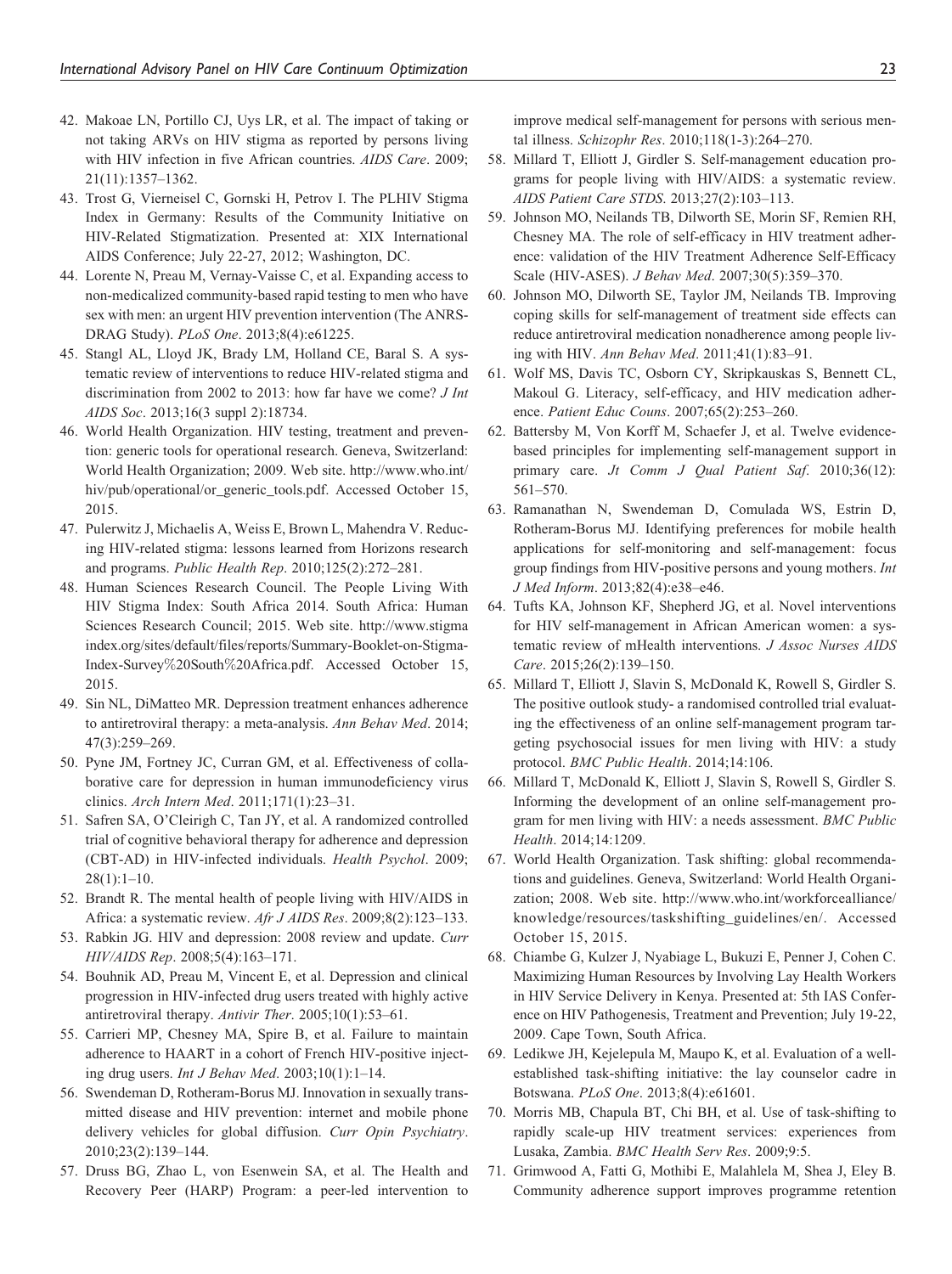in children on antiretroviral treatment: a multicentre cohort study in South Africa. J Int AIDS Soc. 2012;15(2):17381.

- 72. Kenya S, Chida N, Symes S, Shor-Posner G. Can community health workers improve adherence to highly active antiretroviral therapy in the USA? A review of the literature. HIV Med. 2011; 12(9):525–534.
- 73. Tobin KE, Tang AM, Gilbert SH, Latkin CA. Correlates of HIV antibody testing among a sample of injection drug users: the role of social and contextual factors. AIDS Behav. 2004; 8(3):303–310.
- 74. Wilton L, Herbst JH, Coury-Doniger P, et al. Efficacy of an HIV/ STI prevention intervention for black men who have sex with men: findings from the Many Men, Many Voices (3MV) project. AIDS Behav. 2009;13(3):532–544.
- 75. Meulbroek M, Ditzel E, Saz J, et al. BCN Checkpoint, a community-based centre for men who have sex with men in Barcelona, Catalonia, Spain, shows high efficiency in HIV detection and linkage to care. HIV Med. 2013;14(suppl 3):25–28.
- 76. Chamie G, Kwarisiima D, Clark TD, et al. Uptake of communitybased HIV testing during a multi-disease health campaign in rural Uganda. PLoS One. 2014;9(1):e84317.
- 77. Champenois K, Le Gall JM, Jacquemin C, et al. ANRS-COM'T-EST: description of a community-based HIV testing intervention in non-medical settings for men who have sex with men. BMJ Open. 2012;2(2):e000693.
- 78. Muhamadi L, Tumwesigye NM, Kadobera D, et al. A single-blind randomized controlled trial to evaluate the effect of extended counseling on uptake of pre-antiretroviral care in Eastern Uganda. Trials. 2011;12:184.
- 79. Chang LW, Kagaayi J, Nakigozi G, et al. Effect of peer health workers on AIDS care in Rakai, Uganda: a cluster-randomized trial. PLoS One. 2010;5(6):e10923.
- 80. Kabore I, Bloem J, Etheredge G, et al. The effect of communitybased support services on clinical efficacy and health-related quality of life in HIV/AIDS patients in resource-limited settings in sub-Saharan Africa. AIDS Patient Care STDs. 2010;24(9): 581–594.
- 81. Kenya S, Chida N, Symes S, Shor-Posner G. Can community health workers improve adherence to highly active antiretroviral therapy in the USA? A review of the literature. HIV Med. 2011; 12(9):525–534.
- 82. Wang H, Zhou J, Huang L, Li X, Fennie KP, Williams AB. Effects of nurse-delivered home visits combined with telephone calls on medication adherence and quality of life in HIVinfected heroin users in Hunan of China. J Clin Nurs. 2010; 19(3-4):380–388.
- 83. Ko NY, Lai YY, Liu HY, et al. Impact of the nurse-led case management program with retention in care on mortality among people with HIV-1 infection: a prospective cohort study. Int J Nurs Stud. 2012;49(6):656-663.
- 84. Grimsrud A, Kaplan R, Bekker LG, Myer L. Outcomes of a nursemanaged service for stable HIV-positive patients in a large South African public sector antiretroviral therapy programme. Trop Med Int Health. 2014;19(9):1029–1039.
- 85. Decroo T, Mondlane V, Dos Santos N, et al. Community ART Groups Support ART Access and Retention among HIV-Positive

Dependent Children in rural Tete, Mozambique. Presented at: 19th International AIDS Conference; July 22-27, 2012; Washington, DC.

- 86. Naar-King S, Outlaw A, Green-Jones M, Wright K, Parsons JT. Motivational interviewing by peer outreach workers: a pilot randomized clinical trial to retain adolescents and young adults in HIV care. AIDS Care. 2009;21(7):868–873.
- 87. Wouters E, Van Damme W, van Rensburg D, Masquillier C, Meulemans H. Impact of community-based support services on antiretroviral treatment programme delivery and outcomes in resource-limited countries: a synthetic review. BMC Health Serv Res. 2012;12:194.
- 88. Wamboga Magawa J, Mpiima D. Community ART Delivery Model for High Retention of Patients on Antiretroviral Therapy: The AIDS Support Organisation (TASO) Operational Research Findings East and Central Uganda, Resource-Limited Setting. Presented at: 7th IAS Conference on HIV Pathogenesis, Treatment and Prevention; June 30-July 3, 2013; Kuala Lumpur, Malaysia.
- 89. Munoz M, Bayona J, Sanchez E, et al. Matching social support to individual needs: a community-based intervention to improve HIV treatment adherence in a resource-poor setting. AIDS Behav. 2011;15(7):1454–1464.
- 90. Wouters E, Van Loon F, Van Rensburg D, Meulemans H. State of the ART: clinical efficacy and improved quality of life in the public antiretroviral therapy program, Free State province, South Africa. AIDS Care. 2009;21(11):1401–1411.
- 91. Chang L, Nakigozi G, Mulamba J, et al. The PeerCARE Study, a Randomized, Controlled Trial of the Impact of Peers on Linkage to Care, Preventive Care and Sexual Behaviours among PLHIV not on Antiretroviral Therapy: Baseline Findings. Presented at: 7th IAS Conference on HIV Pathogenesis, Treatment and Prevention. Jun 30-Jul 3, 2013. Kuala Lumpur, Malaysia.
- 92. Gusdal AK, Obua C, Andualem T, Wahlstrom R, Chalker J, Fochsen G. Peer counselors' role in supporting patients' adherence to ART in Ethiopia and Uganda. AIDS Care. 2011;23(6): 657–662.
- 93. Arem H, Nakyanjo N, Kagaayi J, et al. Peer health workers and AIDS care in Rakai, Uganda: a mixed methods operations research evaluation of a cluster-randomized trial. AIDS Patient Care STDs. 2011;25(12):719–724.
- 94. Tenthani L, Cataldo F, Chan AK, Bedell R, Martiniuk AL, van Lettow M. Involving expert patients in antiretroviral treatment provision in a tertiary referral hospital HIV clinic in Malawi. BMC Health Serv Res. 2012;12:140.
- 95. Danel C, Gabillard D, Le Carrou J, et al. Early ART and IPT in HIV-Infected African Adults With High CD4 Count (TEMPRANO Trial). Presented at: Conference on Retroviruses and Opportunistic Infections; February 23-26, 2015; Seattle, WA.
- 96. Lundgren JD, Babiker AG, Gordin F, et al. Initiation of antiretroviral therapy in early asymptomatic HIV infection. N Engl J Med. 2015;373(9):795–807.
- 97. Branson B, Handsfield H, Lampe M, et al. Revised recommendations for HIV testing of adults, adolescents, and pregnant women in health-care settings. Atlanta, GA: CDC; 2006. Web site. [http://](http://www.cdc.gov/mmwr/preview/mmwrhtml/rr5514a1.htm) [www.cdc.gov/mmwr/preview/mmwrhtml/rr5514a1.htm.](http://www.cdc.gov/mmwr/preview/mmwrhtml/rr5514a1.htm) Accessed October 15, 2015.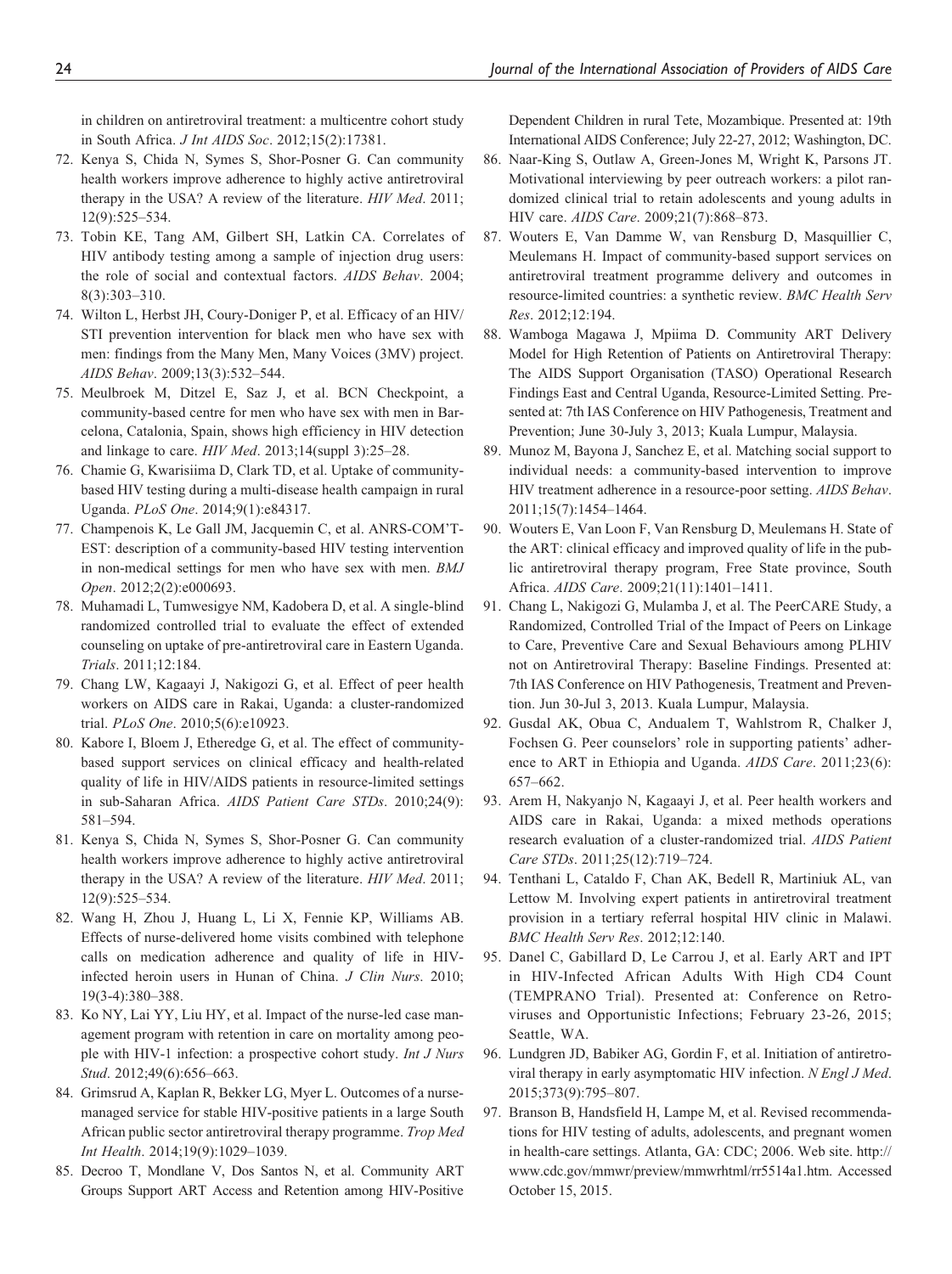- 98. Craw J, Gardner L, Rossman A, et al. Structural factors and best practices in implementing a linkage to HIV care program using the ARTAS model. BMC Health Serv Res. 2010;10:246.
- 99. Elul B, Lahuerta M, Abacassamo F, et al. A combination strategy for enhancing linkage to and retention in HIV care among adults newly diagnosed with HIV in Mozambique: study protocol for a site-randomized implementation science study. BMC Infect Dis. 2014;14:549.
- 100. Bauman LJ, Braunstein S, Calderon Y, et al. Barriers and facilitators of linkage to HIV primary care in New York City. J Acquir Immune Defic Syndr. 2013;64(suppl 1):S20–S26.
- 101. Koester KA, Morewitz M, Pearson C, et al. Patient navigation facilitates medical and social services engagement among HIV-infected individuals leaving jail and returning to the community. AIDS Patient Care and STDs. 2014;28(2):82–90.
- 102. Rosen S, Fox MP. Retention in HIV care between testing and treatment in sub-Saharan Africa: a systematic review. PLoS Med. 2011;8(7):e1001056.
- 103. Govindasamy D, Ford N, Kranzer K. Risk factors, barriers and facilitators for linkage to antiretroviral therapy care: a systematic review. AIDS. 2012;26(16):2059–2067.
- 104. World Health Organization. Consolidated Guidelines on HIV Testing Services. 5Cs: Consent, Confidentiality, Counselling, Correct Results and Connection. Geneva, Switzerland: World Health Organization; 2015 Web site. [http://apps.who.int/iris/bit](http://apps.who.int/iris/bitstream/10665/179870/1/9789241508926_eng.pdf?ua=1&ua=1)[stream/10665/179870/1/9789241508926\\_eng.pdf?ua](http://apps.who.int/iris/bitstream/10665/179870/1/9789241508926_eng.pdf?ua=1&ua=1)=[1&ua](http://apps.who.int/iris/bitstream/10665/179870/1/9789241508926_eng.pdf?ua=1&ua=1)=[1.](http://apps.who.int/iris/bitstream/10665/179870/1/9789241508926_eng.pdf?ua=1&ua=1) Accessed October 15, 2015.
- 105. Duffus WA, Davis HT, Byrd MD, Heidari K, Stephens TG, Gibson JJ. HIV testing in women: missed opportunities. *J Womens* Health. 2012;21(2):170–178.
- 106. Centers for Disease Control and Prevention (CDC). Missed opportunities for earlier diagnosis of HIV infection—South Carolina, 1997- 2005. MMWR Morb Mortal Wkly Rep. 2006;55(47):1269–1272.
- 107. Leon N, Naidoo P, Mathews C, Lewin S, Lombard C. The impact of provider-initiated (opt-out) HIV testing and counseling of patients with sexually transmitted infection in Cape Town, South Africa: a controlled trial. Implement Sci. 2010;5:8.
- 108. Leber W, McMullen H, Anderson J, et al. Promotion of rapid testing for HIV in primary care (RHIVA2): a clusterrandomised controlled trial. Lancet. 2015;2(6):e229–e235.
- 109. Sweat M, Morin S, Celentano D, et al. Community-based intervention to increase HIV testing and case detection in people aged 16-32 years in Tanzania, Zimbabwe, and Thailand (NIMH Project Accept, HPTN 043): a randomised study. Lancet Infect Dis. 2011;11(7):525–532.
- 110. Suthar AB, Lawn SD, del Amo J, et al. Antiretroviral therapy for prevention of tuberculosis in adults with HIV: a systematic review and meta-analysis. PLoS Med. 2012;9(7):e1001270.
- 111. Simaputtanasan A, Phanjaroen K, Pankam T, et al. High Uptake of Mobile HIV Testing in Bangkok Metropolitan Area, Thailand. Presented at: 7th IAS Conference on HIV Pathogenesis, Treatment and Prevention; June 30-July 3, 2013; Kuala Lumpur, Malaysia.
- 112. Kawichai S, Celentano DD, Chariyalertsak S, et al. Communitybased voluntary counseling and testing services in rural communities of Chiang Mai Province, Northern Thailand. AIDS Behav. 2007;11(5):770–777.
- 113. Lahuerta M, Sabido M, Giardina F, et al. Comparison of users of an HIV/syphilis screening community-based mobile van and traditional voluntary counselling and testing sites in Guatemala. Sex Transm Infect. 2011;87(2):136–140.
- 114. Nhurod P, Bollen LJ, Smutraprapoot P, et al. Access to HIV testing for sex workers in Bangkok, Thailand: a high prevalence of HIV among street-based sex workers. Southeast Asian J Trop Med Public Health. 2010;41(1):153–162.
- 115. Sekandi JN, Sempeera H, List J, et al. High acceptance of homebased HIV counseling and testing in an urban community setting in Uganda. BMC Public Health. 2011;11:730.
- 116. Helleringer S, Kohler HP, Frimpong JA, Mkandawire J. Increasing uptake of HIV testing and counseling among the poorest in sub-Saharan countries through home-based service provision. J Acquir Immune Defic Syndr. 2009;51(2):185–193.
- 117. Medley A, Ackers M, Amolloh M, et al. Early uptake of HIV clinical care after testing HIV-positive during home-based testing and counseling in western Kenya. AIDS Behav. 2013; 17(1):224–234.
- 118. Suthar AB, Ford N, Bachanas PJ, et al. Towards universal voluntary HIV testing and counselling: a systematic review and metaanalysis of community-based approaches. PLoS Med. 2013; 10(8):e1001496.
- 119. Ransome Y, Terzian A, Addison D, Braunstein S, Myers J, Nash D. Expanded HIV Testing Coverage is Ecologically Associated with Decreases in the Number of Late HIV Diagnoses, New York City, 2001-2010. Presented at: 8th International Conference on HIV Treatment and Prevention Adherence; June 2-4, 2013; Miami, FL.
- 120. Castel AD, Magnus M, Peterson J, et al. Implementing a novel citywide rapid HIV testing campaign in Washington, D.C.: findings and lessons learned. Public Health Rep. 2012;127(4): 422–431.
- 121. Chamie G, Kwarisiima D, Clark TD, et al. Leveraging rapid community-based HIV testing campaigns for non-communicable diseases in rural Uganda. PLoS One. 2012;7(8):e43400.
- 122. Lugada E, Millar D, Haskew J, et al. Rapid implementation of an integrated large-scale HIV counseling and testing, malaria, and diarrhea prevention campaign in rural Kenya. PLoS One. 2010;5(8):e12435.
- 123. Kahn JG, Harris B, Mermin JH, et al. Cost of community integrated prevention campaign for malaria, HIV, and diarrhea in rural Kenya. BMC Health Serv Res. 2011;11:346.
- 124. Kahn JG, Muraguri N, Harris B, et al. Integrated HIV testing, malaria, and diarrhea prevention campaign in Kenya: modeled health impact and cost-effectiveness. PLoS One. 2012;7(2): e31316.
- 125. Hatcher AM, Turan JM, Leslie HH, et al. Predictors of linkage to care following community-based HIV counseling and testing in rural Kenya. AIDS Behav. 2012;16(5):1295–1307.
- 126. Adjei AA, Armah HB, Gbagbo F, et al. Correlates of HIV, HBV, HCV and syphilis infections among prison inmates and officers in Ghana: a national multicenter study. BMC Infect Dis. 2008;8:33.
- 127. Arora U, Chopra S. Seropositivity of HIV infection among armed forces attending integrated testing and counseling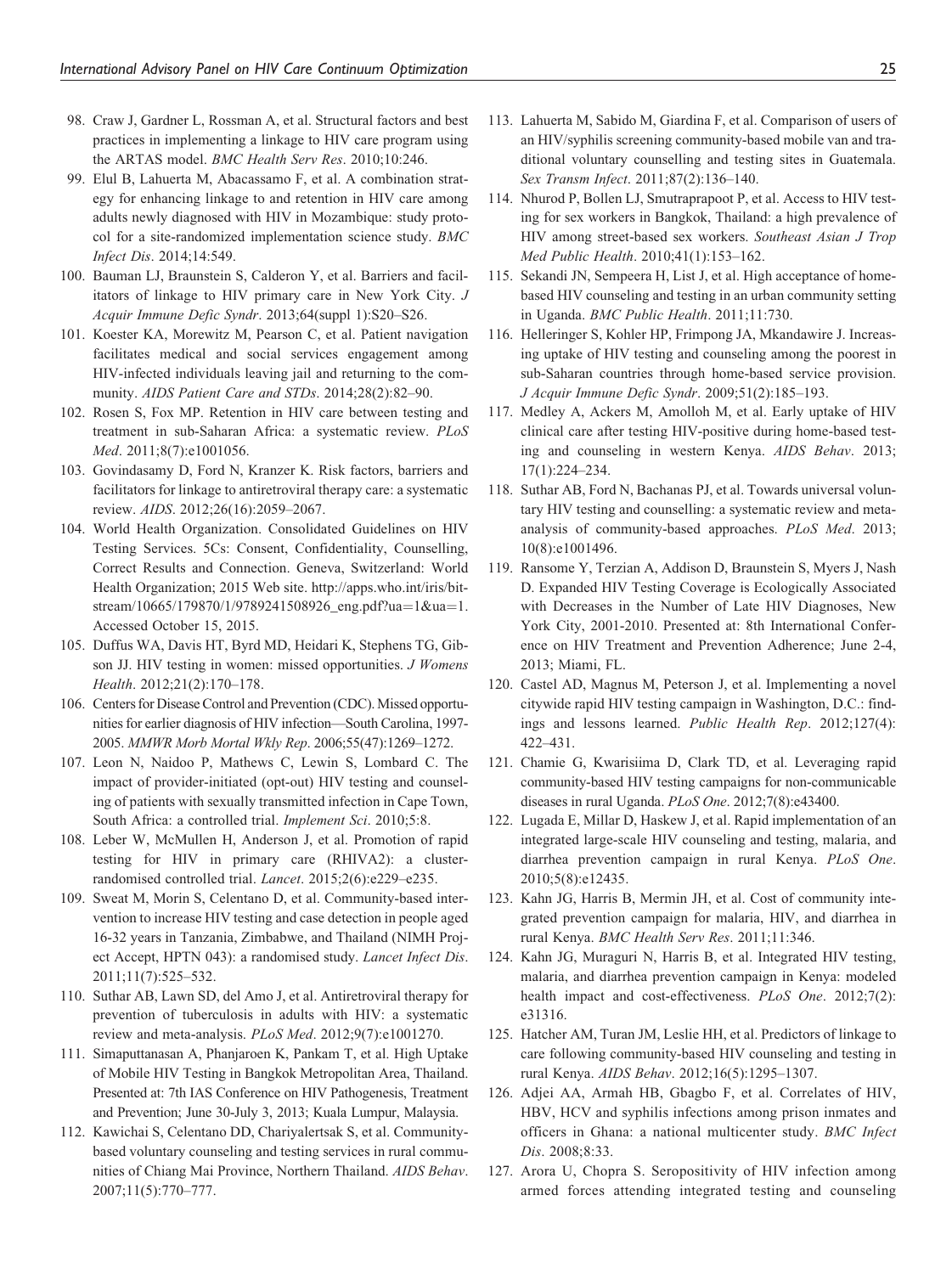centre in a tertiary care hospital. Indian J Public Health. 2010; 54(1):45.

- 128. Azuonwu O, Erhabor O, Obire O. HIV among military personnel in the Niger Delta of Nigeria. J Community Health. 2012;37(1): 25–31.
- 129. Houdmont J, Munir F, Grey M. Acceptance of repeat worksite HIV voluntary counselling and testing in a rural South African factory. AIDS Care. 2013;25(9):1199–1202.
- 130. Riviello ED, Sterling TR, Shepherd B, Fantan T, Makhema J. HIV in the workplace in Botswana: incidence, prevalence, and disease severity. AIDS Res Hum Retroviruses. 2007;23(12):1453-1460.
- 131. Kalibala S, Tun W, Cherutich P, Nganga A, Oweya E, Oluoch P. Factors associated with acceptability of HIV self-testing among health care workers in Kenya. AIDS Behav. 2014;18(suppl 4): S405–S414.
- 132. Choko AT, Desmond N, Webb EL, et al. The uptake and accuracy of oral kits for HIV self-testing in high HIV prevalence setting: a cross-sectional feasibility study in Blantyre, Malawi. PLoS Med. 2011;8(10):e1001102.
- 133. Carballo-Dieguez A, Frasca T, Balan I, Ibitoye M, Dolezal C. Use of a rapid HIV home test prevents HIV exposure in a high risk sample of men who have sex with men. AIDS Behav. 2012;16(7):1753–1760.
- 134. Pant Pai N, Bhargava M, Joseph L, et al. Will an unsupervised self-testing strategy be feasible to operationalize in Canada? Results from a pilot study in students of a large Canadian university. AIDS Res Treat. 2014;2014:747619.
- 135. Choko AT, MacPherson P, Webb EL, et al. One Year Outcomes Following Community-Based HIV Self-Testing: A Prospective Study in Malawi. Presented at: Conference on Retroviruses and Opportunistic Infections. March 3-6, 2014; Boston, MA.
- 136. Cambiano V, Ford D, Mabugu T, et al. Assessment of the potential impact and cost-effectiveness of self-testing for HIV in lowincome countries. J Infect Dis. 2015;212(4):570–577.
- 137. Oster AM, Wejnert C, Mena LA, Elmore K, Fisher H, Heffelfinger JD. Network analysis among HIV-infected young black men who have sex with men demonstrates high connectedness around few venues. Sex Transm Dis. 2013;40(3):206–212.
- 138. Hogben M, McNally T, McPheeters M, Hutchinson AB. The effectiveness of HIV partner counseling and referral services in increasing identification of HIV-positive individuals a systematic review. Am J Prev Med. 2007;33(2 suppl):S89-S100.
- 139. Fuqua V, Chen YH, Packer T, et al. Using social networks to reach black MSM for HIV testing and linkage to care. AIDS Behav. 2012;16(2):256–265.
- 140. Schneider JA, Saluja GS, Oruganti G, et al. HIV infection dynamics in rural Andhra Pradesh south India: a sexualnetwork analysis exploratory study. AIDS Care. 2007;19(9): 1171–1176.
- 141. Kimbrough LW, Fisher HE, Jones KT, Johnson W, Thadiparthi S, Dooley S. Accessing social networks with high rates of undiagnosed HIV infection: the social networks demonstration project. Am J Public Health. 2009;99(6):1093-1099.
- 142. Brown LB, Miller WC, Kamanga G, et al. HIV partner notification is effective and feasible in sub-Saharan Africa: opportunities

for HIV treatment and prevention. J Acquir Immune Defic Syndr. 2011;56(5):437–442.

- 143. Creek T, Ntumy R, Mazhani L, et al. Factors associated with low early uptake of a national program to prevent mother to child transmission of HIV (PMTCT): results of a survey of mothers and providers, Botswana, 2003. AIDS Behav. 2009;13(2):356–364.
- 144. Panditrao M, Darak S, Kulkarni V, Kulkarni S, Parchure R. Socio-demographic factors associated with loss to follow-up of HIV-infected women attending a private sector PMTCT program in Maharashtra, India. AIDS Care. 2011;23(5): 593–600.
- 145. Torian LV, Wiewel EW, Liu KL, Sackoff JE, Frieden TR. Risk factors for delayed initiation of medical care after diagnosis of human immunodeficiency virus. Arch Intern Med. 2008; 168(11):1181–1187.
- 146. Wanyenze RK, Hahn JA, Liechty CA, et al. Linkage to HIV care and survival following inpatient HIV counseling and testing. AIDS Behav. 2011;15(4):751–760.
- 147. Christopoulos KA, Kaplan B, Dowdy D, et al. Testing and linkage to care outcomes for a clinician-initiated rapid HIV testing program in an urban emergency department. AIDS Patient Care STDs. 2011;25(7):439–444.
- 148. MacPherson P, Lalloo DG, Choko AT, et al. Suboptimal patterns of provider initiated HIV testing and counselling, antiretroviral therapy eligibility assessment and referral in primary health clinic attendees in Blantyre, Malawi. Trop Med Int Health. 2012;17(4):507–517.
- 149. Baeten J, Heffron R, Kidoguchi L, et al. Near Elimination of HIV Transmission in a Demonstration Project of PrEP and ART. Presented at: Conference on Retroviruses and Opportunistic Infections; February 23-26, 2015; Seattle, WA.
- 150. Kaiser R, Bunnell R, Hightower A, et al. Factors associated with HIV infection in married or cohabitating couples in Kenya: results from a nationally representative study. PLoS One. 2011;6(3):e17842.
- 151. Weller S, Davis K. Condom effectiveness in reducing heterosexual HIV transmission. Cochrane Database Syst Rev. 2002;(1): CD003255.
- 152. Volk JE, Marcus JL, Phengrasamy T, et al. No new HIV infections with increasing use of HIV preexposure prophylaxis in a clinical practice setting [published online September 1, 2015]. Clin Infect Dis. 2015. pii: civ778.
- 153. Auvert B, Taljaard D, Lagarde E, Sobngwi-Tambekou J, Sitta R, Puren A. Randomized, controlled intervention trial of male circumcision for reduction of HIV infection risk: the ANRS 1265 Trial. PLoS Med. 2005;2(11):e298.
- 154. Bailey RC, Moses S, Parker CB, et al. Male circumcision for HIV prevention in young men in Kisumu, Kenya: a randomised controlled trial. Lancet. 2007;369(9562):643–656.
- 155. Gray RH, Kigozi G, Serwadda D, et al. Male circumcision for HIV prevention in men in Rakai, Uganda: a randomised trial. Lancet. 2007;369(9562):657–666.
- 156. Smith DK, Grohskopf LA, Black RJ, et al. Antiretroviral postexposure prophylaxis after sexual, injection-drug use, or other nonoccupational exposure to HIV in the United States: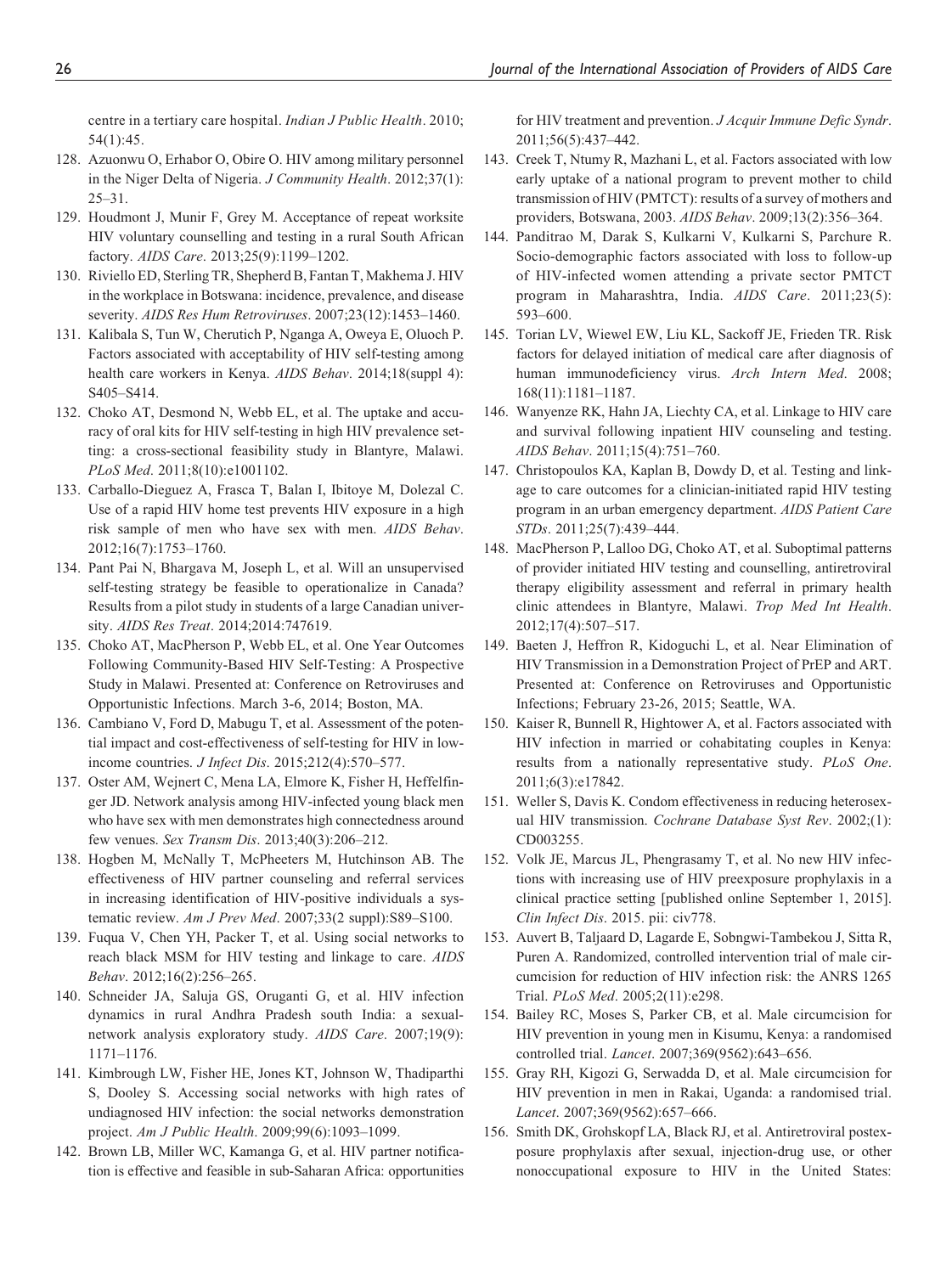recommendations from the U.S. Department of Health and Human Services. MMWR Recomm Rep. 2005;54(RR-2):1–20.

- 157. Wiessing L, Likatavičius G, Klempová D, Hedrich D, Nardone A, Griffiths P. Associations between availability and coverage of HIV-prevention measures and subsequent incidence of diagnosed HIV infection among injection drug users. Am J Public Health. 2009;99(6):1049–1052.
- 158. Bruce RD, Dvoryak S, Sylla L, Altice FL. HIV treatment access and scale-up for delivery of opiate substitution therapy with buprenorphine for IDUs in Ukraine—programme description and policy implications. Int J Drug Policy. 2007;18(4):326–328.
- 159. World Health Organization. Guidelines on Post-Exposure Prophylaxis for HIV and the Use of Co-Trimoxazole Prophylaxis for HIV-Related Infections Among Adults, Adolescents and Children: Recommendations for a Public Health Approach. Geneva, Switzerland: World Health Organization; 2014. Web site. [http://](http://www.who.int/hiv/pub/guidelines/arv2013/december2014supplementARV.pdf) [www.who.int/hiv/pub/guidelines/arv2013/december2014sup](http://www.who.int/hiv/pub/guidelines/arv2013/december2014supplementARV.pdf)[plementARV.pdf](http://www.who.int/hiv/pub/guidelines/arv2013/december2014supplementARV.pdf). Accessed October 15, 2015.
- 160. World Health Organization. Consolidated Guidelines on HIV Prevention, Diagnosis, Treatment and Care for Key Populations. Geneva, Switzerland: World Health Organization; 2014. Web site. [http://apps.who.int/iris/bitstream/10665/128048/1/](http://apps.who.int/iris/bitstream/10665/128048/1/9789241507431_eng.pdf?ua=1&ua=1) [9789241507431\\_eng.pdf?ua](http://apps.who.int/iris/bitstream/10665/128048/1/9789241507431_eng.pdf?ua=1&ua=1)=[1&ua](http://apps.who.int/iris/bitstream/10665/128048/1/9789241507431_eng.pdf?ua=1&ua=1)=[1.](http://apps.who.int/iris/bitstream/10665/128048/1/9789241507431_eng.pdf?ua=1&ua=1) Accessed October 15, 2015.
- 161. Thurman TR, Haas LJ, Dushimimana A, Lavin B, Mock N. Evaluation of a case management program for HIV clients in Rwanda. AIDS Care. 2010;22(6):759–765.
- 162. Kushel MB, Colfax G, Ragland K, Heineman A, Palacio H, Bangsberg DR. Case management is associated with improved antiretroviral adherence and  $CD4+$  cell counts in homeless and marginally housed individuals with HIV infection. Clin Infect Dis. 2006;43(2):234–242.
- 163. Craw JA, Gardner LI, Marks G, et al. Brief strengths-based case management promotes entry into HIV medical care: results of the antiretroviral treatment access study-II. J Acquir Immune Defic Syndr. 2008;47(5):597–606.
- 164. Konate I, Traore L, Ouedraogo A, et al. Linking HIV prevention and care for community interventions among high-risk women in Burkina Faso—the ARNS 1222 ''Yerelon'' cohort. J Acquir Immune Defic Syndr. 2011;57(suppl 1):S50–S54.
- 165. Hightow-Weidman LB, Jones K, Wohl AR, et al. Early linkage and retention in care: findings from the outreach, linkage, and retention in care initiative among young men of color who have sex with men. AIDS Patient Care STDs. 2011;25(suppl 1):S31–S38.
- 166. Mugavero MJ, Norton WE, Saag MS. Health care system and policy factors influencing engagement in HIV medical care: piecing together the fragments of a fractured health care delivery system. Clin Infect Dis. 2011;52(suppl 2):S238–S246.
- 167. Grinsztejn B, Hosseinipour MC, Ribaudo HJ, et al. Effects of early versus delayed initiation of antiretroviral treatment on clinical outcomes of HIV-1 infection: results from the phase 3 HPTN 052 randomised controlled trial. Lancet Infect Dis. 2014;14(4):281–290.
- 168. Cohen M, Chen Y, McCauley M. Antiretroviral Treatment Prevents HIV Transmission: Final Results from the HPTN 052 Randomized Controlled Trial. Presented at: 8th IAS Conference on

HIV Pathogenesis Treatment and Prevention; July 18-22, 2015; Vancouver, Canada.

- 169. Roger A, Cambiano V, Brunn T, et al. HIV Transmission Risk through Condomless Sex if HIV+ Partner on Suppressive ART: PARTNER Study. Presented at: Conference on Retroviruses and Opportunistic Infections; March 3-6, 2014; Boston, MA.
- 170. TEMPRANO ANRS. A trial of early antiretrovirals and isoniazid preventive therapy in Africa. N Engl J Med. 2015;373(9): 808–822.
- 171. Centers for Disease Control and Prevention, National Institutes of Health, HIV Medical Association. Panel on Opportunistic Infections in HIV-Infected Adults and Adolescents. Guidelines for the prevention and treatment of opportunistic infections in HIV-infected adults and adolescents; 2015. Web site. [https://aid](https://aidsinfo.nih.gov/contentfiles/lvguidelines/adult_oi.pdf)[sinfo.nih.gov/contentfiles/lvguidelines/adult\\_oi.pdf](https://aidsinfo.nih.gov/contentfiles/lvguidelines/adult_oi.pdf). Accessed October 15, 2015.
- 172. Abdool Karim SS, Naidoo K, Grobler A, et al. Timing of initiation of antiretroviral drugs during tuberculosis therapy. N Engl J Med. 2010;362(8):697–706.
- 173. World Health Organization. March 2014 supplement to the 2013 consolidated guidelines on the use of antiretroviral drugs for treating and preventing HIV infection: recommendations for a public health approach. Geneva: World Health Organization; 2014. Web site. [http://www.who.int/hiv/pub/guidelines/arv2013/](http://www.who.int/hiv/pub/guidelines/arv2013/arvs2013upplement_march2014/en/) [arvs2013upplement\\_march2014/en/.](http://www.who.int/hiv/pub/guidelines/arv2013/arvs2013upplement_march2014/en/) Accessed October 15, 2015.
- 174. Gale HB, Gitterman SR, Hoffman HJ, et al. Is frequent  $CD4+T$ lymphocyte count monitoring necessary for persons with counts >=300 cells/muL and HIV-1 suppression? Clin Infect Dis. 2013; 56(9):1340–1343.
- 175. Hyle EP, Sax PE, Walensky RP. Potential savings by reduced CD4 monitoring in stable patients with HIV receiving antiretroviral therapy. JAMA Intern Med. 2013;173(18):1746–1748.
- 176. Clotet B, Feinberg J, van Lunzen J, et al. Once-daily dolutegravir versus darunavir plus ritonavir in antiretroviral-naive adults with HIV-1 infection (FLAMINGO): 48 week results from the randomised open-label phase 3b study. Lancet. 2014;383(9936):2222–2231.
- 177. Rockstroh JK, DeJesus E, Lennox JL, et al. Durable efficacy and safety of raltegravir versus efavirenz when combined with tenofovir/emtricitabine in treatment-naive HIV-1-infected patients: final 5-year results from STARTMRK. J Acquir Immune Defic Syndr. 2013;63(1):77–85.
- 178. Sax PE, DeJesus E, Mills A, et al. Co-formulated elvitegravir, cobicistat, emtricitabine, and tenofovir versus co-formulated efavirenz, emtricitabine, and tenofovir for initial treatment of HIV-1 infection: a randomised, double-blind, phase 3 trial, analysis of results after 48 weeks. Lancet. 2012;379(9835): 2439–2448.
- 179. Walmsley SL, Antela A, Clumeck N, et al. Dolutegravir plus abacavir-lamivudine for the treatment of HIV-1 infection. N Engl J Med. 2013;369(19):1807–1818.
- 180. Arribas JR, Pialoux G, Gathe J, et al. Simplification to coformulated elvitegravir, cobicistat, emtricitabine, and tenofovir versus continuation of ritonavir-boosted protease inhibitor with emtricitabine and tenofovir in adults with virologically suppressed HIV (STRATEGY-PI): 48 week results of a randomised, open-label,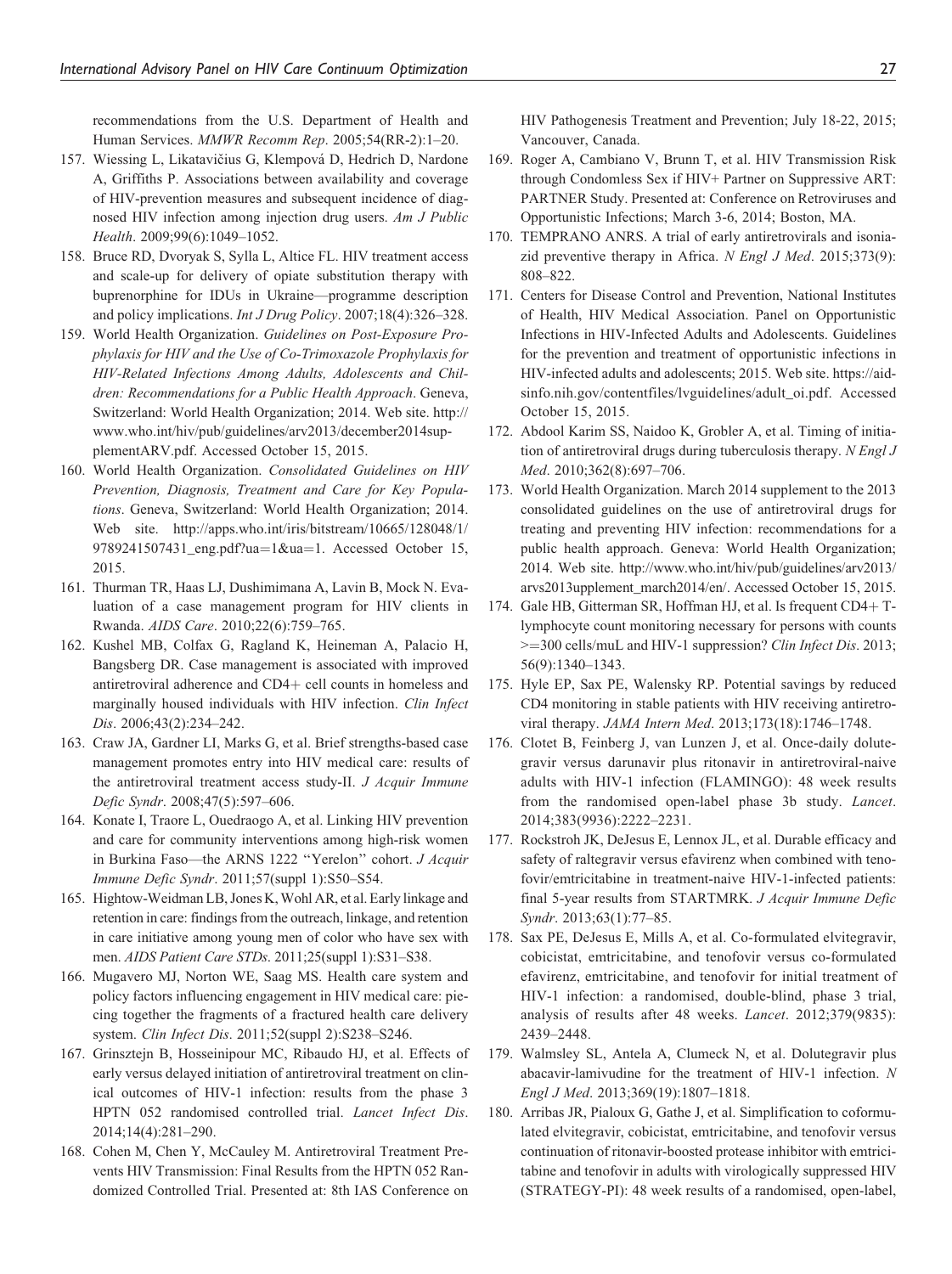phase 3b, non-inferiority trial. Lancet Infect Dis. 2014;14(7): 581–589.

- 181. Pozniak A, Markowitz M, Mills A, et al. Switching to coformulated elvitegravir, cobicistat, emtricitabine, and tenofovir versus continuation of non-nucleoside reverse transcriptase inhibitor with emtricitabine and tenofovir in virologically suppressed adults with HIV (STRATEGY-NNRTI): 48 week results of a randomised, open-label, phase 3b non-inferiority trial. Lancet Infect Dis. 2014;14(7):590–599.
- 182. Nachega JB, Parienti JJ, Uthman OA, et al. Lower pill burden and once-daily antiretroviral treatment regimens for HIV infection: a meta-analysis of randomized controlled trials. Clin Infect Dis. 2014;58(9):1297–1307.
- 183. U.S Department of Health and Human Services. Guidelines for the Use of Antiretroviral Agents in HIV-1-Infected Adults and Adolescents. Bethesda, MD: U.S Department of Health and Human Services; 2014. Web site. [http://aidsinfo.nih.gov/con](http://aidsinfo.nih.gov/contentfiles/lvguidelines/adultandadolescentgl.pdf)[tentfiles/lvguidelines/adultandadolescentgl.pdf.](http://aidsinfo.nih.gov/contentfiles/lvguidelines/adultandadolescentgl.pdf) Accessed October 15, 2015.
- 184. Young B, Hart RL, Buchacz K, Scott M, Palella F, Brooks JT. HIV viral load monitoring frequency and risk of treatment failure among immunologically stable HIV-infected patients prescribed combination antiretroviral therapy [published online August 20, 2015]. J Int Assoc Provid AIDS Care. 2015.
- 185. Baxter JD, Dunn D, White E, et al. Global HIV-1 transmitted drug resistance in the INSIGHT Strategic Timing of AntiRetroviral Treatment (START) trial. HIV Med. 2015;16(suppl 1):77–87.
- 186. Rhee SY, Blanco JL, Jordan MR, et al. Geographic and temporal trends in the molecular epidemiology and genetic mechanisms of transmitted HIV-1 drug resistance: an individual-patient- and sequence-level meta-analysis. PLoS Med. 2015;12(4):e1001810.
- 187. Kuritzkes DR, Lalama CM, Ribaudo HJ, et al. Preexisting resistance to nonnucleoside reverse-transcriptase inhibitors predicts virologic failure of an efavirenz-based regimen in treatmentnaive HIV-1-infected subjects. J Infect Dis. 2008;197(6): 867–870.
- 188. Wheeler WH, Ziebell RA, Zabina H, et al. Prevalence of transmitted drug resistance associated mutations and HIV-1 subtypes in new HIV-1 diagnoses, U.S.-2006. AIDS. 2010;24(8): 1203–1212.
- 189. Ross L, Lim ML, Liao Q, et al. Prevalence of antiretroviral drug resistance and resistance-associated mutations in antiretroviral therapy-naive HIV-infected individuals from 40 United States cities. HIV Clin Trials. 2007;8(1):1–8.
- 190. Vray M, Meynard JL, Dalban C, et al. Predictors of the virological response to a change in the antiretroviral treatment regimen in HIV-1-infected patients enrolled in a randomized trial comparing genotyping, phenotyping and standard of care (Narval trial, ANRS 088). Antivir Ther. 2003;8(5):427–434.
- 191. Wegner SA, Wallace MR, Aronson NE, et al. Long-term efficacy of routine access to antiretroviral-resistance testing in HIV type 1-infected patients: results of the clinical efficacy of resistance testing trial. Clin Infect Dis. 2004;38(5):723-730.
- 192. Tural C, Ruiz L, Holtzer C, et al. Clinical utility of HIV-1 genotyping and expert advice: the Havana trial. AIDS. 2002;16(2): 209–218.
- 193. Palella FJ, Jr, Armon C, Buchacz K, et al. The association of HIV susceptibility testing with survival among HIV-infected patients receiving antiretroviral therapy: a cohort study. Ann Intern Med. 2009;151(2):73–84.
- 194. Hong SY, Jonas A, DeKlerk M, et al. Population-based surveillance of HIV drug resistance emerging on treatment and associated factors at sentinel antiretroviral therapy sites in Namibia. J Acquir Immune Defic Syndr. 2015;68(4):463–471.
- 195. Kredo T, Ford N, Adeniyi FB, Garner P. Decentralising HIV treatment in lower- and middle-income countries. Cochrane Database Syst Rev. 2013;6:CD009987.
- 196. Chu C, Umanski G, Blank A, Grossberg R, Selwyn PA. HIVinfected patients and treatment outcomes: an equivalence study of community-located, primary care-based HIV treatment vs. hospital-based specialty care in the Bronx, New York. AIDS Care. 2010;22(12):1522–1529.
- 197. Bucher JB, Thomas KM, Guzman D, Riley E, Dela Cruz N, Bangsberg DR. Community-based rapid HIV testing in homeless and marginally housed adults in San Francisco. HIV Med. 2007; 8(1):28–31.
- 198. World Health Organization. Consolidated Guidelines on the Use of Antiretroviral Drugs for Treating and Preventing HIV Infection: Recommendations for a Public Health Approach. Geneva, Switzerland: World Health Organization; 2013. Web site. [http://](http://apps.who.int/iris/bitstream/10665/85321/1/9789241505727_eng.pdf) [apps.who.int/iris/bitstream/10665/85321/1/9789241505727\\_](http://apps.who.int/iris/bitstream/10665/85321/1/9789241505727_eng.pdf) [eng.pdf.](http://apps.who.int/iris/bitstream/10665/85321/1/9789241505727_eng.pdf) Accessed October 15, 2015.
- 199. Myers JJ, Modica C, Dufour MS, Bernstein C, McNamara K. Routine rapid HIV screening in six community health centers serving populations at risk. J Gen Intern Med. 2009;24(12): 1269–1274.
- 200. Decroo T, Koole O, Remartinez D, et al. Four-year retention and risk factors for attrition among members of community ART groups in Tete, Mozambique. Trop Med Int Health. 2014; 19(5):514–521.
- 201. Murphy P, Cocohoba J, Tang A, Pietrandoni G, Hou J, Guglielmo BJ. Impact of HIV-specialized pharmacies on adherence and persistence with antiretroviral therapy. AIDS Patient Care STDs. 2012;26(9):526–531.
- 202. Henderson KC, Hindman J, Johnson SC, Valuck RJ, Kiser JJ. Assessing the effectiveness of pharmacy-based adherence interventions on antiretroviral adherence in persons with HIV. AIDS Patient Care STDs. 2011;25(4):221–228.
- 203. Hirsch JD, Rosenquist A, Best BM, Miller TA, Gilmer TP. Evaluation of the first year of a pilot program in community pharmacy: HIV/AIDS medication therapy management for Medi-Cal beneficiaries. J Manag Care Pharm. 2009;15(1):32–41.
- 204. Grimsrud A, Patten G, Sharp J, Myer L, Wilkinson L, Bekker LG. Extending dispensing intervals for stable patients on ART. J Acquir Immune Defic Syndr. 2014;66(2):e58–e60.
- 205. Lucas GM, Chaisson RE, Moore RD. Highly active antiretroviral therapy in a large urban clinic: risk factors for virologic failure and adverse drug reactions. Ann Intern Med. 1999; 131(2):81–87.
- 206. Paterson DL, Swindells S, Mohr J, et al. Adherence to protease inhibitor therapy and outcomes in patients with HIV infection. Ann Intern Med. 2000;133(1):21–30.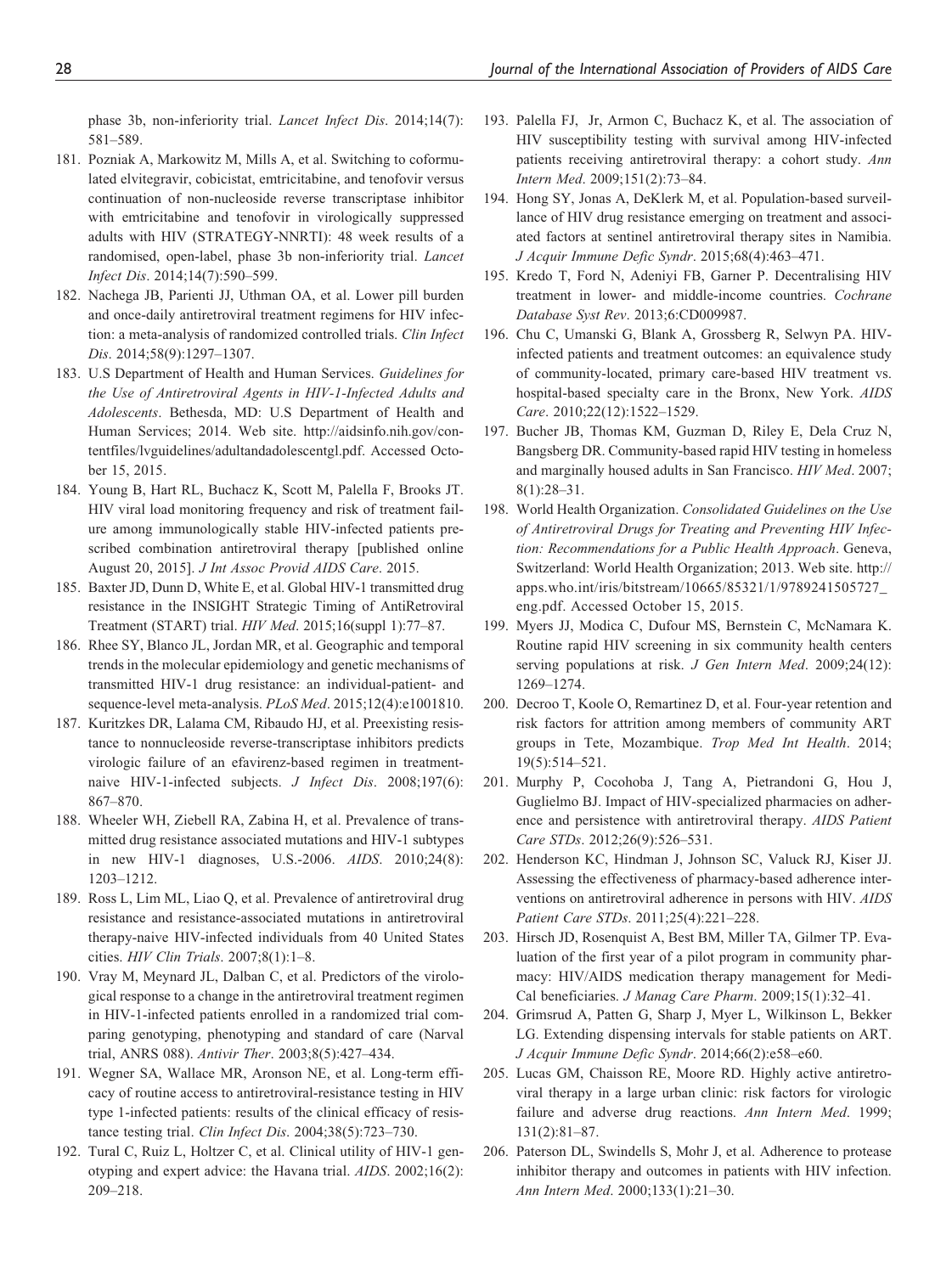- 207. Arnsten JH, Demas PA, Farzadegan H, et al. Antiretroviral therapy adherence and viral suppression in HIV-infected drug users: comparison of self-report and electronic monitoring. Clin Infect Dis. 2001;33(8):1417–1423.
- 208. Bangsberg DR, Charlebois ED, Grant RM, et al. High levels of adherence do not prevent accumulation of HIV drug resistance mutations. AIDS. 2003;17(13):1925–1932.
- 209. Sethi AK, Celentano DD, Gange SJ, Moore RD, Gallant JE. Association between adherence to antiretroviral therapy and human immunodeficiency virus drug resistance. Clin Infect Dis. 2003;37(8):1112–1118.
- 210. Harrigan PR, Hogg RS, Dong WW, et al. Predictors of HIV drug-resistance mutations in a large antiretroviral-naive cohort initiating triple antiretroviral therapy. *J Infect Dis.* 2005; 191(3):339–347.
- 211. Bangsberg DR, Perry S, Charlebois ED, et al. Non-adherence to highly active antiretroviral therapy predicts progression to AIDS. AIDS. 2001;15(9):1181–1183.
- 212. Hogg RS, Heath K, Bangsberg D, et al. Intermittent use of triple-combination therapy is predictive of mortality at baseline and after 1 year of follow-up. AIDS. 2002;16(7): 1051–1058.
- 213. Nachega JB, Hislop M, Dowdy DW, et al. Adherence to highly active antiretroviral therapy assessed by pharmacy claims predicts survival in HIV-infected South African adults. J Acquir Immune Defic Syndr. 2006;43(1):78–84.
- 214. Wood E, Hogg RS, Yip B, Moore D, Harrigan PR, Montaner JS. Impact of baseline viral load and adherence on survival of HIVinfected adults with baseline CD4 cell counts 200 cells/microl. AIDS. 2006;20(8):1117–1123.
- 215. Bacheler LT, Anton ED, Kudish P, et al. Human immunodeficiency virus type 1 mutations selected in patients failing efavirenz combination therapy. Antimicrob Agents Chemother. 2000; 44(9):2475–2484.
- 216. Mills EJ, Nachega JB, Buchan I, et al. Adherence to antiretroviral therapy in sub-Saharan Africa and North America: a meta-analysis. JAMA. 2006;296(6):679–690.
- 217. Hu YW, Kinsler JJ, Sheng Z, Kang T, Bingham T, Frye DM. Using laboratory surveillance data to estimate engagement in care among persons living with HIV in Los Angeles County, 2009. AIDS Patient Care STDs. 2012;26(8):471–478.
- 218. Naar-King S, Bradford J, Coleman S, Green-Jones M, Cabral H, Tobias C. Retention in care of persons newly diagnosed with HIV: outcomes of the Outreach Initiative. AIDS Patient Care STDs. 2007;21(suppl 1):S40–S48.
- 219. Mugavero MJ, Davila JA, Nevin CR, Giordano TP. From access to engagement: measuring retention in outpatient HIV clinical care. AIDS Patient Care STDs. 2010;24(10):607–613.
- 220. Yehia BR, Fleishman JA, Metlay JP, et al. Comparing different measures of retention in outpatient HIV care. AIDS. 2012;26(9): 1131–1139.
- 221. Mugavero MJ, Westfall AO, Zinski A, et al. Measuring retention in HIV care: the elusive gold standard. J Acquir Immune Defic Syndr. 2012;61(5):574–580.
- 222. Herwehe J, Wilbright W, Abrams A, et al. Implementation of an innovative, integrated electronic medical record (EMR) and

public health information exchange for HIV/AIDS. J Am Med Inform Assoc. 2012;19(3):448–452.

- 223. Nglazi MD, Kaplan R, Wood R, Bekker L-G, Lawn SD. Identification of losses to follow-up in a community-based antiretroviral therapy clinic in South Africa using a computerized pharmacy tracking system. BMC Infect Dis. 2010; 10:329.
- 224. El-Khatib Z, Ekstrom AM, Coovadia A, et al. Adherence and virologic suppression during the first 24 weeks on antiretroviral therapy among women in Johannesburg, South Africa—a prospective cohort study. BMC Public Health. 2011;11:88.
- 225. Palombi L, Marazzi MC, Guidotti G, et al. Incidence and predictors of death, retention, and switch to second-line regimens in antiretroviral-treated patients in sub-Saharan African sites with comprehensive monitoring availability. Clin Infect Dis. 2009; 48(1):115–122.
- 226. Ahonkhai AA, Noubary F, Munro A, et al. Not all are lost: interrupted laboratory monitoring, early death, and loss to follow-up (LTFU) in a large South African treatment program. PLoS One. 2012;7(3):e32993.
- 227. Simoni JM, Kurth AE, Pearson CR, Pantalone DW, Merrill JO, Frick PA. Self-Report measures of antiretroviral therapy adherence: a review with recommendations for HIV research and clinical management. AIDS Behav. 2006;10(3):227–245.
- 228. Walshe L, Saple DG, Mehta SH, Shah B, Bollinger RC, Gupta A. Physician estimate of antiretroviral adherence in India: poor correlation with patient self-report and viral load. AIDS Patient Care STDs. 2010;24(3):189–195.
- 229. Murri R, Ammassari A, Trotta MP, et al. Patient-reported and physician-estimated adherence to HAART: social and clinic center-related factors are associated with discordance. J Gen Intern Med. 2004;19(11):1104–1110.
- 230. Miller LG, Liu H, Hays RD, et al. How well do clinicians estimate patients' adherence to combination antiretroviral therapy? J Gen Intern Med. 2002;17(1):1–11.
- 231. McMahon JH, Jordan MR, Kelley K, et al. Pharmacy adherence measures to assess adherence to antiretroviral therapy: review of the literature and implications for treatment monitoring. Clin Infect Dis. 2011;52(4):493–506.
- 232. Saberi P, Johnson MO. Technology-based self-care methods of improving antiretroviral adherence: a systematic review. PLoS One. 2011;6(11):e27533.
- 233. Lester RT, Ritvo P, Mills EJ, et al. Effects of a mobile phone short message service on antiretroviral treatment adherence in Kenya (WelTel Kenya1): a randomised trial. Lancet. 2010; 376(9755):1838–1845.
- 234. Pop-Eleches C, Thirumurthy H, Habyarimana JP, et al. Mobile phone technologies improve adherence to antiretroviral treatment in a resource-limited setting: a randomized controlled trial of text message reminders. AIDS. 2011;25(6):825–834.
- 235. Horvath T, Azman H, Kennedy GE, Rutherford GW. Mobile phone text messaging for promoting adherence to antiretroviral therapy in patients with HIV infection. Cochrane Database Syst Rev. 2012;3:CD009756.
- 236. Finitsis DJ, Pellowski JA, Johnson BT. Text message intervention designs to promote adherence to antiretroviral therapy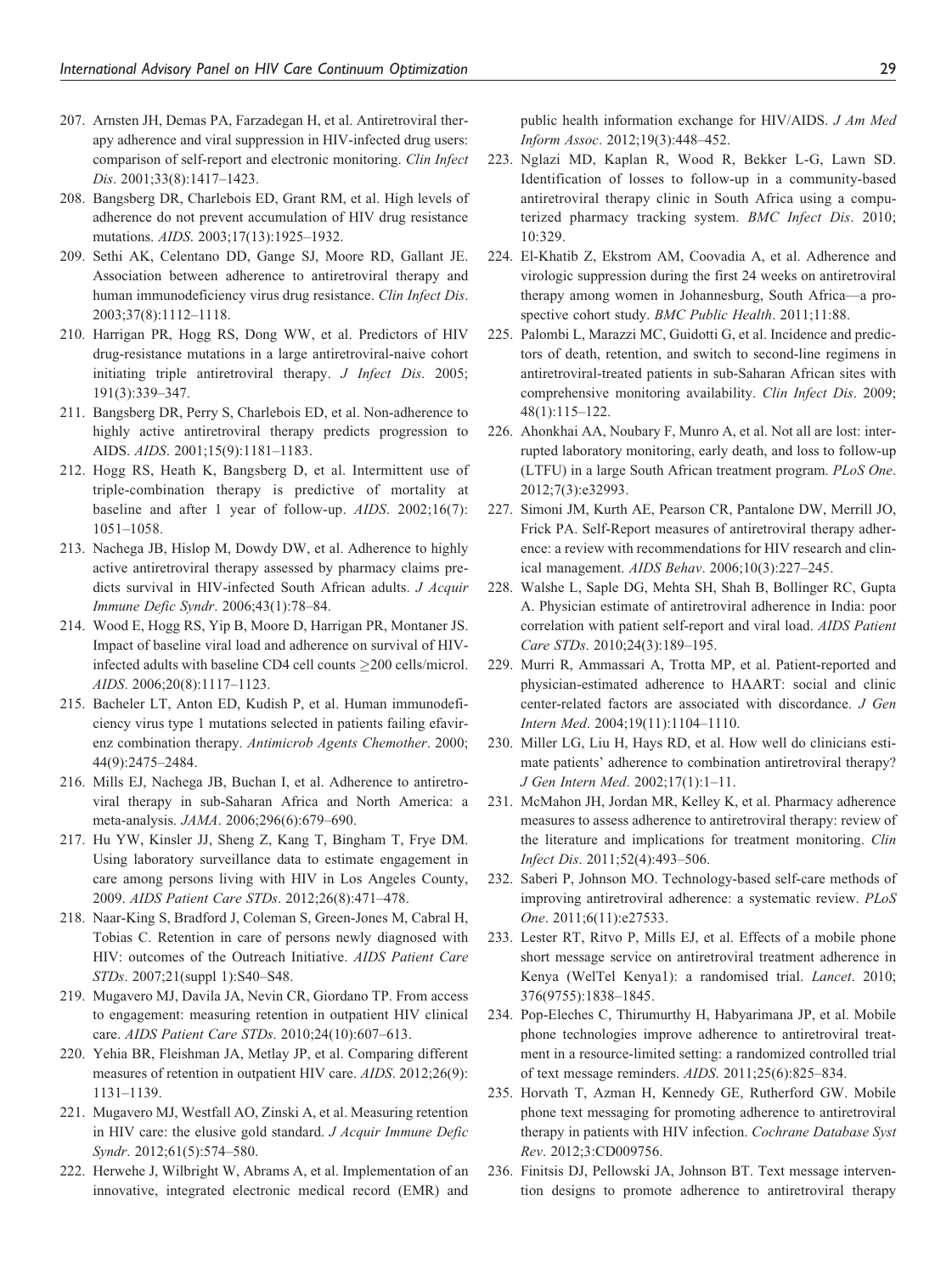(ART): a meta-analysis of randomized controlled trials. PLoS One. 2014;9(2):e88166.

- 237. Chung MH, Richardson BA, Tapia K, et al. A randomized controlled trial comparing the effects of counseling and alarm device on HAART adherence and virologic outcomes. PLoS Med. 2011;8(3):e1000422.
- 238. Andrade AS, McGruder HF, Wu AW, et al. A programmable prompting device improves adherence to highly active antiretroviral therapy in HIV-infected subjects with memory impairment. Clin Infect Dis. 2005;41(6):875–882.
- 239. Hardy H, Kumar V, Doros G, et al. Randomized controlled trial of a personalized cellular phone reminder system to enhance adherence to antiretroviral therapy. AIDS Patient Care STDs. 2011;25(3):153–161.
- 240. Henry SR, Goetz MB, Asch SM. The effect of automated telephone appointment reminders on HIV primary care no-shows by veterans. J Assoc Nurses AIDS Care. 2012;23(5):409–418.
- 241. Maduka O, Tobin-West CI. Adherence counseling and reminder text messages improve uptake of antiretroviral therapy in a tertiary hospital in Nigeria. Niger J Clin Pract. 2013;16(3): 302–308.
- 242. Tuldra A, Fumaz CR, Ferrer MJ, et al. Prospective randomized two-arm controlled study to determine the efficacy of a specific intervention to improve long-term adherence to highly active antiretroviral therapy. J Acquir Immune Defic Syndr. 2000; 25(3):221–228.
- 243. Javanbakht M, Prosser P, Grimes T, Weinstein M, Farthing C. Efficacy of an individualized adherence support program with contingent reinforcement among nonadherent HIV-positive patients: results from a randomized trial. J Int Assoc Physicians AIDS Care (Chic). 2006;5(4):143–150.
- 244. Amico KR, Harman JJ, Johnson BT. Efficacy of antiretroviral therapy adherence interventions: a research synthesis of trials, 1996 to 2004. J Acquir Immune Defic Syndr. 2006;41(3): 285–297.
- 245. de Bruin M, Viechtbauer W, Schaalma HP, Kok G, Abraham C, Hospers HJ. Standard care impact on effects of highly active antiretroviral therapy adherence interventions: a meta-analysis of randomized controlled trials. Arch Intern Med. 2010;170(3): 240–250.
- 246. Higa DH, Marks G, Crepaz N, Liau A, Lyles CM. Interventions to improve retention in HIV primary care: a systematic review of U.S. studies. Curr HIV/AIDS Rep. 2012;9(4):313–325.
- 247. Gardner LI, Marks G, Craw JA, et al. A low-effort, clinic-wide intervention improves attendance for HIV primary care. Clin Infect Dis. 2012;55(8):1124–1134.
- 248. Petersen ML, Wang Y, van der Laan MJ, Guzman D, Riley E, Bangsberg DR. Pillbox organizers are associated with improved adherence to HIV antiretroviral therapy and viral suppression: a marginal structural model analysis. Clin Infect Dis. 2007;45(7): 908–915.
- 249. Ford N, Nachega JB, Engel ME, Mills EJ. Directly observed antiretroviral therapy: a systematic review and meta-analysis of randomised clinical trials. Lancet. 2009;374(9707):2064–2071.
- 250. Altice FL, Maru DS, Bruce RD, Springer SA, Friedland GH. Superiority of directly administered antiretroviral therapy over

self-administered therapy among HIV-infected drug users: a prospective, randomized, controlled trial. Clin Infect Dis. 2007; 45(6):770–778.

- 251. Mitty JA, Macalino GE, Bazerman LB, et al. The use of community-based modified directly observed therapy for the treatment of HIV-infected persons. J Acquir Immune Defic Syndr. 2005;39(5):545–550.
- 252. Berg KM, Litwin A, Li X, Heo M, Arnsten JH. Directly observed antiretroviral therapy improves adherence and viral load in drug users attending methadone maintenance clinics: a randomized controlled trial. Drug Alcohol Depend. 2011;113(2-3):192–199.
- 253. Tehrani ASS, Springer SA, Qiu J, Herme M, Wickersham J, Altice FL. Rationale, study design and sample characteristics of a randomized controlled trial of directly administered antiretroviral therapy for HIV-infected prisoners transitioning to the community—a potential conduit to improved HIV treatment outcomes. Contemporary Clinical Trials. 2012;33(2):436–444.
- 254. Lucas GM, Mullen BA, Weidle PJ, Hader S, McCaul ME, Moore RD. Directly administered antiretroviral therapy in methadone clinics is associated with improved HIV treatment outcomes, compared with outcomes among concurrent comparison groups. Clin Infect Dis. 2006;42(11):1628–1635.
- 255. Maru DS, Bruce RD, Walton M, Springer SA, Altice FL. Persistence of virological benefits following directly administered antiretroviral therapy among drug users: results from a randomized controlled trial. J Acquir Immune Defic Syndr. 2009; 50(2):176–181.
- 256. Lucas GM, Chaudhry A, Hsu J, et al. Clinic-based treatment of opioid-dependent HIV-infected patients versus referral to an opioid treatment program: a randomized trial. Ann Intern Med. 2010;152(11):704–711.
- 257. Tran BX, Ohinmaa A, Duong AT, et al. Cost-effectiveness of integrating methadone maintenance and antiretroviral treatment for HIV-positive drug users in Vietnam's injection-driven HIV epidemics. Drug Alcohol Depend. 2012;125(3):260–266.
- 258. Marks G, Gardner LI, Craw J, Crepaz N. Entry and retention in medical care among HIV-diagnosed persons: a meta-analysis. AIDS. 2010;24(17):2665–2678.
- 259. Bradley H, Hall HI, Wolitski RJ, et al. Vital Signs: HIV diagnosis, care, and treatment among persons living with HIV—United States, 2011. MMWR Morb Mortal Wkly Rep. 2014;63(47): 1113–1117.
- 260. Alvarez-Uria G, Pakam R, Midde M, Naik PK. Entry, retention, and virological suppression in an HIV cohort study in India: description of the cascade of care and implications for reducing HIV-related mortality in low- and middle-income countries. Interdiscip Perspect Infect Dis. 2013;2013:384805.
- 261. Ashman JJ, Conviser R, Pounds MB. Associations between HIV-positive individuals' receipt of ancillary services and medical care receipt and retention. AIDS Care. 2002;14(suppl 1): S109–S118.
- 262. Sherer R, Stieglitz K, Narra J, et al. HIV multidisciplinary teams work: support services improve access to and retention in HIV primary care. AIDS Care. 2002;14(suppl 1):S31–S44.
- 263. Gardner LI, Giordano TP, Marks G, et al. Enhanced personal contact with HIV patients improves retention in primary care: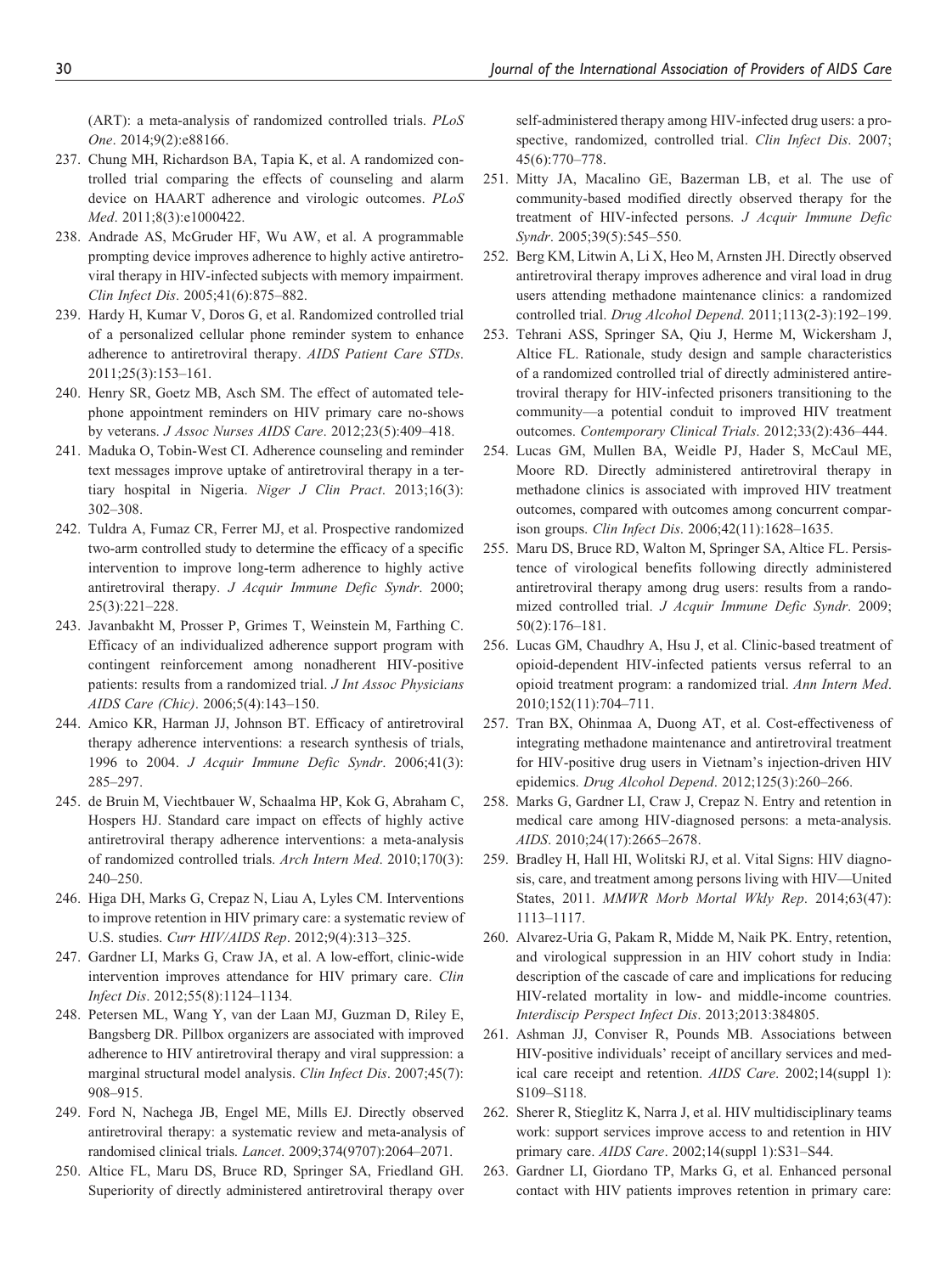a randomized trial in 6 US HIV clinics. Clin Infect Dis. 2014; 59(5):725–734.

- 264. Shrestha RK, Gardner L, Marks G, et al. Estimating the cost of increasing retention in care for HIV-infected patients: results of the CDC/HRSA retention in care trial. J Acquir Immune Defic Syndr. 2015;68(3):345–350.
- 265. Udeagu CC, Webster TR, Bocour A, Michel P, Shepard CW. Lost or just not following up: public health effort to re-engage HIV-infected persons lost to follow-up into HIV medical care. AIDS. 2013;27(14):2271–2279.
- 266. World Health Organization. HIV and Adolescents: Guidance for HIV testing and Counseling and Care for Adolescents Living with HIV: Recommendations for a Public Health Approach and Considerations for Policy Makers and Managers. Geneva, Switzerland: World Health Organization; 2013. Web site. [http://apps.](http://apps.who.int/iris/bitstream/10665/94334/1/9789241506168_eng.pdf) [who.int/iris/bitstream/10665/94334/1/9789241506168\\_eng.pdf.](http://apps.who.int/iris/bitstream/10665/94334/1/9789241506168_eng.pdf) Accessed October 15, 2015.
- 267. Ramirez-Avila L, Nixon K, Noubary F, et al. Routine HIV testing in adolescents and young adults presenting to an outpatient clinic in Durban, South Africa. PLoS One. 2012;7(9): e45507.
- 268. Jaspan HB, Li R, Johnson L, Bekker L-G. The emerging need for adolescent-focused HIV care in South Africa. Southern Afr J HIV Med. 2009;10(4):9–11.
- 269. Mathews C, Guttmacher SJ, Flisher AJ, et al. The quality of HIV testing services for adolescents in Cape Town, South Africa: do adolescent-friendly services make a difference? J Adolesc Health. 2009;44(2):188–190.
- 270. Bikaako-Kajura W, Luyirika E, Purcell DW, et al. Disclosure of HIV status and adherence to daily drug regimens among HIVinfected children in Uganda. AIDS Behav. 2006;10(4 suppl): S85–S93.
- 271. Vreeman RC, Nyandiko WM, Ayaya SO, Walumbe EG, Marrero DG, Inui TS. The perceived impact of disclosure of pediatric HIV status on pediatric antiretroviral therapy adherence, child well-being, and social relationships in a resource-limited setting. AIDS Patient Care STDs. 2010;24(10):639–649.
- 272. Spiegel HM. Nondisclosure of HIV status in adolescence. Adolesc Med State Art Rev. 2011;22(2):277–282.
- 273. Smith R, Rossetto K, Peterson BL. A meta-analysis of disclosure of one's HIV-positive status, stigma and social support. AIDS Care. 2008;20(10):1266–1275.
- 274. Medin G, Garcia-Navarro C, Navarro Gomez M, et al. Disease disclosure, treatment adherence, and behavioural profile in a cohort of vertically acquired HIV-infected adolescents. Neuro-CoRISpeS study. AIDS Care. 2015:1–7.
- 275. Pai ALH, Ostendorf HM. Treatment adherence in adolescents and young adults affected by chronic illness during the health care transition from pediatric to adult health care: a literature review. Child Health Care. 2011;40(1):16–33.
- 276. Fair CD, Sullivan K, Gatto A. Indicators of transition success for youth living with HIV: perspectives of pediatric and adult infectious disease care providers. AIDS Care. 2011;23(8): 965–970.
- 277. Gardner EM, Maravi ME, Rietmeijer C, Davidson AJ, Burman WJ. The association of adherence to antiretroviral therapy with

healthcare utilization and costs for medical care. Appl Health Econ Health Policy. 2008;6(2-3):145–155.

- 278. Dombrowski JC, Kent JB, Buskin SE, Stekler JD, Golden MR. Population-based metrics for the timing of HIV diagnosis, engagement in HIV care, and virologic suppression. AIDS. 2012;26(1):77–86.
- 279. Nosyk B, Montaner JS, Colley G, et al. The cascade of HIV care in British Columbia, Canada, 1996-2011: a population-based retrospective cohort study. Lancet Infect Dis. 2014;14(1):40–49.
- 280. Institute of Medicine. Monitoring HIV Care in the United States: A Strategy for Generating National Estimates of HIV Care and Coverage. Washington, DC: Institute of Medicine; Oct 5, 2012. Web site. [http://iom.edu/Reports/2012/Monitoring-HIV-Care-in-the-](http://iom.edu/Reports/2012/Monitoring-HIV-Care-in-the-United-States-A-Strategy-for-Generating-National-Estimates-of-HIV-Care-and-Coverage.aspx)[United-States-A-Strategy-for-Generating-National-Estimates-of-](http://iom.edu/Reports/2012/Monitoring-HIV-Care-in-the-United-States-A-Strategy-for-Generating-National-Estimates-of-HIV-Care-and-Coverage.aspx)[HIV-Care-and-Coverage.aspx.](http://iom.edu/Reports/2012/Monitoring-HIV-Care-in-the-United-States-A-Strategy-for-Generating-National-Estimates-of-HIV-Care-and-Coverage.aspx) Accessed October 15, 2015.
- 281. World Health Organization. Metrics for monitoring the cascade of HIV testing, care and treatment services in Asia and the Pacific. Geneva: World Health Organization; 2014. Web site. [http://www.searo.who.int/entity/hiv/hiv\\_metrics.pdf.](http://www.searo.who.int/entity/hiv/hiv_metrics.pdf) Accessed October 15, 2015.
- 282. National AIDS Manual. The treatment cascade; 2014. Web site. <http://www.aidsmap.com/The-treatment-cascade/page/2835702/>. Accessed October 15, 2015.
- 283. Raymond A, Hill A, Pozniak A. Large disparities in HIV treatment cascades between eight European and high-income countries—analysis of break points. J Int AIDS Soc. 2014;17(4 suppl 3):19507.
- 284. Joint United Nations Programme on HIV/AIDS (UNAIDS). Spectrum/EPP 2014; 2014. Web site. [http://www.unaids.org/](http://www.unaids.org/en/dataanalysis/datatools/spectrumepp2013) [en/dataanalysis/datatools/spectrumepp2013.](http://www.unaids.org/en/dataanalysis/datatools/spectrumepp2013) Accessed October 15, 2015.
- 285. McNairy ML, Lamb MR, Abrams EJ, et al. Use of a comprehensive HIV care cascade for evaluating HIV program performance: findings from 4 sub-Saharan African countries. J Acquir Immune Defic Syndr. 2015;70(2):e44–e51.
- 286. Lowrance DW, Makombe S, Harries AD, et al. A public health approach to rapid scale-up of antiretroviral treatment in Malawi during 2004-2006. J Acquir Immune Defic Syndr. 2008;49(3): 287–293.
- 287. Nsanzimana S, Remera E, Kanters S, et al. Life expectancy among HIV-positive patients in Rwanda: a retrospective observational cohort study. Lancet Glob Health. 2015;3(3): e169–e177.
- 288. Kohler P, Schmidt AJ, Cavassini M, et al. The HIV care cascade in Switzerland: reaching the UNAIDS/WHO targets for patients diagnosed with HIV. AIDS. 2015; Epub.
- 289. Strathdee SA, Hallett TB, Bobrova N, et al. HIV and risk environment for injecting drug users: the past, present, and future. Lancet. 2010;376(9737):268–284.
- 290. Shannon K, Strathdee SA, Goldenberg SM, et al. Global epidemiology of HIV among female sex workers: influence of structural determinants. Lancet. 2014;385(9962):55–71.
- 291. Weiser SD, Yuan C, Guzman D, et al. Food insecurity and HIV clinical outcomes in a longitudinal study of urban homeless and marginally housed HIV-infected individuals. AIDS. 2013; 27(18):2953–2958.